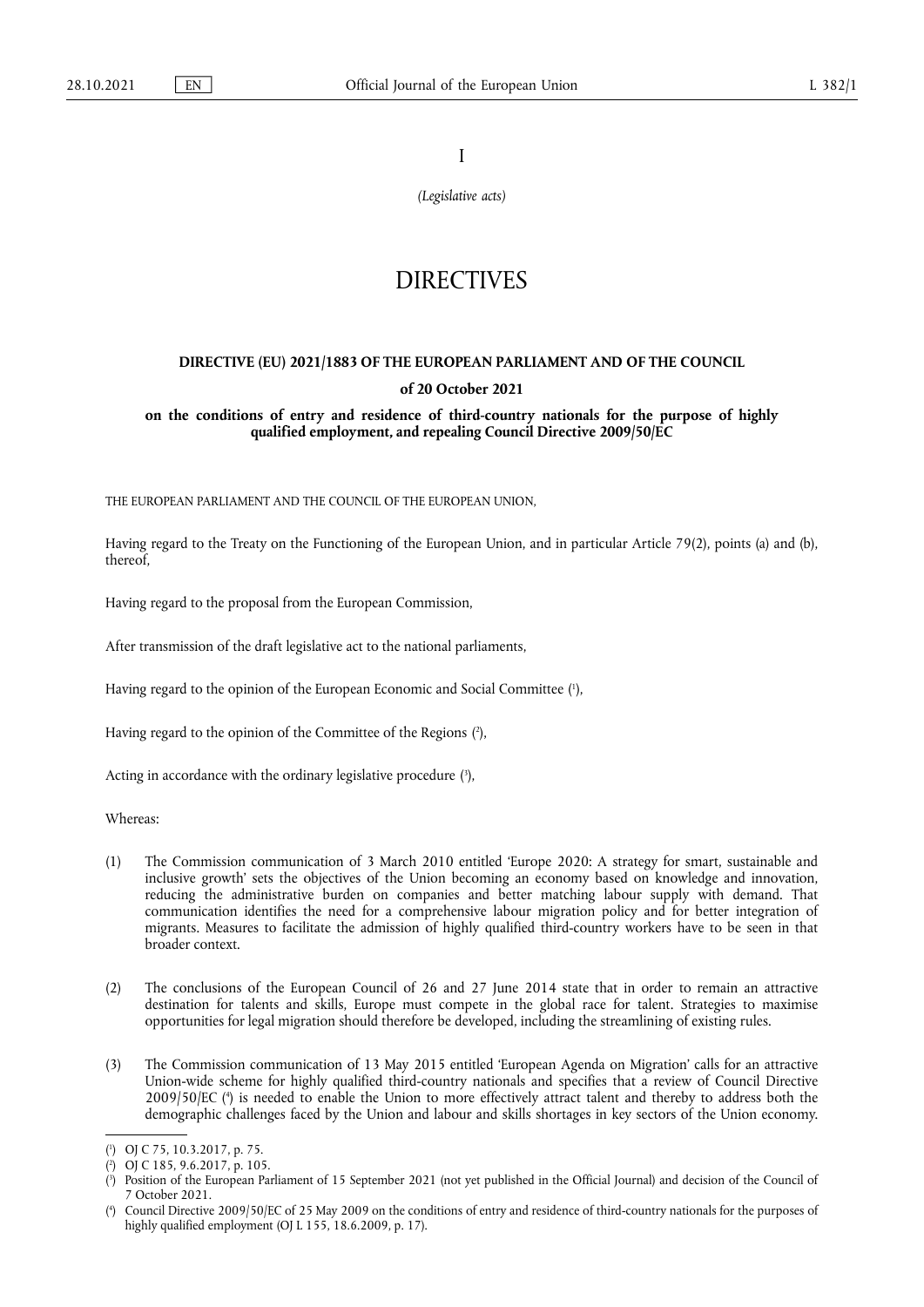The call to review that Directive is reiterated in the Commission communication of 23 September 2020 'on a New Pact on Migration and Asylum', which states that the reform of the EU Blue Card 'must bring real EU added value in attracting skills through an effective and flexible EU-wide instrument'.

- <span id="page-1-3"></span>[\(](#page-1-0)4) The European Parliament, in its resolution of 12 April 2016 ( $\hat{ }$ ), called for an ambitious and targeted review of Directive 2009/50/EC, including of its scope.
- (5) It is necessary to respond to the challenges identified in the Commission's communication of 22 May 2014 on the implementation of Directive 2009/50/EC. The Union should aim to establish a more attractive and effective Unionwide scheme for highly qualified workers from third countries. The Union approach to attracting such highly qualified workers should be further harmonised and the EU Blue Card should be made the primary tool in that regard, with faster procedures, more flexible and inclusive admission criteria, and more extensive rights, including facilitated intra-EU mobility. As this would entail substantial changes to Directive 2009/50/EC, that Directive should be repealed and replaced by a new Directive.
- (6) A clear and transparent Union-wide admission system to attract and retain highly qualified workers from third countries and to promote the mobility of those workers should be established. This Directive should apply regardless of whether the initial purpose of residence of the third-country national is highly qualified employment or is another purpose which then changes to the purpose of highly qualified employment. It is necessary to take into account Member States' priorities, the needs of their labour markets and their reception capacities. This Directive should be without prejudice to the competence of the Member States to issue national residence permits other than EU Blue Cards for the purpose of highly qualified employment. Moreover, this Directive should not affect the possibility for an EU Blue Card holder to enjoy additional rights and benefits under national law which are compatible with this Directive.
- (7) Member States should ensure a level playing field between EU Blue Cards and national residence permits for the purpose of highly qualified employment, in terms of procedural and equal treatment rights, procedures and access to information. In particular, Member States should ensure that the level of procedural safeguards and rights granted to EU Blue Card holders and their family members is not lower than the level of procedural safeguards and rights enjoyed by holders of national residence permits. Member States should also ensure that applicants for an EU Blue Card are not in a less favourable position than applicants for national residence permits with regard to recognition procedures for employers, and that they are not required to pay higher fees for the handling of their application. Finally, Member States should engage in the same level of information, promotion and advertisement activities with respect to the EU Blue Card as they do for national residence permits, for example with regard to information on national websites on legal migration, information campaigns and training programmes provided to the competent migration authorities.
- (8) In order to reinforce and promote the EU Blue Card scheme and to attract highly qualified workers from thirdcountries, Member States are encouraged to strengthen advertising activities and information campaigns concerning the EU Blue Card, including, where appropriate, activities and campaigns directed at third countries.
- <span id="page-1-4"></span>(9) In implementing this Directive, Member States are not to discriminate on the basis of sex, race, colour, ethnic or social origin, genetic features, language, religion or belief, political or any other opinion, membership of a national minority, property, birth, disability, age or sexual orientation, as required by Council Directives 2000/43/EC [\(](#page-1-2)\*) and 2000/78/EC (\*) in particular. For the principle of non-discrimination to be effective, EU Blue Card holders should be able to seek legal redress and to lodge complaints as provided for by national law if they face any kind of discrimination, including in the labour market.
- (10) Having regard to the Eurostat report of 21 February 2020 entitled 'Hard-to-fill ICT vacancies: an increasing challenge' and its conclusions regarding a widespread shortage of highly skilled workers in the information and communication technologies (ICT) sector in the labour markets of Member States, higher professional skills should be considered to be equivalent to higher education qualifications for the purpose of applying for an EU Blue Card in respect of two higher positions: Information and Communications Technology Services Managers (International

<span id="page-1-0"></span>[<sup>\(</sup>](#page-1-3) 5 ) OJ C 58, 15.2.2018, p. 9.

<span id="page-1-1"></span>[<sup>\(</sup>](#page-1-4) 6 ) Council Directive 2000/43/EC of 29 June 2000 implementing the principle of equal treatment between persons irrespective of racial or ethnic origin (OJ L 180, 19.7.2000, p. 22).

<span id="page-1-2"></span>[<sup>\(</sup>](#page-1-4) 7 ) Council Directive 2000/78/EC of 27 November 2000 establishing a general framework for equal treatment in employment and occupation (OJ L 303, 2.12.2000, p. 16).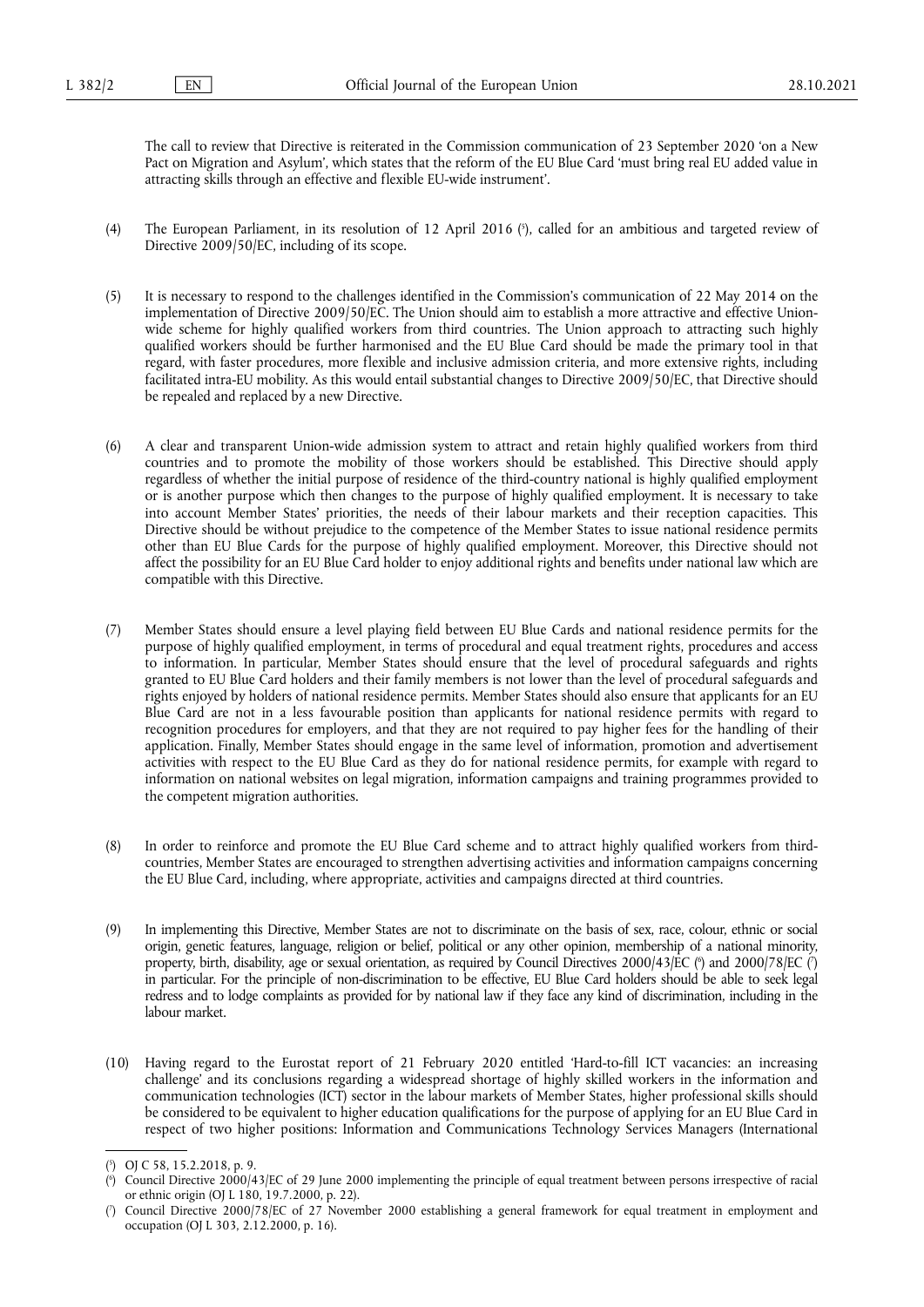Standard Classification of Occupation (ISCO)-08 classification 133) and Information and Communications Technology Professionals (ISCO-08 classification 25). Considering that a bachelor degree takes at least 3 years to complete, the relevant period of required professional experience should be 3 years. The length of that period is also justified given the fast pace of technological evolution in the ICT sector and the changing needs of employers.

- (11) Member States are encouraged to facilitate the assessment and validation of higher professional skills for the purposes of the EU Blue Card.
- (12) It is envisaged that the list of occupations set out in an annex to this Directive could be amended, in particular following assessments by the Commission to determine whether to do so, on the basis of, among other sources, the information provided by the Member States regarding the needs of their labour markets, for the purpose of recognising professional experience under this Directive in other fields of activity. The Commission should conduct such assessments every 2 years.
- (13) For occupations not listed in the annex, it should be possible for Member States to accept applications for an EU Blue Card on the basis of evidence of higher professional skills, attested by at least 5 years of professional experience at a level comparable to higher education qualifications and which is relevant to the profession or sector specified in the work contract or binding job offer.
- (14) The concept of highly qualified employment entails that the person employed not only has a high level of competence, as proven by higher professional qualifications, but also that the work to be carried out is inherently regarded as demanding such competence. While in the modern labour market a direct link between the qualifications and the job is not always and necessarily required, the tasks and duties related to the work contract for highly qualified employment should be so specialised and complex that the required level of competence to perform those duties is usually associated with the completion of educational programmes and the resulting qualifications at International Standard Classification of Education (ISCED) 2011 levels 6, 7 and 8, or, where appropriate, at the broadly equivalent European Qualifications Framework (EQF) levels 6, 7 and 8, in accordance with the law of the Member State concerned, or, for specific occupations, with comparable higher professional skills.
- (15) This Directive should not affect the right of Member States to determine volumes of admission of third-country nationals coming from third countries to their territory in order to seek work in accordance with Article 79(5) of the Treaty on the Functioning of the European Union (TFEU). On that basis, Member States should be able to either consider an application for an EU Blue Card to be inadmissible or to reject it.
- <span id="page-2-2"></span>(16) Beneficiaries of international protection as defined in Article 2, point (a), of Directive 2011/95/EU of the European Parliament and of the Council [\(](#page-2-0) 8 ) have a wide set of rights, including access to the labour market in the Member State that granted them international protection. In order to enhance their labour market opportunities across the Union, beneficiaries of international protection who are highly qualified should be entitled to apply for an EU Blue Card in Member States other than that which granted them international protection. In those other Member States, they should be subject to the same rules as any other third country national falling within the scope of this Directive, and this Directive should have no impact on their status in the Member State that granted them international protection. Beneficiaries of international protection are also entitled to apply for an EU Blue Card in the Member State that granted them international protection. In such cases, for reasons of legal clarity and coherence, the provisions on equal treatment and family reunification of this Directive should not apply. Those rights should remain regulated under the asylum *acquis* and, where applicable, under Council Directive 2003/86/EC (°[\).](#page-2-1)

<span id="page-2-3"></span><span id="page-2-0"></span>[<sup>\(</sup>](#page-2-2) 8 ) Directive 2011/95/EU of the European Parliament and of the Council of 13 December 2011 on standards for the qualification of thirdcountry nationals or stateless persons as beneficiaries of international protection, for a uniform status for refugees or for persons eligible for subsidiary protection, and for the content of the protection granted (OJ L 337, 20.12.2011, p. 9).

<span id="page-2-1"></span><sup>(</sup> 9 [\)](#page-2-3) Council Directive 2003/86/EC of 22 September 2003 on the right to family reunification (OJ L 251, 3.10.2003, p. 12).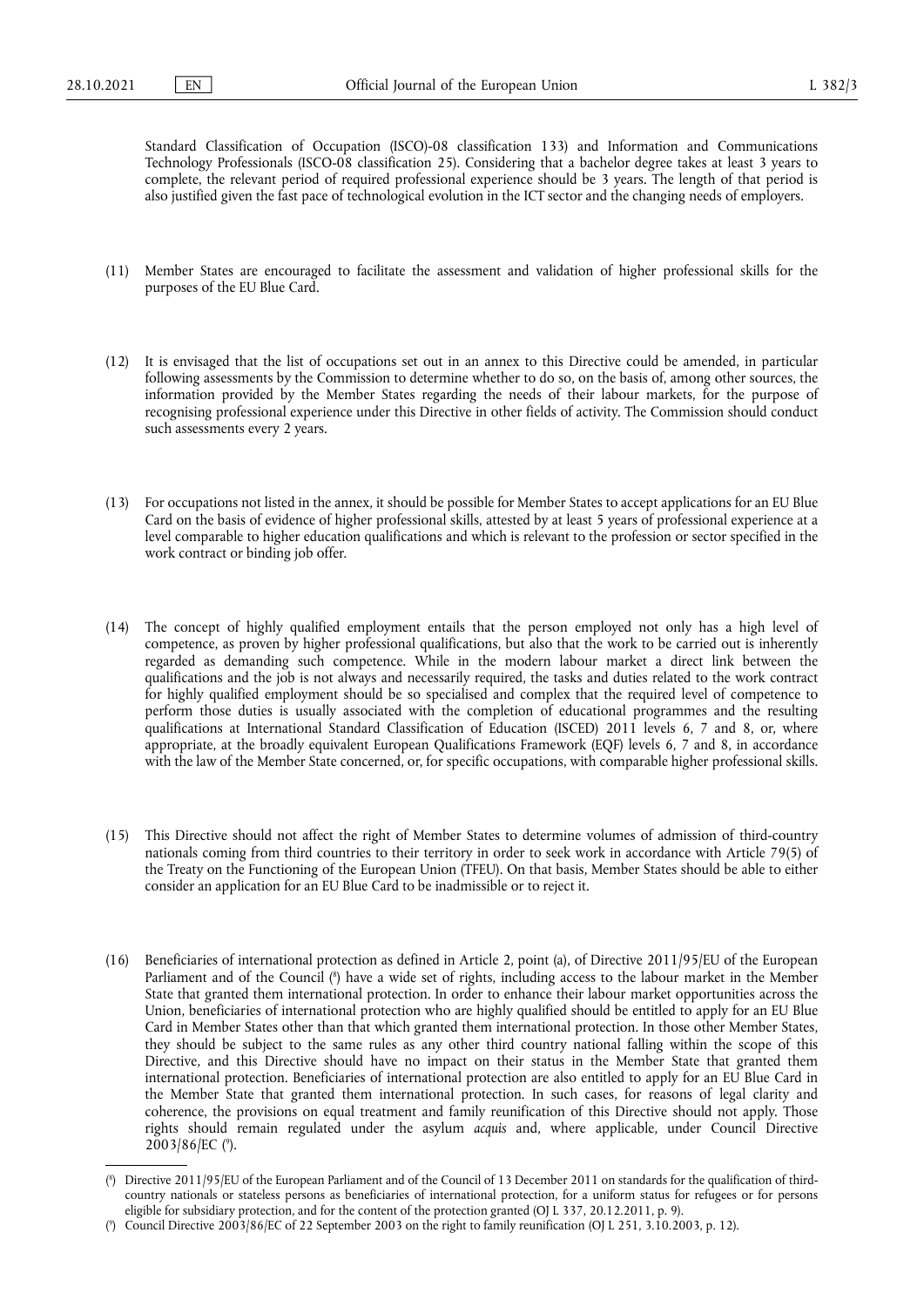- (17) The transfer of responsibility for beneficiaries of international protection is outside the scope of this Directive. The protected status and the rights associated with international protection should not be transferred to another Member State on the basis of the issuance of an EU Blue Card.
- (18) In order to facilitate the independent intra-EU mobility and business activities of highly qualified third-country nationals who are beneficiaries of the right to free movement, such third-country nationals should be given access to the EU Blue Card in accordance with the same rules as any other third-country national falling within the scope of this Directive. This entitlement concerns persons enjoying free movement rights based on family ties to a Union citizen in accordance with relevant legislation and should apply regardless of whether the Union citizen of reference has exercised the fundamental right to move and reside freely under Article 21 TFEU and regardless of whether the third-country national concerned was first an EU Blue Card holder or a beneficiary of the right to free movement. Such EU Blue Card holders should thus be entitled to engage in highly qualified employment, perform business trips and take up residence in different Member States regardless of whether the third-country national accompanies the Union citizen of reference. The rights that such third-country nationals acquire as EU Blue Card holders should be without prejudice to rights they may enjoy under Directive 2004/38/EC of the European Parliament and of the Council ( [10\).](#page-3-0) For reasons of legal clarity and coherence, in terms of family reunification and equal treatment, the rules under Directive 2004/38/EC should prevail. All provisions regarding the beneficiaries of the right to free movement in this Directive should also apply to third-country nationals who enjoy rights of free movement equivalent to those of Union citizens under agreements either between the Union and the Member States on the one hand, and third countries on the other, or between the Union and third countries.
- <span id="page-3-4"></span><span id="page-3-3"></span>(19) This Directive should not apply to third-country nationals who apply to reside in a Member State as researchers in order to carry out research projects, as they fall within the scope of Directive (EU) 2016/801 of the European Parliament and of the Council ( [11\),](#page-3-1) which introduced a specific procedure for admitting third-country nationals for the purpose of research. However, legally residing third-country nationals admitted under Directive (EU) 2016/801 should be entitled to apply for an EU Blue Card under this Directive. Legally residing EU Blue Card holders should also be entitled to apply to reside as researchers under Directive (EU) 2016/801. In order to ensure such a possibility, Directive (EU) 2016/801 should be amended accordingly.
- <span id="page-3-5"></span>(20) Although this Directive does not apply to third-country nationals who apply to be admitted to the Union as intracorporate transferees pursuant to Directive 2014/66/EU of the European Parliament and of the Council ( [12\),](#page-3-2) intracorporate transferees legally residing in the Union should be entitled to apply for an EU Blue Card under this Directive for purposes other than those covered under Directive 2014/66/EU.
- (21) It is necessary to provide for a flexible, demand-driven, clear and balanced admission system based on objective criteria, such as the applicant having a work contract or binding offer for a job of at least 6 months duration, compliance with the applicable law, collective agreements or national practices in the relevant occupational branches, a salary threshold adaptable by the Member States to the situation in its labour market and the applicant having higher professional qualifications or, where appropriate, higher professional skills.
- (22) This Directive should be without prejudice to national procedures on the recognition of diplomas. In order to evaluate whether the third-country national concerned possesses higher education or equivalent qualifications, reference should be made to ISCED 2011 levels 6, 7 and 8 or, where appropriate, to the broadly equivalent EQF levels 6, 7 and 8, in accordance with the law of the Member State concerned.

<span id="page-3-0"></span><sup>(</sup> [10\)](#page-3-3) Directive 2004/38/EC of the European Parliament and of the Council of 29 April 2004 on the right of citizens of the Union and their family members to move and reside freely within the territory of the Member States amending Regulation (EEC) No 1612/68 and repealing Directives 64/221/EEC, 68/360/EEC, 72/194/EEC, 73/148/EEC, 75/34/EEC, 75/35/EEC, 90/364/EEC, 90/365/EEC and 93/96/EEC (OJ L 158, 30.4.2004, p. 77).

<span id="page-3-1"></span><sup>(</sup> [11\)](#page-3-4) Directive (EU) 2016/801 of the European Parliament and of the Council of 11 May 2016 on the conditions of entry and residence of third-country nationals for the purposes of research, studies, training, voluntary service, pupil exchange schemes or educational projects and au pairing (OJ L 132, 21.5.2016, p. 21).

<span id="page-3-2"></span><sup>(</sup> Directive 2014/66/EU of the European Parliament and of the Council of 15 May 2014 on the conditions of entry and residence of third-country nationals in the framework of an intra-corporate transfer (OJ L 157, 27.5.2014, p. 1).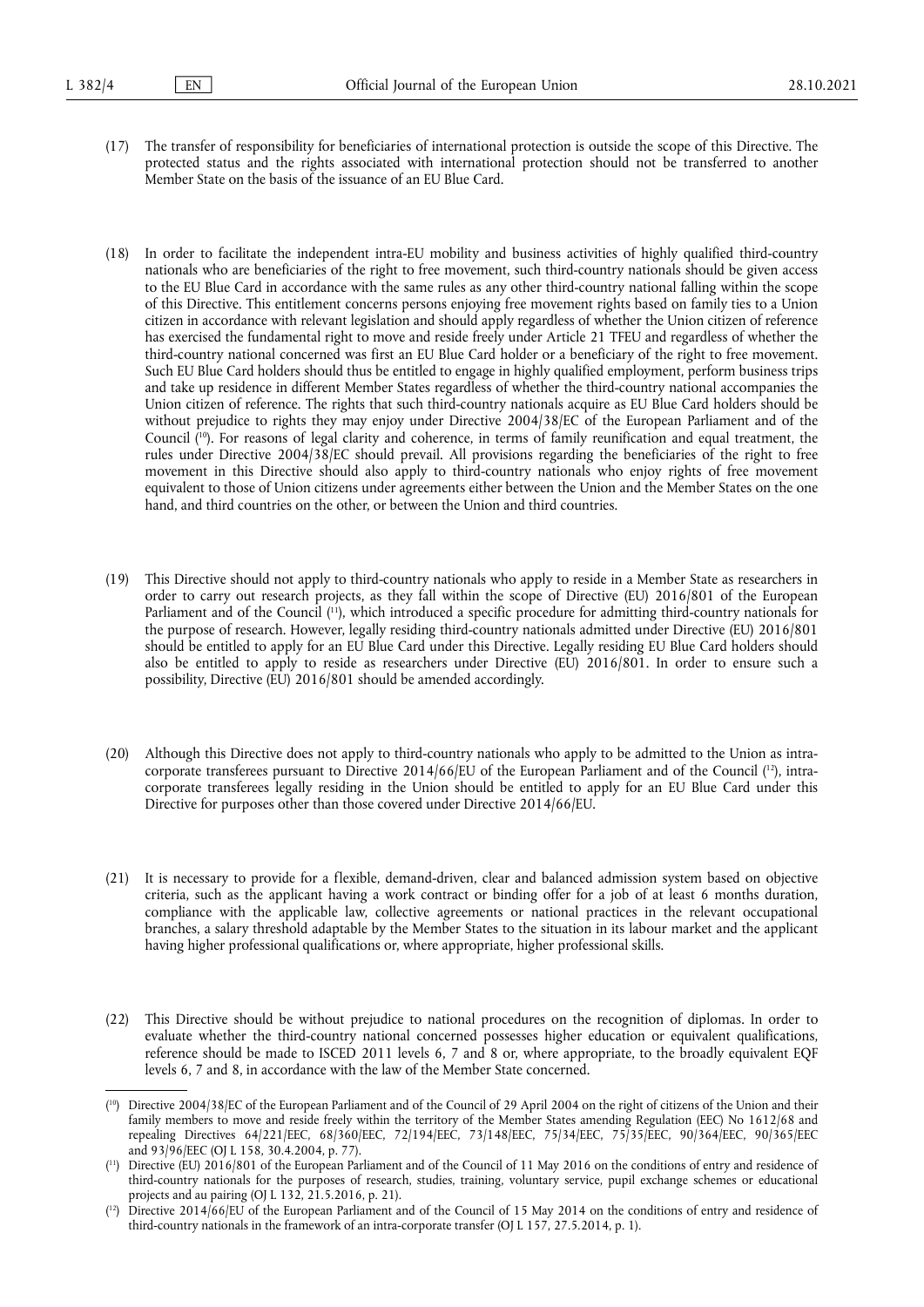- (23) Member States are encouraged to facilitate the recognition of documents attesting to the relevant higher professional qualifications of the third-country national concerned and, as regards beneficiaries of international protection who may not have the necessary documents, to establish arrangements for the appropriate assessment and validation of their prior higher education qualifications or, where relevant, higher professional skills.
- (24) In order to ensure a sufficient level of harmonisation of admission conditions throughout the Union, both a lower and an upper factor for the salary threshold should be determined. The lower and upper limits for setting the national salary threshold should be determined by multiplying those lower and upper factors by the average gross annual salary in the Member State concerned. A salary threshold should be chosen within the range of the lower and upper limits, after consulting the social partners in accordance with national practices. That salary threshold should determine the minimum salary which an EU Blue Card holder is to earn. Therefore, in order to obtain an EU Blue Card, applicants should earn a salary which is equal to or greater than the salary threshold chosen by the Member State concerned.
- (25) Member States should be able to provide for a lower salary threshold for specific professions where the Member State concerned considers that there is a particular shortage of available workers and where such professions belong to major group 1 or 2 of the ISCO classification. In any event, such a salary threshold should not be lower than 1,0 times the average gross annual salary in the Member State concerned.
- (26) In line with the priorities of the New Skills Agenda for Europe, set out in the Commission communication of 10 June 2016, in particular to improve skills matching and to tackle skills shortages, Member States are encouraged, where appropriate, after consulting the social partners, to compile lists of sectors of employment which face a shortage of highly qualified workers.
- (27) Member States should be able to provide for a lower salary threshold to benefit third-country nationals during a certain period following their graduation. That period should apply each time that the third-country national reaches a level of education relevant for the purposes of this Directive, namely ISCED 2011 level 6, 7 or 8 or, where appropriate, EQF level 6, 7 or 8, in accordance with the law of the Member State concerned. That period should apply where the third-country national applies for an initial or renewal of an EU Blue Card within 3 years from the date of obtaining the relevant qualifications and, in addition, where that third-country national applies for the renewal of an EU Blue Card within 24 months of the issuance of the initial EU Blue Card. After those grace periods, which could run in parallel, have elapsed, young professionals can reasonably be expected to have gained sufficient professional experience in order to fulfil the regular salary threshold. In any event, such a lower salary threshold should not be lower than 1,0 times the average gross annual salary in the Member State concerned.
- (28) The conditions of entry and residence of third-country nationals for the purpose of highly qualified employment, including the eligibility criteria related to a salary threshold, should be defined. The salary threshold set by the Member State should not aim to determine salaries and therefore should not derogate from the rules or practices at Member State level or from collective agreements, and should not be used to constitute any harmonisation in that field. The salary paid to the EU Blue Card holder should not be lower than the applicable salary threshold but may be higher, as agreed between the employer and the third-country national, in line with market conditions, labour law, collective agreements and practices in the Member State concerned. This Directive should fully respect the competences of Member States, particularly as regards employment, labour and social matters.
- (29) Member States should be able to require the third-country national to provide his or her address at the time of the application. In the event that the third-country national does not yet know his or her future address, Member States should accept a temporary address, which could be the address of the employer.
- (30) The period of validity of the EU Blue Card should be at least 24 months. However, where the duration of the work contract is shorter, the EU Blue Card should be issued for at least the duration of the work contract plus 3 months, subject to a maximum of 24 months. If the third-country national holds a travel document whose period of validity is shorter than 24 months or shorter than the duration of the work contract, the EU Blue Card should be issued for at least the period of validity of the travel document. Third-country nationals should be allowed to renew their travel document while holding an EU Blue Card.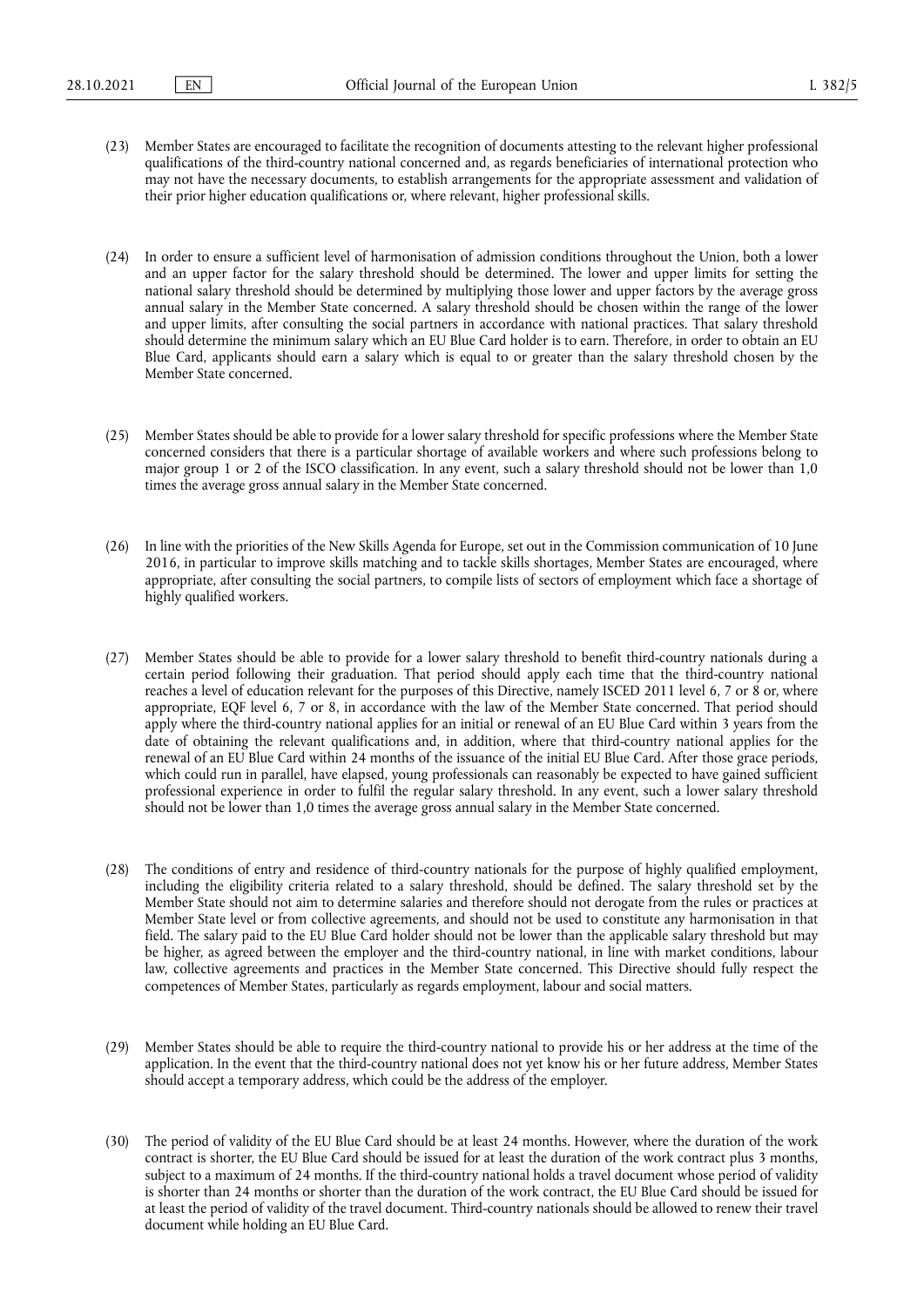- <span id="page-5-1"></span>(31) Member States should reject applications for EU Blue Cards and should be allowed to withdraw or refuse to renew EU Blue Cards where there is a threat to public policy, public security or public health. A threat to public health is to be understood as that term is defined in Article 2, point 21, of Regulation (EU) 2016/399 of the European Parliament and of the Council (<sup>13</sup>). Any rejection of an application on grounds of public policy or public security should be based on the individual behaviour of the person concerned, in accordance with the principle of proportionality. Illness or disability suffered after the third-country national was admitted to the territory of the first Member State should not constitute the sole ground for withdrawing or refusing to renew an EU Blue Card or for not issuing an EU Blue Card in a second Member State. Moreover, Member States should have the possibility of not withdrawing or not refusing to renew an EU Blue Card where the obligation to present a valid work contract or to meet the applicable salary threshold is temporarily not met due to illness, disability or parental leave.
- (32) Member States should be able to withdraw or refuse to renew an EU Blue Card where the EU Blue Card holder has failed to comply with the conditions for mobility under this Directive, including in cases of the abusive use of mobility rights, for example where the holder has not respected the allowed period for carrying out a business activity, has not submitted an application for long-term mobility within the required time frame in second Member States, or has applied for an EU Blue Card in a second Member State and begun employment sooner than allowed where it was clear that the conditions for mobility would not be fulfilled and the application would be rejected.
- (33) Any decision to reject an application for an EU Blue Card or to withdraw or refuse to renew an EU Blue Card should take into consideration the specific circumstances of the case and should be proportionate. In particular, where the ground for rejection, withdrawal or refusal to renew relates to the conduct of the employer, the minor misconduct of the employer should in no case constitute the sole ground for rejecting an application for an EU Blue Card or withdrawing or refusing to renew an EU Blue Card.
- (34) A decision rejecting an application for an EU Blue Card does not affect the right of the third-country national concerned to submit another application. The submission of such a new application does not authorise the thirdcountry national concerned to remain in the territory of the Member State concerned, except where provided for by national law.
- (35) Once all the conditions for admission are fulfilled, Member States should issue an EU Blue Card within a specified time limit. If a Member State only issues residence permits on its territory and all the conditions of this Directive relating to admission are fulfilled, the Member State should grant the third-country national concerned the requisite visa. It should be ensured that the competent authorities cooperate effectively for that purpose. In the event that the Member State does not issue visas, it should grant the third-country national concerned an equivalent permit allowing entry.
- (36) The rules on processing times for EU Blue Card applications should guarantee the swift issuance of permits in all cases. The processing time for examining an application for an EU Blue Card should not include the time required for the recognition of professional qualifications, where applicable, or the time required for issuing a visa, if required. In the event that an EU Blue Card expires during the renewal procedure, the third-country national should be entitled to stay, work and enjoy the rights provided for under this Directive in the territory of the Member State which issued the EU Blue Card, until the decision on the application is taken by the competent authorities, but that third-country national should not have the right to move to a second Member State.
- (37) Where a Member State has determined that an application for an EU Blue Card or for intra-EU mobility is to be made by the employer, that Member State should not restrict the procedural safeguards enjoyed by the third-country national concerned during the application procedure or the rights enjoyed by the EU Blue Card holder during the period of employment or the EU Blue Card renewal procedure.

<span id="page-5-0"></span><sup>(</sup> [13\)](#page-5-1) Regulation (EU) 2016/399 of the European Parliament and of the Council of 9 March 2016 on a Union Code on the rules governing the movement of persons across borders (Schengen Borders Code) (OJ L 77, 23.3.2016, p. 1).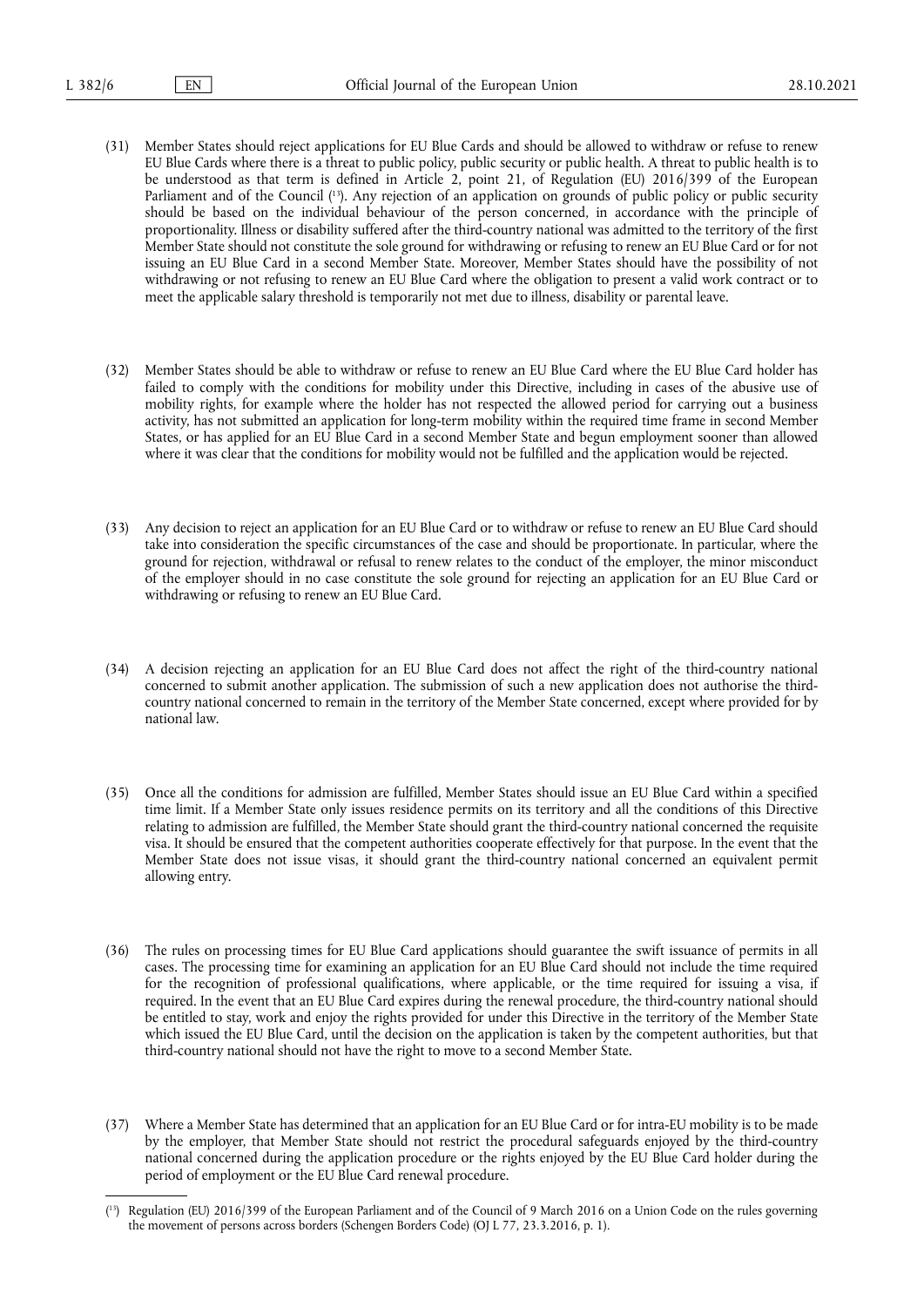- <span id="page-6-2"></span>(38) The format of the EU Blue Card should comply with Council Regulation (EC) No  $1030/2002$  (<sup>14</sup>), thus enabling Member States to refer to the information on the conditions under which the person concerned is permitted to work. Member States should be able to provide additional information in paper form or to store such information in electronic form in accordance with Article 4 of that Regulation and point (a)(16) of the Annex to that Regulation, in order to provide more precise information on the employment activity concerned. The provision of such additional information should be optional for Member States and should not constitute an additional requirement that would compromise the single permit and the single application procedure.
- (39) The Member State concerned should ensure that applicants have the right to challenge, before a court or tribunal, any decision rejecting an application for an EU Blue Card or any decision not to renew or to withdraw an EU Blue Card. This should be without prejudice to the possibility of designating an administrative authority to carry out a prior administrative review of such decisions.
- <span id="page-6-3"></span>(40) Since this Directive aims to address labour and skills shortages in key sectors in labour markets, a Member State should be able to check whether a vacancy which an applicant for an EU Blue Card intends to fill could instead be filled from the national or Union workforce, or by third-country nationals who are already lawfully resident in that Member State and who already form part of its labour market by virtue of Union or national law, or by EU longterm residents wishing to move to that Member State for highly qualified employment in accordance with Chapter III of Council Directive 2003/109/EC ( [15\).](#page-6-1) In the event that Member States decide to make use of that possibility, they should communicate this in a clear, accessible and transparent way to applicants and employers, including through online media. Such checks should not be part of the EU Blue Card renewal procedure. In cases of longterm mobility, a Member State should only be able to take into account the labour market situation if that Member State has also introduced checks for applicants coming from third countries.
- (41) In implementing this Directive, Member States should refrain from pursuing active recruitment in developing countries in sectors suffering from a lack of personnel. Ethical recruitment policies and principles that apply to public and private sector employers should be developed in key sectors, for example in the health sector. This is consistent with the Union's commitment to the 2010 World Health Organization's Global Code on the International Recruitment of Health Personnel, as well as with the conclusions of the Council and the Member States of 14 May 2007 on the European Programme for Action to tackle the critical shortage of health workers in developing countries (2007-13), and to the education sector. It is appropriate to strengthen those principles and policies by the development and application of mechanisms, guidelines and other tools to facilitate, as appropriate, circular and temporary migration, as well as other measures that would minimise the negative impact, and maximise the positive impact, of highly qualified immigration on developing countries in order to turn brain drain into brain gain.
- (42) Member States should have the option of applying a simplified procedure for employers. That procedure should allow recognised employers to take advantage of simpler procedures and admission conditions under this Directive. However, Member States should include sufficient safeguards against abuse. In accordance with the principle of proportionality, those safeguards must take into account the gravity and nature of the misconduct. If, at the time of renewal of an EU Blue Card, the employer is no longer recognised, the regular admission conditions should apply to the renewal of that EU Blue Card, unless the third-country national concerned is employed by another recognised employer.
- (43) In order to ensure that the criteria for admission continue to be fulfilled, Member States should be allowed to require that, during the first 12 months of legal employment as an EU Blue Card holder, any change of employer or other significant changes be communicated to the competent authorities and that the competent authorities carry out a check of the labour market situation. After that 12-month period, Member States should only be allowed to require the EU Blue Card holder to inform competent authorities of a change of employer or a change that affects the fulfilment of the criteria for admission set out in this Directive, including, where necessary, the new work contract. No check of the labour market situation should be carried out. The assessment carried out by Member States should be limited to the elements that have changed.

<span id="page-6-0"></span><sup>(</sup> [14\)](#page-6-2) Council Regulation (EC) No 1030/2002 of 13 June 2002 laying down a uniform format for residence permits for third-country nationals (OJ L 157, 15.6.2002, p. 1).

<span id="page-6-1"></span><sup>(</sup> [15\)](#page-6-3) Council Directive 2003/109/EC of 25 November 2003 concerning the status of third-country nationals who are long-term residents (OJ L 16, 23.1.2004, p. 44).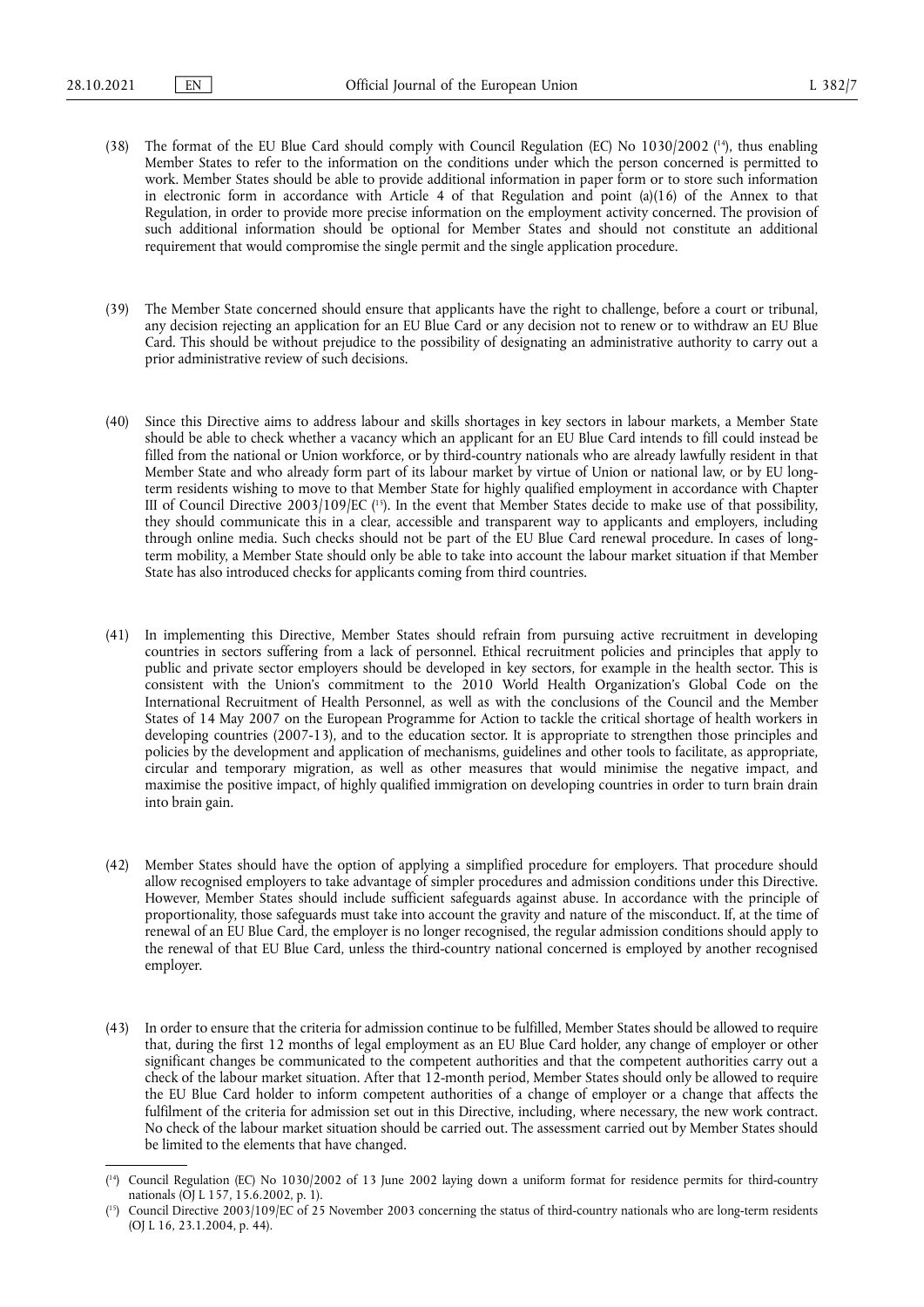- (44) In order to promote innovative entrepreneurship, Member States should be able to give third-country nationals admitted under this Directive the possibility of exercising a self-employed activity in parallel with their activity under this Directive without it affecting their rights of residence as EU Blue Card holders. This should be without prejudice to the continuing obligation to meet the conditions for admission under this Directive, and therefore the EU Blue Card holder should remain in highly qualified employment. Member States should be able to lay down the conditions for access to self-employed activity in their national law. Member States should also be entitled to limit the scope of the allowed self-employed activity. Member States should give EU Blue Card holders access to selfemployed activities under conditions that are no less favourable than those provided for under existing national schemes. Any income derived from self-employment should not contribute towards meeting the salary threshold required to qualify as an EU Blue Card holder.
- (45) In order to enhance the EU Blue Card holder's contribution through his or her higher professional qualifications, Member States should also be able to lay down provisions in their national law allowing EU Blue Card holders to engage in other professional activities which are complementary to their main activity as an EU Blue Card holder. Any income derived from those professional activities should not contribute towards meeting the salary threshold required to qualify as an EU Blue Card holder.
- <span id="page-7-3"></span>(46) Equal treatment should be granted to EU Blue Card holders in respect of the branches of social security listed in Article 3 of Regulation (EC) No 883/2004 of the European Parliament and of the Council ( [16\).](#page-7-0) This Directive does not harmonise the social security legislation of Member States. It is limited to applying the principle of equal treatment in the field of social security to the third-country nationals falling within its scope.
- <span id="page-7-4"></span>(47) In the event of mobility between Member States, Regulation (EU) No 1231/2010 of the European Parliament and of the Council ( [17\)](#page-7-1) applies. This Directive should not confer more rights on the mobile EU Blue Card holder than those already provided for in existing Union law in the field of social security for third-country nationals who have crossborder interests between Member States.
- <span id="page-7-5"></span>(48) Professional qualifications acquired by a third-country national in another Member State should be recognised in the same way as those of Union citizens. Qualifications acquired in a third country should be taken into account in accordance with Directive 2005/36/EC of the European Parliament and of the Council ( [18\)](#page-7-2). This Directive should be without prejudice to the conditions set out under national law for the exercise of regulated professions. It should not prevent a Member State from maintaining national restrictions on access to employment which entails at least occasional involvement in the exercise of public authority and the responsibility for safeguarding the general interest of the State, or from maintaining national rules on activities that are reserved to nationals of that Member State, Union citizens or citizens of another country in the European Economic Area (EEA citizen), including in cases of mobility to other Member States, where such restrictions or rules existed at the time of the entry into force of this Directive.
- (49) The rights acquired by a beneficiary of international protection as an EU Blue Card holder should be without prejudice to the rights enjoyed by that person under Directive 2011/95/EU and under the Convention Relating to the Status of Refugees of 28 July 1951 as amended by the New York Protocol of 31 January 1967 (the 'Geneva Convention') in the Member State which granted the international protection. In that Member State, in order to avoid conflicting rules, the provisions on equal treatment and family reunification of this Directive should not apply. Persons who are beneficiaries of international protection in one Member State and EU Blue Card holders in another should enjoy the same rights as any other EU Blue Card holder in the latter Member State, including equality of treatment with nationals of the Member State of residence and family reunification rights. The status of a beneficiary of international protection is independent of whether the beneficiary is also an EU Blue Card holder and the validity of that EU Blue Card.

<span id="page-7-0"></span><sup>(</sup> [16\)](#page-7-3) Regulation (EC) No 883/2004 of the European Parliament and of the Council of 29 April 2004 on the coordination of social security systems (OJ L 166, 30.4, 2004, p. 1).

<span id="page-7-1"></span><sup>(</sup> [17\)](#page-7-4) Regulation (EU) No 1231/2010 of the European Parliament and of the Council of 24 November 2010 extending Regulation (EC) No 883/2004 and Regulation (EC) No 987/2009 to nationals of third countries who are not already covered by these Regulations solely on the ground of their nationality (OJ L 344, 29.12.2010, p. 1).

<span id="page-7-2"></span><sup>(</sup> [18\)](#page-7-5) Directive 2005/36/EC of the European Parliament and of the Council of 7 September 2005 on the recognition of professional qualifications (OJ L 255, 30.9.2005, p. 22).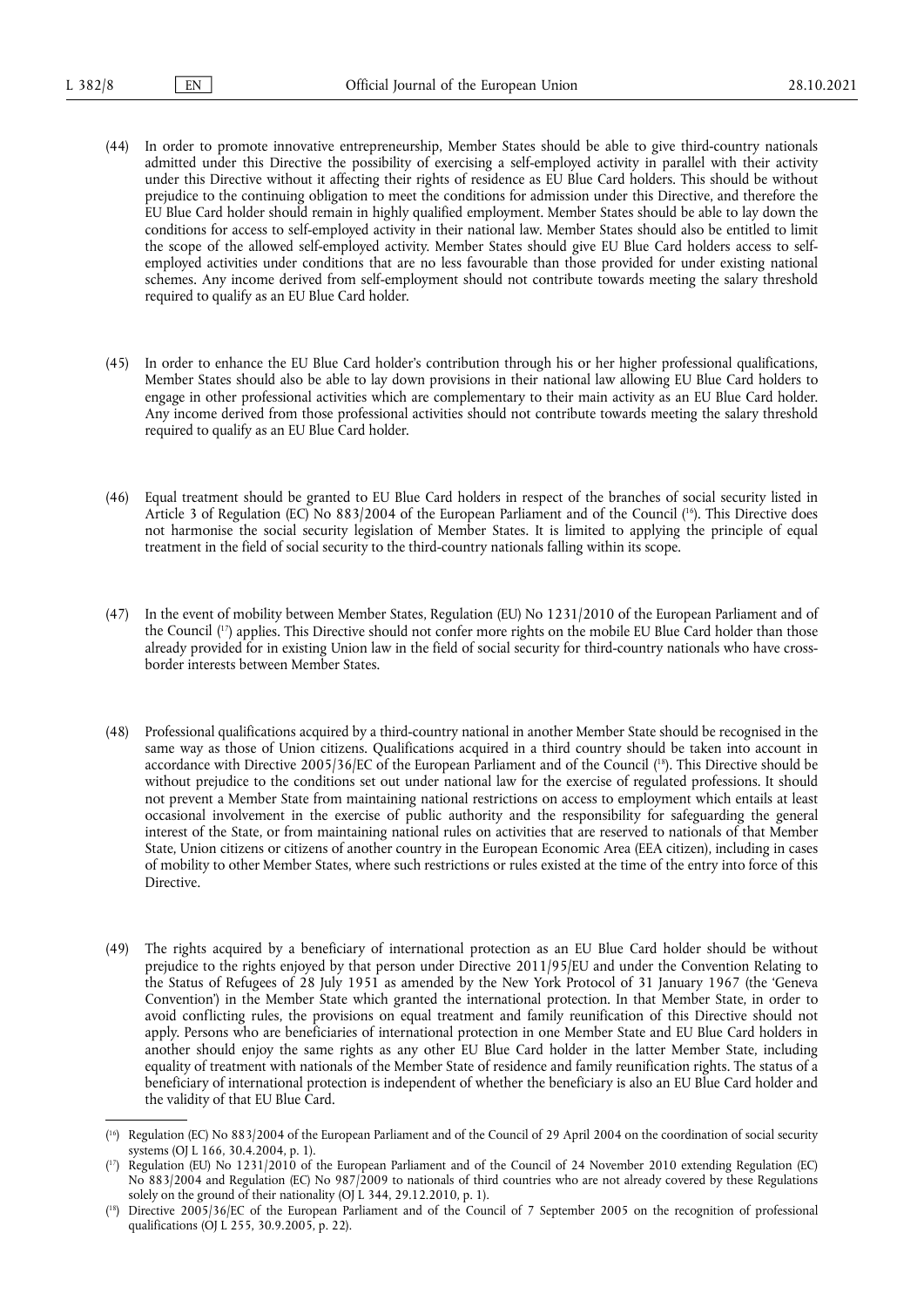- (50) Favourable conditions for family reunification and access to work for spouses should be a fundamental element of this Directive in order to better attract highly qualified workers from third-countries. Specific derogations from Directive 2003/86/EC, which is applicable in the first and the second Member State of residence, should be provided for in order to reach that aim. Member States should be able to restrict the scope of self-employed activities in which spouses may engage under the same conditions as apply to EU Blue Card holders. Conditions related to integration or waiting periods should not be applied before allowing family reunification, as highly qualified workers and their families are likely to have a favourable starting point regarding integration in the host community. With the aim of facilitating the swift entry of highly qualified workers, residence permits to their family members should be issued at the same time as the EU Blue Card where the relevant conditions are fulfilled and the applications were lodged simultaneously.
- (51) Derogations from Directive 2003/109/EC should be provided for in order to attract highly qualified workers from third countries and to encourage their continued stay in the Union, while enabling mobility within the Union and circular migration. EU Blue Card holders who have availed themselves of the possibility of moving from one Member State to another Member State should be granted easier access to EU long-term resident status in a Member State, in particular by allowing them to cumulate periods of residence in different Member States, provided that they can demonstrate the number of years of legal and continuous residence required under Article 4(1) of Directive 2003/109/EC as holders of an EU Blue Card, of a national permit for highly qualified employment or of an authorisation as a student or researcher in accordance with Directive (EU) 2016/801, or as beneficiaries of international protection. They should also demonstrate 2 years of legal and continuous residence as an EU Blue Card holder immediately prior to the submission of the relevant application in the territory of the Member State where the application for EU long-term resident status in a Member State is submitted. As provided for in Directive 2003/109/EC, only half of the periods of residence for study purposes are allowed to be taken into account in the calculation of the 5 years of legal and continuous residence in the Member States where periods of residence for study purposes are taken into account for the calculation of continuous residence.
- (52) In order to foster the mobility of highly qualified workers from third countries between the Union and their countries of origin, derogations from Directive 2003/109/EC should be provided for in order to allow longer periods of absence than those provided for in that Directive after highly qualified third-country workers have acquired EU long-term resident status in a Member State.
- (53) The occupational and geographical mobility of highly qualified workers from third countries should be recognised as an important contributor to improving labour market efficiency across the Union, to addressing skills shortages and to offsetting regional imbalances. Mobility within the Union should be facilitated.
- <span id="page-8-2"></span>(54) This Directive is without prejudice to the provisions of Directives  $96/71/EC$  ( $^{19}$ ) and  $2014/67/EU$  ( $^{20}$ ) of the European Parliament and of the Council.
- (55) Existing legal uncertainty surrounding business trips taken by highly qualified workers from third countries should be addressed by defining the notion of business trips and setting out a list of activities that in any case should be considered as business activities in all Member States. Those activities are to be directly linked to the interests of the employer in the first Member State and should be related to the duties of the EU Blue Card holder in the employment for which the EU Blue Card was granted. Second Member States should not be allowed to require EU Blue Card holders engaging in business activities to have a visa, work permit or any authorisation other than the EU Blue Card. Where the EU Blue Card is issued by a Member State that does not apply the Schengen *acquis* in full, its holder should be entitled to enter and stay in one or several second Member States for the purpose of business activities for up to 90 days in any 180-day period.

<span id="page-8-0"></span><sup>(</sup> [19\)](#page-8-2) Directive 96/71/EC of the European Parliament and of the Council of 16 December 1996 concerning the posting of workers in the framework of the provision of services (OJ L 18, 21.1.1997, p. 1).

<span id="page-8-1"></span><sup>(</sup> [20\)](#page-8-2) Directive 2014/67/EU of the European Parliament and of the Council of 15 May 2014 on the enforcement of Directive 96/71/EC concerning the posting of workers in the framework of the provision of services and amending Regulation (EU) No 1024/2012 on administrative cooperation through the Internal Market Information System ('the IMI Regulation') (OJ L 159, 28.5.2014, p. 11).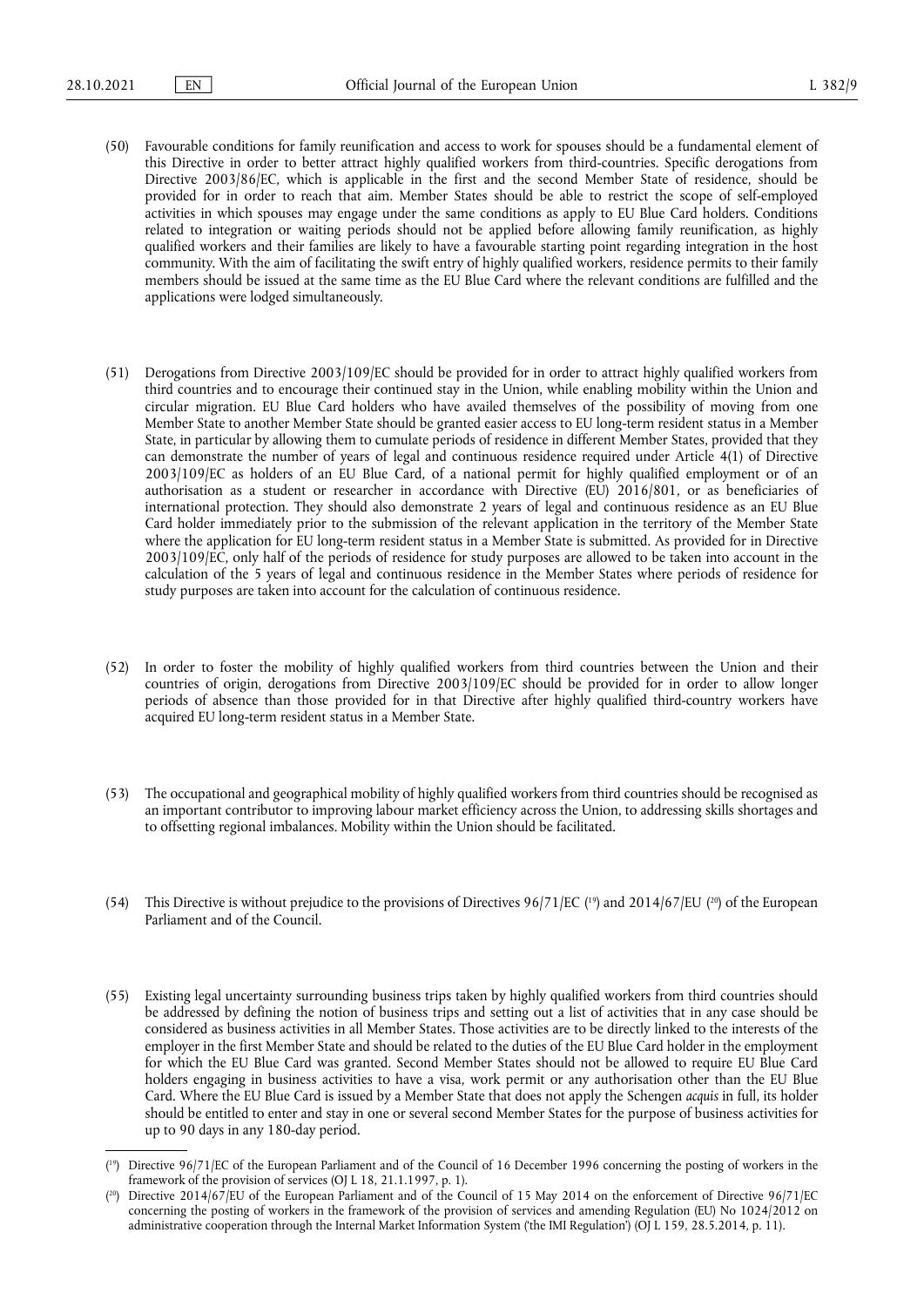- (56) EU Blue Card holders should be allowed to move to a second Member State under simplified conditions where they intend to apply for a new EU Blue Card on the basis of an existing work contract or binding job offer. Second Member States should not be allowed to require that EU Blue Card holders have any authorisation other than the EU Blue Card issued by the first Member State. As soon as an EU Blue Card holder submits a complete application for a new EU Blue Card in a second Member State within the deadline provided for in this Directive, it should be possible for that Member State to allow the EU Blue Card holder to begin employment. EU Blue Card holders should be entitled to begin employment at the latest 30 days after submitting the application for a new EU Blue Card. Mobility should be demand-driven and therefore a work contract should always be required in the second Member State, all the conditions under the applicable law, set in collective agreements or established by practices in the relevant occupational branches should be met and the salary should satisfy the threshold set by the second Member State in accordance with this Directive.
- (57) Where EU Blue Card holders intend to apply for an EU Blue Card in a second Member State in order to exercise a regulated profession, their professional qualifications should be recognised in the same way as those of Union citizens exercising the right to free movement, in accordance with Directive 2005/36/EC and other applicable Union and national law.
- (58) While some special rules are laid down in this Directive regarding entry and stay in a second Member State for the purpose of business activities and moving to a second Member State to reside and work there under the EU Blue Card in its territory, all the other rules governing the movement of persons across borders as laid down in the relevant provisions of the Schengen *acquis* apply.
- (59) Where the EU Blue Card is issued by a Member State that does not apply the Schengen *acquis* in full, and the EU Blue Card holder, in cases of mobility as provided for in this Directive, crosses an external border within the meaning of Regulation (EU) 2016/399 into the territory of a second Member State, that Member State should be entitled to require evidence that the EU Blue Card holder is entering its territory either for the purpose of business activities or in order to reside and work there under the EU Blue Card on the basis of a work contract or binding job offer. In the case of mobility for carrying out business activities, that second Member State should be able to require evidence of the business purpose of the stay, such as invitations, entry tickets, or documents describing the business activities of the relevant company and the position of the EU Blue Card holder in that company.
- (60) Where the EU Blue Card holder moves to a second Member State to apply for an EU Blue Card and he or she is accompanied by family members, that Member State should be able to require those family members to present their residence permits that were issued in the first Member State. In addition, in cases of the crossing of an external border within the meaning of Regulation (EU) 2016/399, Members States that apply the Schengen *acquis* in full should consult the Schengen Information System and should refuse entry to, or object to the mobility of, persons for whom an alert for the purposes of refusing entry or stay, as referred to in Regulation (EC) No 1987/2006 of the European Parliament and of the Council ( [21\),](#page-9-0) has been issued in that system.
- <span id="page-9-2"></span>(61) Where an EU Blue Card holder moves to a second Member State on the basis of an EU Blue Card issued by the first Member State and the second Member State rejects that EU Blue Card holder's application for a new EU Blue Card, this Directive should allow the second Member State to request that the EU Blue Card holder leave its territory. Where the EU Blue Card holder still has a valid EU Blue Card issued by the first Member State, the second Member State should be able to request that the EU Blue Card holder go back to the first Member State in accordance with Directive 2008/115/EC of the European Parliament and of the Council ( [22\)](#page-9-1). Where the EU Blue Card issued by the first Member State has been withdrawn or has expired during the examination of the application, it should be

<span id="page-9-3"></span><span id="page-9-0"></span><sup>(</sup> [21\)](#page-9-2) Regulation (EC) No 1987/2006 of the European Parliament and of the Council of 20 December 2006 on the establishment, operation and use of the second generation Schengen Information System (SIS II) (OJ L 381, 28.12.2006, p. 4).

<span id="page-9-1"></span><sup>(</sup> [22\)](#page-9-3) Directive 2008/115/EC of the European Parliament and of the Council of 16 December 2008 on common standards and procedures in Member States for returning illegally staying third-country nationals (OJ L 348, 24.12.2008, p. 98).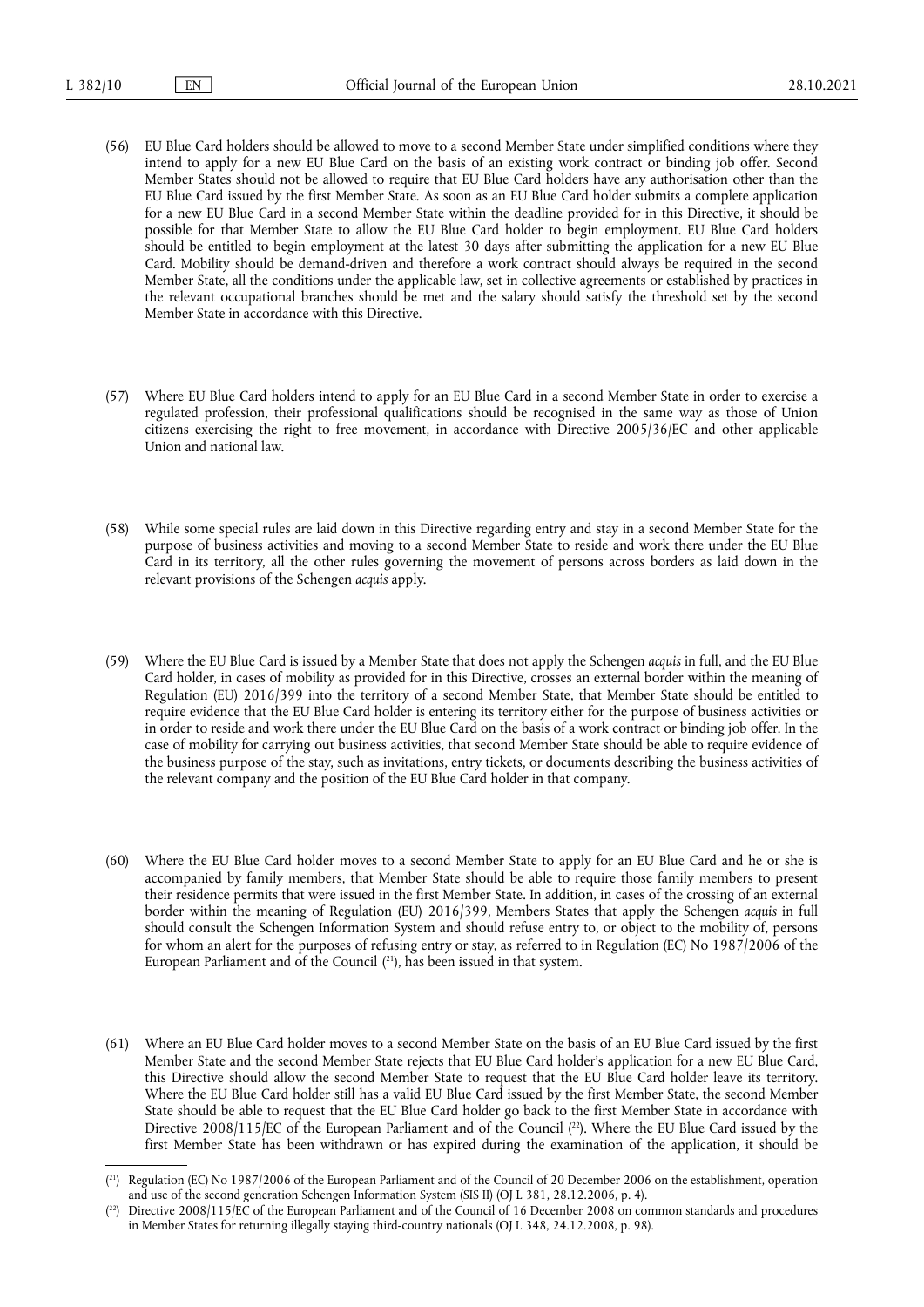possible for the second Member State to decide either to return the EU Blue Card holder to a third country in accordance with Directive 2008/115/EC, or to request the first Member State to allow the re-entry of the EU Blue Card holder into its territory without unnecessary formalities or delay. In the latter case, the first Member State should issue the EU Blue Card holder with a document allowing re-entry into its territory.

- (62) For the purposes of the residence of beneficiaries of international protection, it is necessary to ensure that when such beneficiaries move to a Member State other than the Member State that granted them international protection, the other Member State is informed of the international protection background of the persons concerned in order to be able to comply with its obligations regarding the principle of *non-refoulement*.
- (63) Where a Member State intends to expel a person who has acquired an EU Blue Card in that Member State and who is a beneficiary of international protection in another Member State, that person should enjoy protection against *refoulement* in accordance with Directive 2011/95/EU and Article 33 of the Geneva Convention.
- (64) Where the expulsion of a beneficiary of international protection from the territory of a Member State is permitted under Directive 2011/95/EU, the Member State should ensure that all information is obtained from relevant sources, including, where appropriate, from the Member State that granted international protection, and that the information is thoroughly assessed with a view to guaranteeing that the decision to expel that beneficiary complies with Article 4 of the Charter of Fundamental Rights of the European Union (the 'Charter').
- (65) Specific reporting provisions should be provided for to monitor the implementation of this Directive, with a view to identifying and possibly counteracting its possible impact in terms of brain drain in developing countries and in order to avoid brain waste.
- (66) Since the objectives of this Directive, namely the establishment of a special admission procedure and the adoption of conditions of entry and residence applicable to third-country nationals for the purpose of highly qualified employment and their family members, and the establishment of rights in relation thereto, cannot be sufficiently achieved by the Member States, especially as regards ensuring their mobility between Member States and offering a clear and single set of admission criteria across the Member States in order to better exploit the Union's overall attractiveness, but can rather, by reason of its scale and effects, be better achieved at Union level, the Union may adopt measures, in accordance with the principle of subsidiarity as set out in Article 5 of the Treaty on European Union (TEU). In accordance with the principle of proportionality, as set out in that Article, this Directive does not go beyond what is necessary in order to achieve those objectives.
- (67) This Directive respects the fundamental rights and observes the principles recognised by the Charter in accordance with Article 6 TEU.
- (68) In accordance with the Joint Political Declaration of 28 September 2011 of Member States and the Commission on explanatory documents, Member States have undertaken to accompany, in justified cases, the notification of their transposition measures with one or more documents explaining the relationship between the components of a directive and the corresponding parts of national transposition instruments. With regard to this Directive, the legislator considers the transmission of such documents to be justified.
- (69) In accordance with Articles 1 and 2 of Protocol No 22 on the position of Denmark, annexed to the TEU and to the TFEU, Denmark is not taking part in the adoption of this Directive and is not bound by it or subject to its application.
- (70) In accordance with Articles 1 and 2 and Article 4a(1) of Protocol No 21 on the position of the United Kingdom and Ireland in respect of the Area of Freedom, Security and Justice, annexed to the TEU and to the TFEU, and without prejudice to Article 4 of that Protocol, Ireland is not taking part in the adoption of this Directive and is not bound by it or subject to its application.
- (71) Directive 2009/50/EC should therefore be repealed,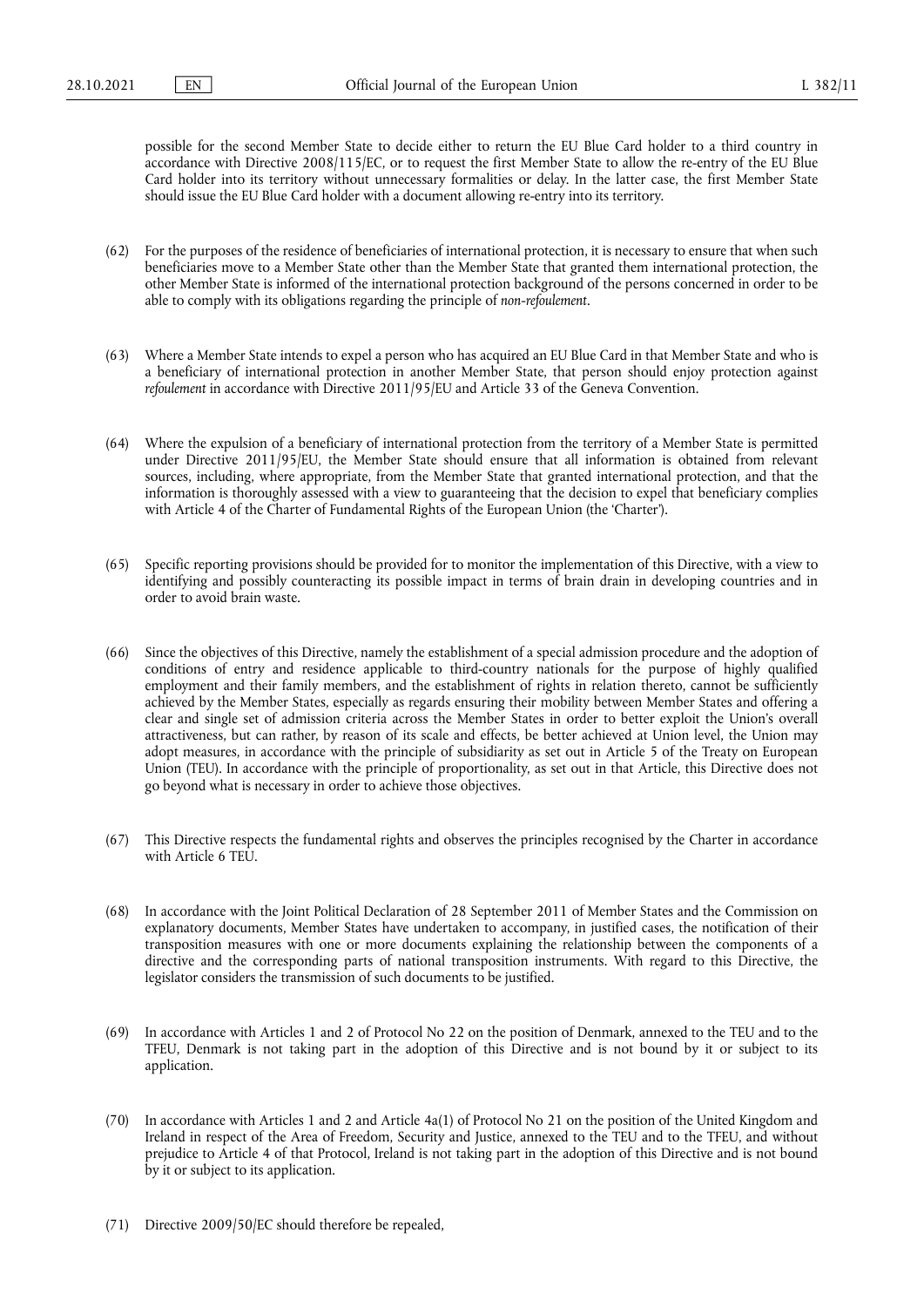# HAVE ADOPTED THIS DIRECTIVE:

# *CHAPTER I*

#### *GENERAL PROVISIONS*

#### *Article 1*

#### **Subject matter**

This Directive lays down:

- (a) the conditions of entry and residence for more than 3 months in the territory of the Member States, and the rights, of third-country nationals for the purpose of highly qualified employment and of their family members;
- (b) the conditions of entry and residence, and the rights, of third-country nationals and of their family members, referred to in point (a), in Member States other than the Member State which first granted an EU Blue Card.

# *Article 2*

#### **Definitions**

For the purposes of this Directive:

- (1) 'third-country national' means any person who is not a citizen of the Union within the meaning of Article 20(1) TFEU;
- (2) 'highly qualified employment' means the employment of a person who:
	- (a) in the Member State concerned, is protected as an employee under national employment law or in accordance with national practice, irrespective of the legal relationship, for the purpose of exercising genuine and effective work for, or under the direction of, another person;
	- (b) is paid for that work; and
	- (c) has the required higher professional qualifications;
- (3) 'EU Blue Card' means a residence permit bearing the term 'EU Blue Card' that entitles its holder to reside and work in the territory of a Member State under the terms of this Directive;
- (4) 'first Member State' means the Member State which first grants a third-country national an EU Blue Card;
- (5) 'second Member State' means any Member State in which the EU Blue Card holder intends to exercise or exercises the right of mobility within the meaning of this Directive, other than the first Member State;
- (6) 'family members' means third-country nationals who are family members as referred to in Article 4(1) of Directive 2003/86/EC;
- (7) 'higher professional qualifications' means qualifications attested by evidence of higher education qualifications or higher professional skills;
- (8) 'higher education qualifications' means any diploma, certificate or other evidence of formal qualifications issued by a competent authority attesting to the successful completion of a post-secondary higher education or equivalent tertiary education programme, namely a set of courses provided by an educational establishment recognised as a higher education institution or equivalent tertiary educational institution by the State in which it is situated, where the studies needed to acquire those qualifications last at least 3 years and correspond at least to ISCED 2011 level 6 or, where appropriate, to EQF level 6, in accordance with national law;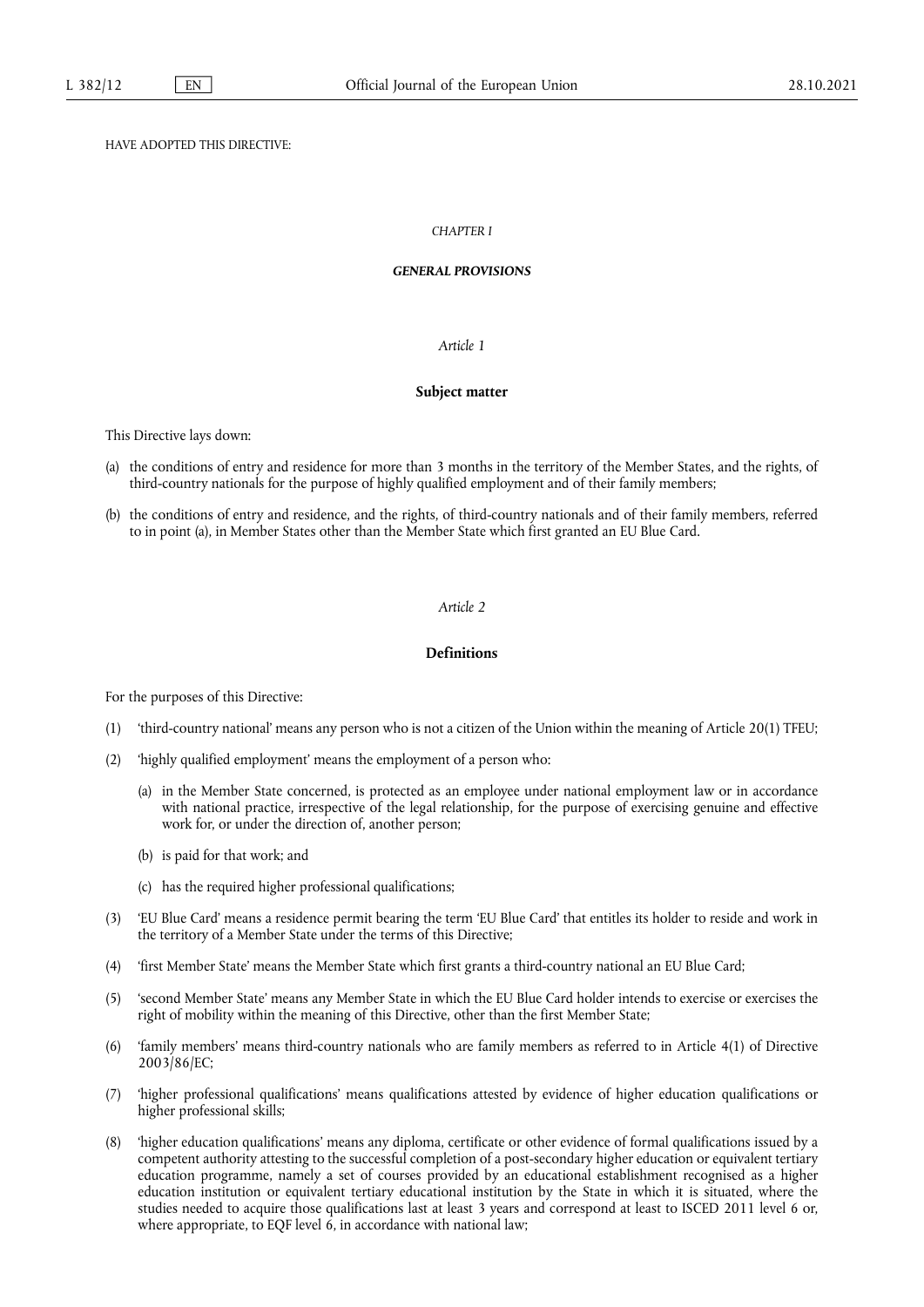- (9) 'higher professional skills' means:
	- (a) as concerns the occupations listed in Annex I, knowledge, skills and competences attested by professional experience at a level comparable to higher education qualifications, which are relevant to the profession or sector specified in the work contract or binding job offer, and which have been acquired over the duration set out in Annex I for each relevant occupation;
	- (b) as concerns other occupations, only where provided for by national law or national procedures, knowledge, skills and competences attested by at least 5 years of professional experience at a level comparable to higher education qualifications and which are relevant to the profession or sector specified in the work contract or binding job offer;
- (10) 'professional experience' means the actual and lawful pursuit of the profession concerned;
- (11) 'regulated profession' means a regulated profession as defined in Article 3(1), point (a), of Directive 2005/36/EC;
- (12) 'unregulated profession' means a profession that is not a regulated profession;
- (13) 'business activity' means a temporary activity directly related to the business interests of the employer and to the professional duties of the EU Blue Card holder based on the work contract in the first Member State, including attending internal or external business meetings, attending conferences or seminars, negotiating business deals, undertaking sales or marketing activities, exploring business opportunities, or attending and receiving training;
- (14) 'international protection' means international protection as defined in Article 2, point (a), of Directive 2011/95/EU.

#### **Scope**

1. This Directive applies to third-country nationals who apply to be admitted, or who have been admitted, to the territory of a Member State for the purpose of highly qualified employment under this Directive.

- 2. This Directive does not apply to third-country nationals:
- <span id="page-12-1"></span>(a) who seek international protection and are awaiting a decision on their status or who are beneficiaries of temporary protection in accordance with Council Directive 2001/55/EC ([23\)](#page-12-0) in a Member State;
- (b) who seek protection in accordance with national law, international obligations or practice of a Member State and are awaiting a decision on their status, or who are beneficiaries of protection in accordance with national law, international obligations or practice of a Member State;
- (c) who apply to reside in a Member State as researchers within the meaning of Directive (EU) 2016/801 in order to carry out a research project;
- (d) who enjoy EU long-term resident status in a Member State in accordance with Directive 2003/109/EC and exercise their right to reside in another Member State in order to carry out an economic activity in an employed or selfemployed capacity;
- (e) who enter a Member State under commitments contained in an international agreement facilitating the entry and temporary stay of certain categories of trade- and investment-related natural persons, with the exception of thirdcountry nationals who have been admitted to the territory of a Member State as intra-corporate transferees pursuant to Directive 2014/66/EU;
- (f) whose expulsion has been suspended for reasons of fact or law;

<span id="page-12-0"></span><sup>(</sup> [23\)](#page-12-1) Council Directive 2001/55/EC of 20 July 2001 on minimum standards for giving temporary protection in the event of a mass influx of displaced persons and on measures promoting a balance of efforts between Member States in receiving such persons and bearing the consequences thereof (OJ L 212, 7.8.2001, p. 12).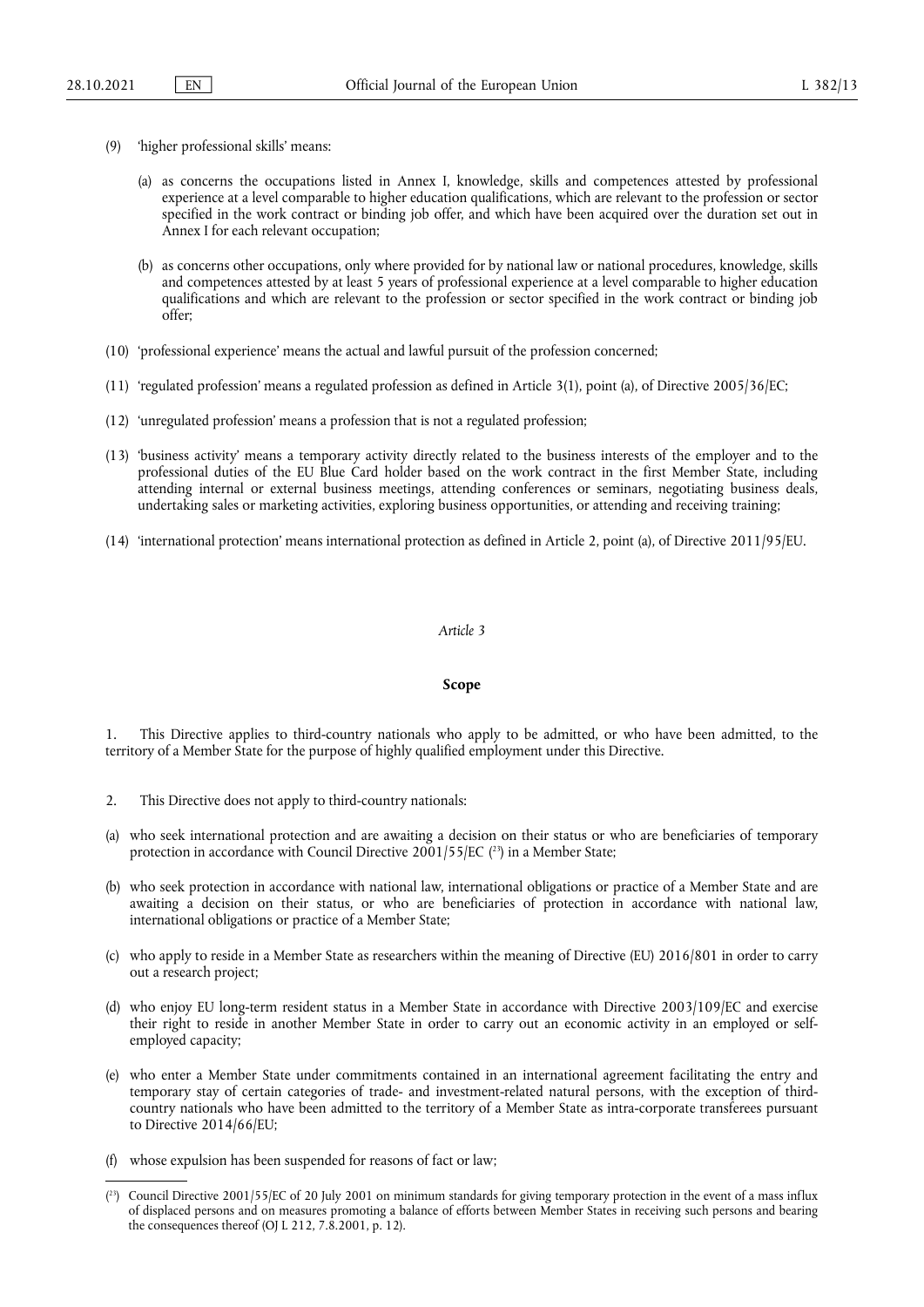- (g) who are covered by Directive 96/71/EC for the duration of their posting to the territory of the Member State concerned; or
- (h) who, under agreements between the Union and the Member States on the one hand, and third countries on the other, as nationals of those third countries, enjoy rights of free movement equivalent to those of Union citizens.

3. This Directive is without prejudice to the right of Member States to issue residence permits other than an EU Blue Card for the purpose of highly qualified employment. Such residence permits shall not confer a right of residence in other Member States as provided for in this Directive.

#### *Article 4*

#### **More favourable provisions**

- 1. This Directive is without prejudice to more favourable provisions of:
- (a) Union law, including bilateral or multilateral agreements concluded between the Union or the Union and the Member States on the one hand, and one or more third countries on the other; and
- (b) bilateral or multilateral agreements concluded between one or more Member States and one or more third countries.

2. This Directive shall not affect the right of Member States to adopt or retain more favourable provisions in respect of Article 8(5), Article 11, Article 15(4), Articles 16 and 17 and Article 18(4).

#### *CHAPTER II*

#### *CRITERIA FOR ADMISSION, REFUSAL AND WITHDRAWAL*

#### *Article 5*

### **Criteria for admission**

- 1. As regards the admission of a third-country national under this Directive, an applicant for an EU Blue Card shall:
- (a) present a valid work contract or, as provided for in national law, a binding job offer for highly qualified employment for a period of at least 6 months in the Member State concerned;
- (b) for unregulated professions, present documents attesting to relevant higher professional qualifications in relation to the work to be carried out;
- (c) for regulated professions, present documents attesting to the fulfilment of the conditions set out under national law for the exercise by Union citizens of the regulated profession specified in the work contract or binding job offer, in accordance with national law;
- (d) present a valid travel document, as determined by national law, and, if required, an application for a visa, a valid visa or, where applicable, a valid residence permit or valid long-stay visa;
- (e) provide evidence of having or, if provided for by national law, having applied for, sickness insurance for all the risks normally covered for nationals of the Member State concerned for periods when no such insurance coverage or corresponding entitlement to benefits is provided for in connection with, or resulting from, the work contract.

2. Member States shall require that the conditions under the applicable law, set in collective agreements or established by practices in the relevant occupational branches for highly qualified employment are met.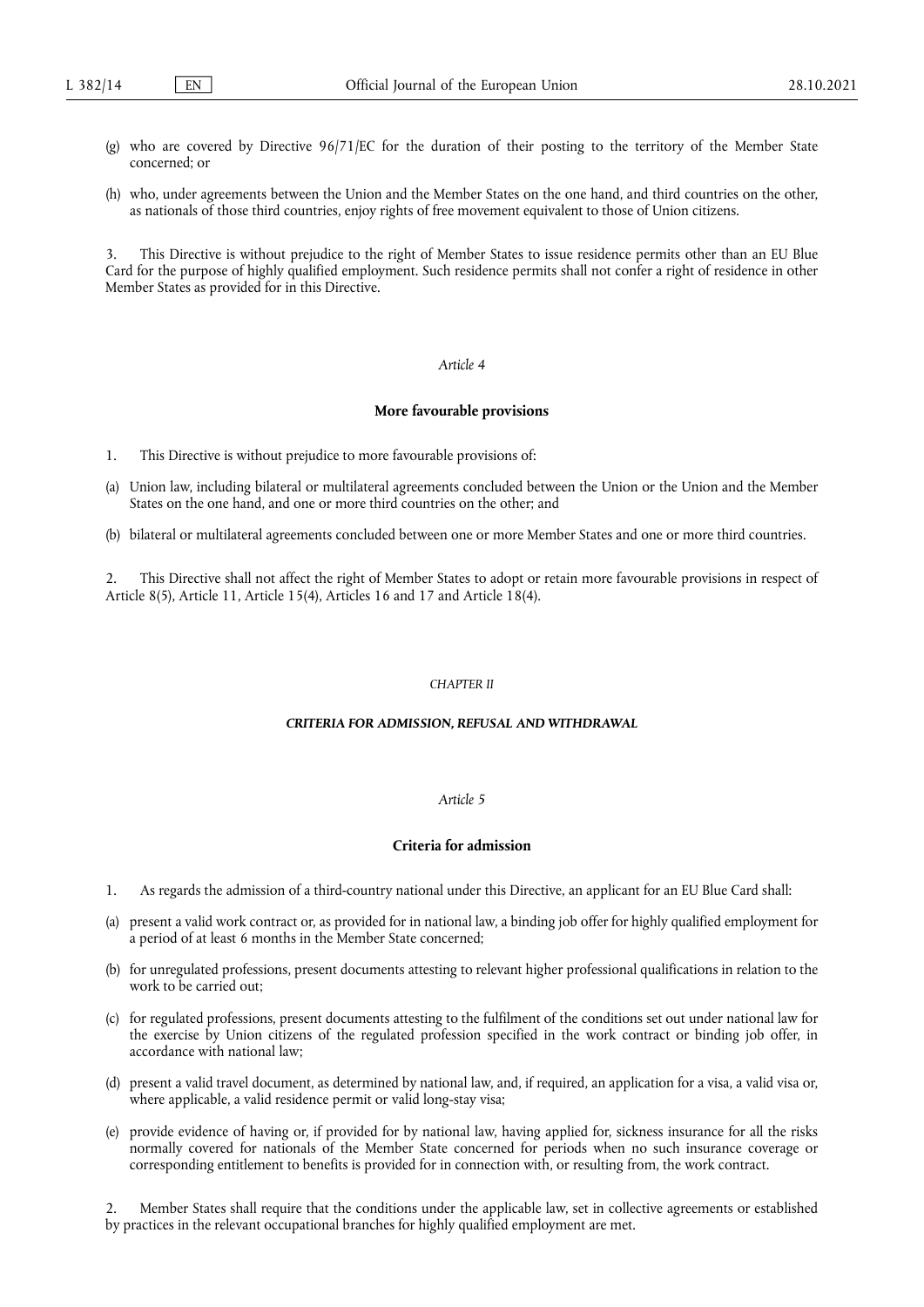3. In addition to the requirements laid down in paragraphs 1 and 2, the amount of gross annual salary resulting from the monthly or annual salary specified in the work contract or binding job offer shall not be lower than the salary threshold set and published for that purpose by the Member State concerned.

The salary threshold referred to in the first subparagraph shall be set by the Member State concerned, after consulting the social partners according to national practices. It shall be at least 1,0 times, but not higher than 1,6 times, the average gross annual salary in the Member State concerned.

4. By way of derogation from paragraph 3, for employment in professions in which there is particular need of thirdcountry national workers and which belong to major groups 1 and 2 of the ISCO classification, a Member State may apply a lower salary threshold that is at least 80 % of the salary threshold set by that Member State in accordance with paragraph 3, provided that the lower salary threshold is not lower than 1,0 times the average gross annual salary in that Member State.

5. By way of derogation from paragraph 3, as regards third-country nationals who have obtained a higher education qualification no more than 3 years before submitting the application for an EU Blue Card, a Member State may apply a lower salary threshold that is at least 80 % of the salary threshold set by that Member State in accordance with paragraph 3, provided that the lower salary threshold is not lower than 1,0 times the average gross annual salary in the Member State concerned.

Where the EU Blue Card issued during the period of 3 years is renewed, the salary threshold referred to in the first subparagraph shall continue to apply if:

- (a) the initial period of 3 years has not elapsed; or
- (b) a period of 24 months after the issuance of the first EU Blue Card has not elapsed.

6. Where an application for an EU Blue Card concerns a third-country national who holds a national residence permit for the purpose of highly qualified employment issued by the same Member State, that Member State shall not:

- (a) require the applicant to present the documents provided for in paragraph 1, point (b) or (c), if the relevant higher professional qualifications were already verified in the context of the application for the national residence permit;
- (b) require the applicant to present the evidence provided for in paragraph 1, point (e), of this Article unless the application is submitted in the context of a change of employment, in which case Article 15 shall apply accordingly; and
- (c) apply Article 7(2), point (a), unless the application is submitted in the context of a change of employment, in which case Article 15 shall apply accordingly.
- 7. Member States may require the third-country national concerned to provide his or her address in their territory.

Where the law of a Member State requires an address to be provided at the time of application, and the third-country national concerned does not yet know his or her future address, Member States shall accept a temporary address. In such cases, the third-country national shall provide his or her permanent address at the latest when the EU Blue Card is issued pursuant to Article 9.

#### *Article 6*

# **Volumes of admission**

This Directive shall not affect the right of Member States to determine volumes of admission of third-country nationals in accordance with Article 79(5) TFEU.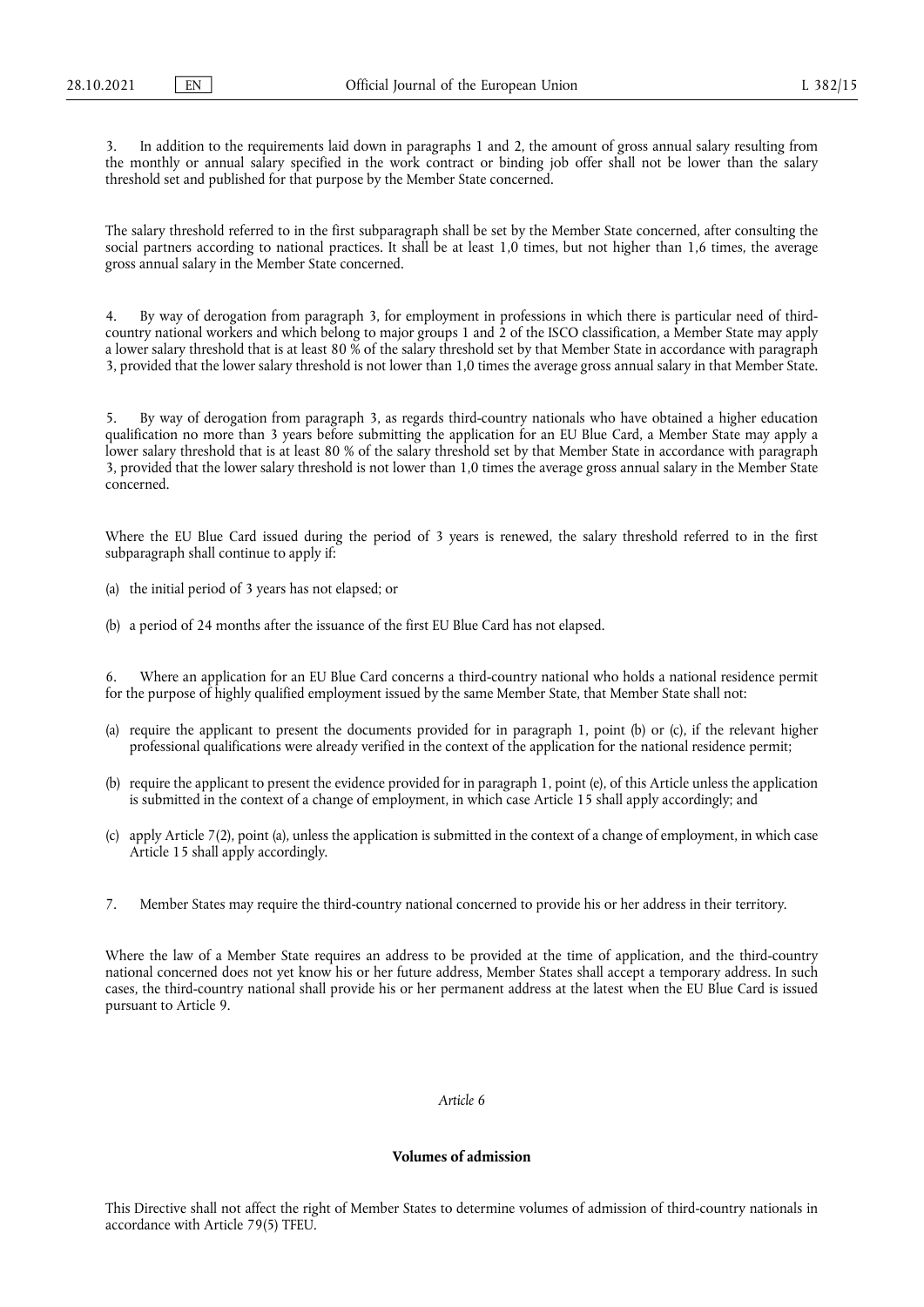#### **Grounds for rejecting an application for an EU Blue Card**

- 1. A Member State shall reject an application for an EU Blue Card where:
- (a) Article 5 is not complied with;
- (b) the documents presented have been fraudulently acquired, falsified or tampered with;
- (c) the third-country national concerned is considered to pose a threat to public policy, public security or public health; or
- (d) the employer's business was established or operates for the main purpose of facilitating the entry of third-country nationals.
- 2. A Member State may reject an application for an EU Blue Card:
- (a) where the competent authorities of the Member State, after checking the labour market situation, for example where there is a high level of unemployment, conclude that the vacancy concerned may be filled from the national or Union workforce, or by third-country nationals who are lawfully resident in that Member State and already form part of its labour market by virtue of Union or national law, or by EU long-term residents who wish to move to that Member State for highly qualified employment in accordance with Chapter III of Directive 2003/109/EC;
- (b) where the employer has failed to meet its legal obligations regarding social security, taxation, labour rights or working conditions;
- (c) where the employer's business is being, or has been, wound up under national insolvency laws or carries out no economic activity;
- <span id="page-15-1"></span>(d) where the employer has been sanctioned for the employment of illegally staying third-country nationals in accordance with Article 9 of Directive 2009/52/EC of the European Parliament and of the Council ( [24\)](#page-15-0), or for undeclared work or illegal employment according to national law; or
- (e) to ensure ethical recruitment in professions suffering from a lack of qualified workers in the countries of origin, including on the basis of an agreement listing professions for that purpose either between the Union and the Member States on the one hand, and one or more third countries on the other, or between the Member States on the one hand, and one or more third countries on the other.

3. Without prejudice to paragraph 1, any decision to reject an application shall take account of the specific circumstances of the case and shall respect the principle of proportionality.

# *Article 8*

#### **Grounds for withdrawing or not renewing an EU Blue Card**

- 1. A Member State shall withdraw or refuse to renew an EU Blue Card where:
- (a) the EU Blue Card or the documents presented have been fraudulently acquired, falsified or tampered with;
- (b) the third-country national concerned no longer holds a valid work contract for highly qualified employment;
- (c) the third-country national concerned no longer holds the qualifications referred to in Article 5(1), point (b) or (c); or
- (d) the salary of the third-country national concerned no longer meets the salary threshold set in accordance with Article  $5(3)$ , (4) or (5), as applicable.
- 2. A Member State may withdraw or refuse to renew an EU Blue Card:
- (a) for reasons of public policy, public security or public health;

<span id="page-15-0"></span><sup>(</sup> [24\)](#page-15-1) Directive 2009/52/EC of the European Parliament and of the Council of 18 June 2009 providing for minimum standards on sanctions and measures against employers of illegally staying third-country nationals (OJ L 168, 30.6.2009, p. 24).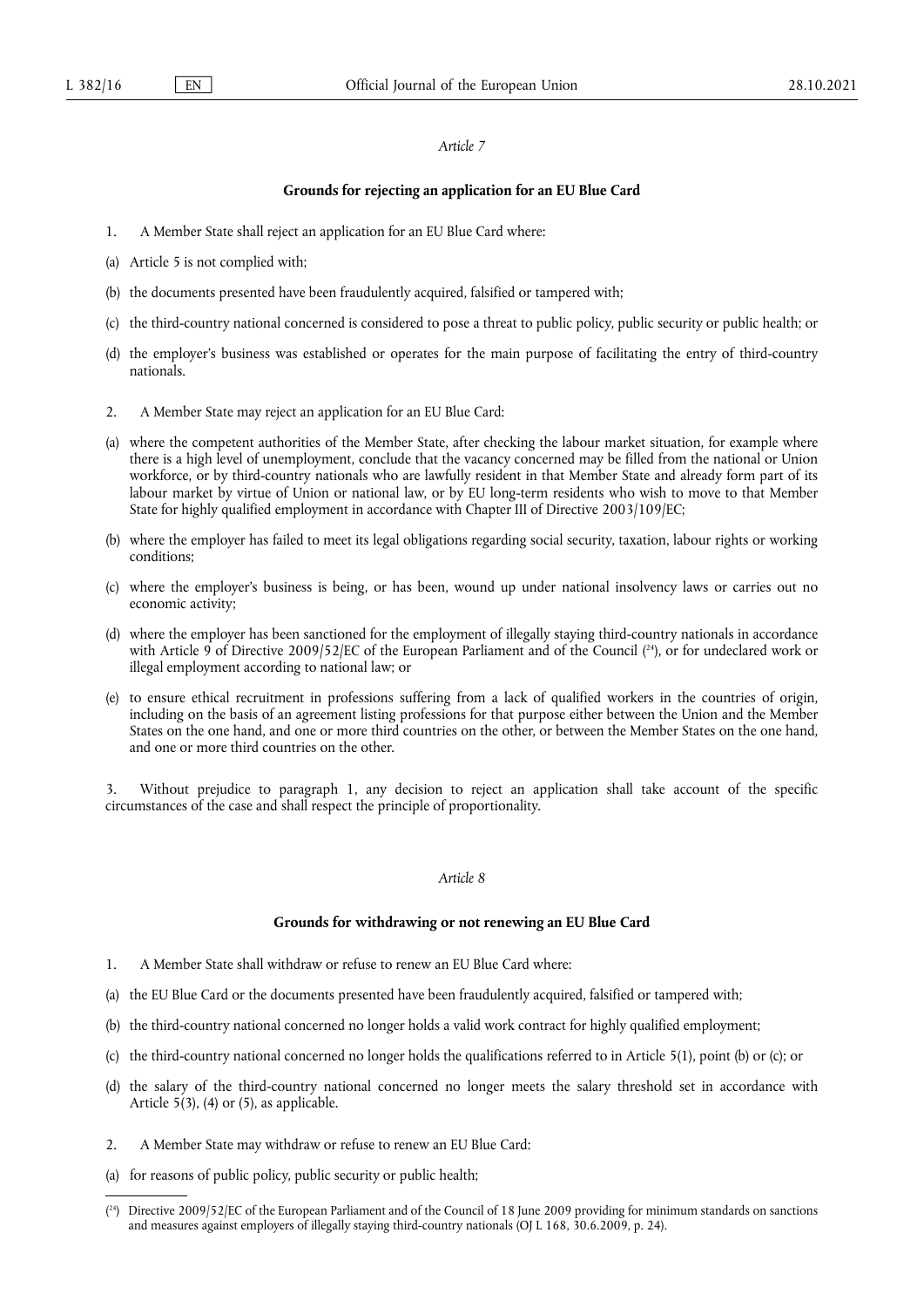- (b) where appropriate, where the employer has failed to meet its legal obligations regarding social security, taxation, labour rights or working conditions;
- (c) where the EU Blue Card holder does not have sufficient resources to maintain himself or herself and, where applicable, the members of his or her family without having recourse to the social assistance system of that Member State;
- (d) where the EU Blue Card holder is residing in that Member State for purposes other than those for which he or she was authorised to reside;
- (e) where the conditions under the applicable law, set in collective agreements or established by practices in the relevant occupational branches for highly qualified employment are no longer met;
- (f) where the EU Blue Card holder has not complied with the relevant procedures as provided for in Article 15(2), point (a), or in Article 15(3) or (4);
- (g) where the EU Blue Card holder no longer holds a valid travel document, provided that, prior to withdrawing the EU Blue Card, that Member State had set a reasonable deadline for that EU Blue Card holder to obtain and present a valid travel document; or
- (h) where the EU Blue Card holder fails to comply with the conditions of mobility under Chapter V.

For the purposes of point (c) of the first subparagraph, a Member State shall evaluate the sufficiency of resources by reference to their nature and regularity and may take into account the level of minimum national wages, minimum income or minimum pensions as well as the number of family members of the EU Blue Card holder. Such evaluation shall take into account the contributions of the family members to the household income.

3. By way of derogation from paragraph 2, first subparagraph, point (f), of this Article, a failure to make a communication required under Article 15(2), point (a), or Article 15(3) or (4) shall not be considered to be a sufficient reason for withdrawing or not renewing the EU Blue Card if the EU Blue Card holder proves that the communication did not reach the competent authorities for a reason outside his or her control.

4. By way of derogation from paragraph 1, points (b) and (d), Member States may decide not to withdraw or not to refuse to renew an EU Blue Card where the EU Blue Card holder temporarily, in any case for no longer than 12 months, does not fulfil the criteria for admission set out in Article 5(1), point (a), Article 5(3) or, where applicable, Article 5(4) or (5), as a result of illness, disability or parental leave.

5. By way of derogation from paragraph 1, points (b) and (d), and paragraph 2, first subparagraph, point (c), the EU Blue Card shall not be withdrawn and its renewal shall not be refused in the event of the unemployment of the EU Blue Card holder, except where:

- (a) the EU Blue Card holder cumulates a period of unemployment exceeding 3 months and has held an EU Blue Card for less than 2 years; or
- (b) the EU Blue Card holder cumulates a period of unemployment exceeding 6 months and has held an EU Blue Card for at least 2 years.

Member States may allow longer periods of unemployment to cumulate before withdrawing or not renewing the EU Blue Card.

6. Where a Member State intends to withdraw or not to renew an EU Blue Card in accordance with paragraph 2, first subparagraph, point (b) or (e), the competent authority shall notify the EU Blue Card holder in advance and shall set a reasonable deadline of at least 3 months for the EU Blue Card holder to seek new employment, subject to the conditions set out in Article 15(1), (2) and (3). The period for seeking employment shall be at least 6 months where the EU Blue Card holder has been previously employed for at least 2 years.

Without prejudice to paragraph 1, any decision to withdraw or to refuse to renew an EU Blue Card shall take account of the specific circumstances of the case and shall respect the principle of proportionality.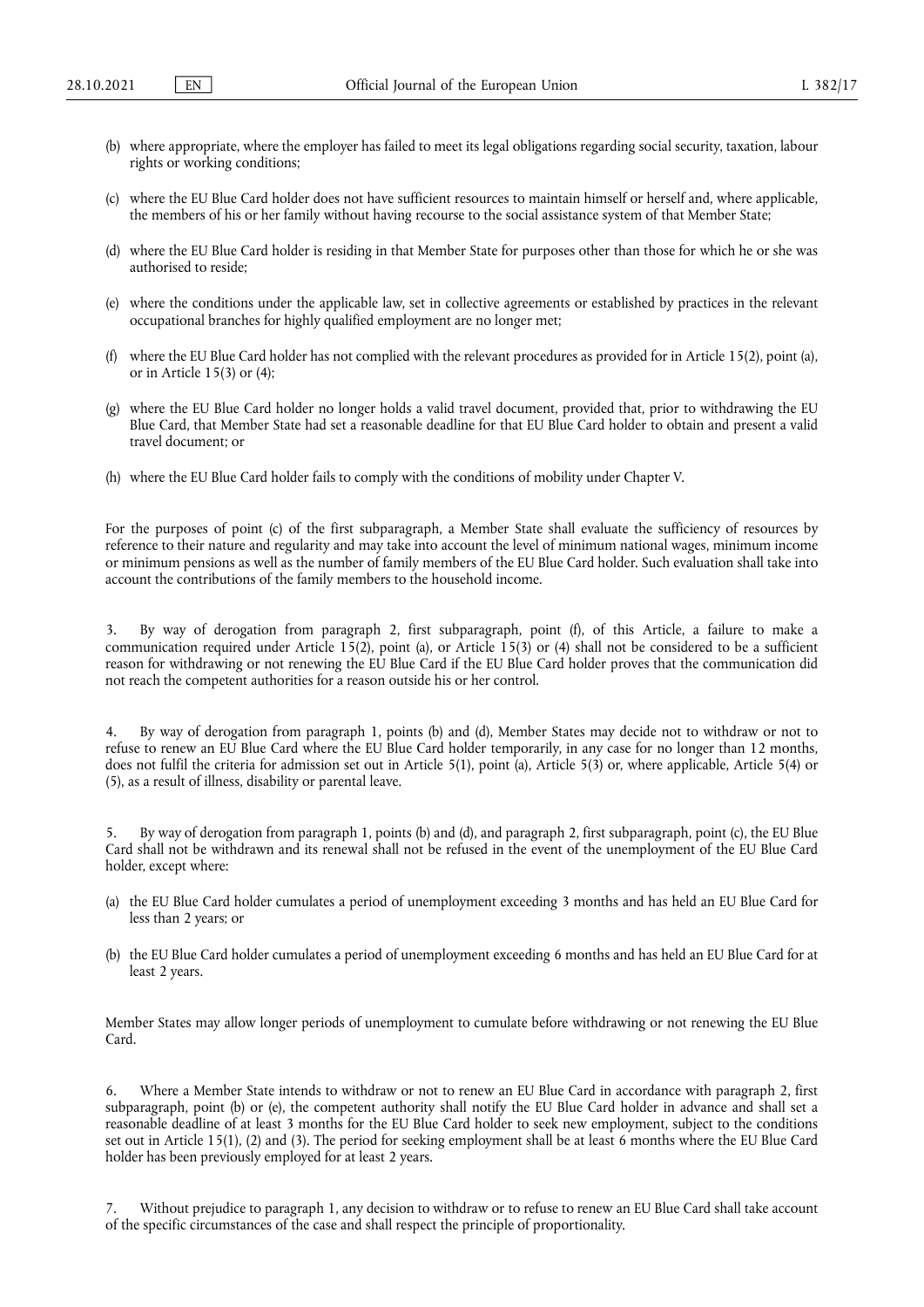#### *CHAPTER III*

#### *EU BLUE CARD AND PROCEDURE*

#### *Article 9*

# **EU Blue Card**

1. Where a third-country national fulfils the criteria set out in Article 5 and where no grounds for rejection pursuant to Article 7 apply, he or she shall be issued with an EU Blue Card.

Where a Member State only issues residence permits on its territory and the third-country national fulfils all the admission conditions laid down in this Directive, the Member State concerned shall issue him or her with the requisite visa to obtain an EU Blue Card.

2. Member States shall set a standard period of validity for the EU Blue Card, which shall be at least 24 months. If the EU Blue Card holder's work contract covers a shorter period, the EU Blue Card shall be valid for at least the duration of the work contract plus 3 months, but for no longer than the standard period referred to in the first sentence. However, if the period of validity of the EU Blue Card holder's travel document is shorter than the period of validity of the EU Blue Card that would apply under the first or second sentence, the EU Blue Card shall be valid at least for the period of validity of the travel document.

The EU Blue Card shall be issued by the competent authorities of the Member State concerned using the uniform format laid down in Regulation (EC) No 1030/2002. In accordance with point (a)(12) of the Annex to that Regulation, Member States may indicate on the EU Blue Card the conditions for access to the labour market set out in Article 15(1) of this Directive. Member States shall enter the words 'EU Blue Card' in the space reserved for the 'type of permit' in the residence permit.

Member States may provide additional information related to the employment relationship of the EU Blue Card holder in paper form or store such data in electronic form in accordance with Article 4 of Regulation (EC) No 1030/2002 and point  $(a)(16)$  of the Annex thereto.

4. Where a Member State issues an EU Blue Card to a third-country national to whom it has granted international protection, it shall enter the following remark in the EU Blue Card issued to that third-country national, under the heading 'Remarks': 'International protection granted by [name of the Member State] on [date]'. Where that Member State withdraws the international protection enjoyed by the EU Blue Card holder, it shall, where appropriate, issue a new EU Blue Card not containing that remark.

5. Where an EU Blue Card is issued by a Member State to a third-country national who is a beneficiary of international protection in another Member State, the Member State issuing the EU Blue Card shall enter the following remark in the EU Blue Card issued to that third-country national, under the heading 'Remarks': 'International protection granted by [name of the Member State] on [date]'.

Before the Member State enters that remark, it shall notify the Member State that is to be mentioned in that remark that it intends to issue the EU Blue Card and request that Member State to confirm that the EU Blue Card holder is still a beneficiary of international protection. The Member State that is to be mentioned in the remark shall reply no later than 1 month after receiving the request for information. Where international protection has been withdrawn by a final decision, the Member State issuing the EU Blue Card shall not enter that remark.

Where, in accordance with the relevant international instruments or national law, responsibility for the international protection of the EU Blue Card holder was transferred to the Member State after it issued an EU Blue Card in accordance with the first subparagraph, that Member State shall amend the remark accordingly within 3 months after the transfer.

6. Where an EU Blue Card is issued by a Member State on the basis of higher professional skills in occupations not listed in Annex I, the Member State issuing the EU Blue Card shall enter the following remark in that EU Blue Card, under the heading 'Remarks': '[Occupation not listed in Annex I]'.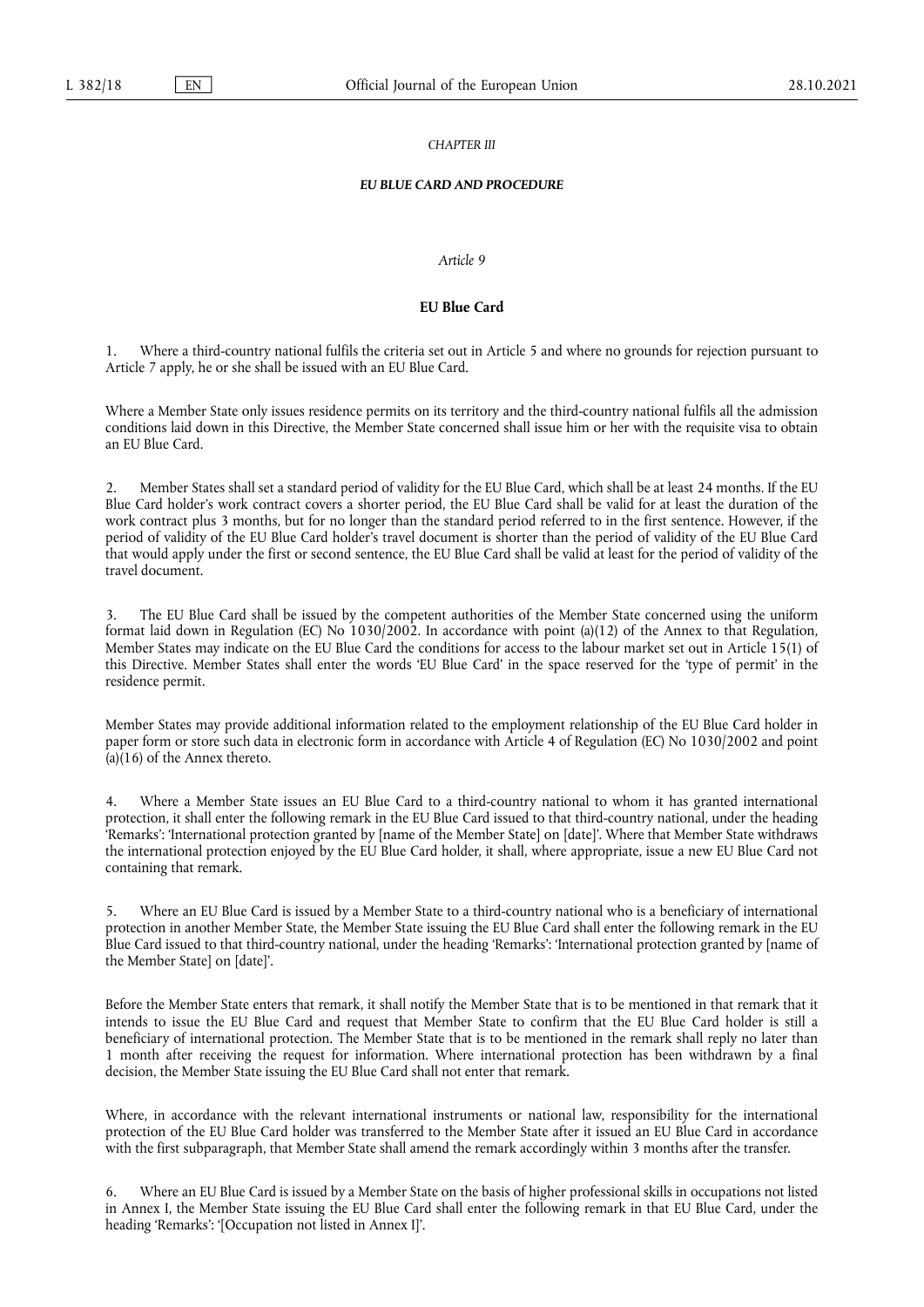- 7. During the period of its validity, the EU Blue Card shall entitle its holder to:
- (a) enter, re-enter and stay in the territory of the Member State issuing the EU Blue Card; and
- (b) enjoy the rights provided for in this Directive.

#### **Applications for admission**

1. Member States shall determine whether applications for an EU Blue Card are to be made by the third-country national or by the employer. Alternatively, Member States may allow applications to be made by either of the two.

2. An application for an EU Blue Card shall be considered and examined either when the third-country national concerned is residing outside the territory of the Member State to which he or she wishes to be admitted, or when he or she is already residing in the territory of that Member State as holder of a valid residence permit or long-stay visa.

3. By way of derogation from paragraph 2, a Member State may accept, in accordance with its national law, an application for an EU Blue Card submitted by a third-country national who is not in possession of a valid residence permit or long-stay visa but is legally present in its territory.

#### *Article 11*

# **Procedural safeguards**

The competent authorities of the Member State concerned shall adopt a decision on the application for an EU Blue Card and notify the applicant in writing, in accordance with the notification procedures laid down in the law of that Member State. That decision shall be adopted and notified as soon as possible but not later than 90 days after the date of submission of the complete application.

Where the employer has been recognised in accordance with Article 13, the decision on the application for an EU Blue Card shall be adopted and notified as soon as possible but not later than 30 days after the date on which the complete application was submitted.

2. Where the documents presented or information provided in support of the application are inadequate or incomplete, the competent authorities shall notify the applicant of the additional documents or information that are required and shall set a reasonable deadline for presenting or providing them. The period referred to in paragraph 1 shall be suspended until the authorities have received the additional documents or information required. If the additional documents or information required have not been provided within that deadline, the application may be rejected.

3. Any decision to reject an application for an EU Blue Card, to withdraw an EU Blue Card or not to renew an EU Blue Card shall be notified in writing to the third-country national concerned and, where relevant, to his or her employer in accordance with the notification procedures set out in the relevant national law. The notification shall specify the reasons for the decision and the competent authority to which an appeal may be submitted, as well as the time limit for submitting an appeal. Member States shall provide an effective judicial remedy, in accordance with national law.

An applicant shall be allowed to submit an application for the renewal of his or her EU Blue Card before it expires. Member States may set a deadline of no more than 90 days prior to the expiry of the EU Blue Card for submitting an application for renewal.

5. Where the validity of the EU Blue Card expires during the renewal procedure, Member States shall allow the thirdcountry national to stay in their territory as if he or she were an EU Blue Card holder until the competent authorities have taken a decision on the application for renewal.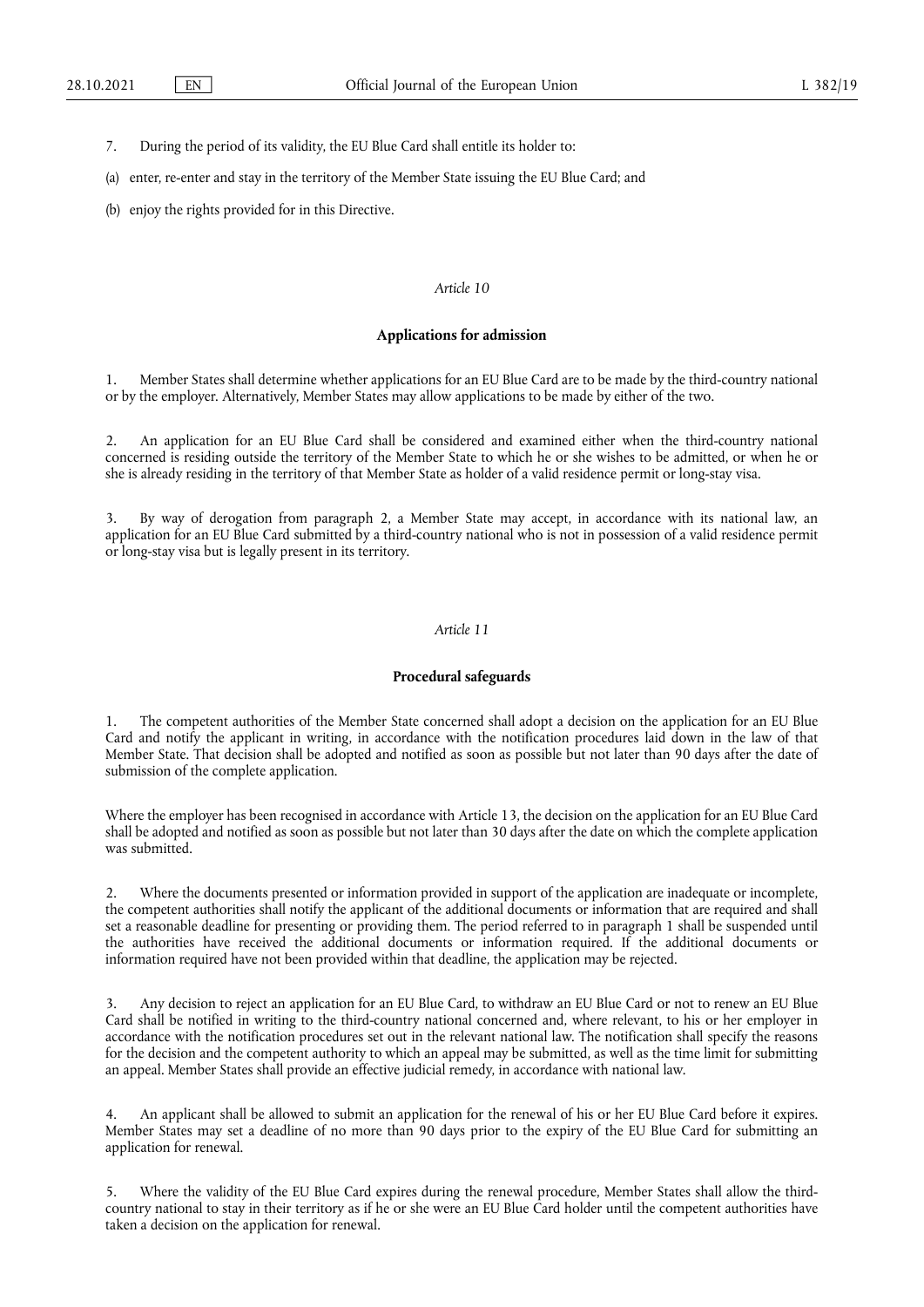Where Member States issue national residence permits for the purpose of highly qualified employment, they shall grant EU Blue Card holders the same procedural safeguards as those provided for under their national schemes where the procedural safeguards under such national schemes are more favourable than those provided for in paragraphs 1 to 5.

# *Article 12*

#### **Fees**

Member States may require the payment of fees for the handling of applications in accordance with this Directive. The level of fees imposed by a Member State for the processing of applications shall not be disproportionate or excessive.

Where Member States issue national residence permits for the purpose of highly qualified employment, they shall not require EU Blue Card applicants to pay higher fees than those imposed on applicants for national permits.

# *Article 13*

#### **Recognised employers**

1. Member States may provide for recognition procedures for employers in accordance with their national law or administrative practice for the purposes of a simplified procedure for obtaining an EU Blue Card.

Where a Member State provides for such recognition procedures, it shall provide clear and transparent information to the employers concerned in relation to, inter alia, the conditions and criteria for recognition, the period of validity of the recognition and the consequences of non-compliance with the conditions for recognition, including the possible withdrawal or non-renewal of the recognition, as well as any sanctions that apply.

The recognition procedures shall not entail disproportionate or excessive administrative burdens or costs for employers, in particular for small and medium-sized enterprises.

2. The simplified procedure shall include the processing of applications in accordance with the second subparagraph of Article 11(1). Applicants shall be exempt from presenting or providing one or more pieces of evidence referred to in Article  $5(1)$ , point (b) or (e), or in Article  $5(7)$ .

3. Member States may refuse to recognise an employer pursuant to paragraph 1 where a sanction has been imposed on that employer for:

(a) the employment of illegally staying third-country nationals in accordance with Directive 2009/52/EC;

- (b) undeclared work or illegal employment under national law; or
- (c) failing to meet its legal obligations regarding social security, taxation, labour rights or working conditions.

Any decision to refuse to recognise an employer shall take account of the specific circumstances of the case, including the time that has passed since the sanction was imposed, and shall respect the principle of proportionality.

Member States may refuse to renew, or may decide to withdraw, the recognition of an employer where the employer has not fulfilled its obligations under this Directive or where the recognition has been fraudulently acquired.

Where Member States issue national residence permits for the purpose of highly qualified employment and have established recognition procedures for employers facilitating the issuance of such residence permits, they shall apply the same recognition procedures to applications for EU Blue Cards where the recognition procedures for the issuance of such permits are more favourable than those provided for in paragraphs 1 to 4.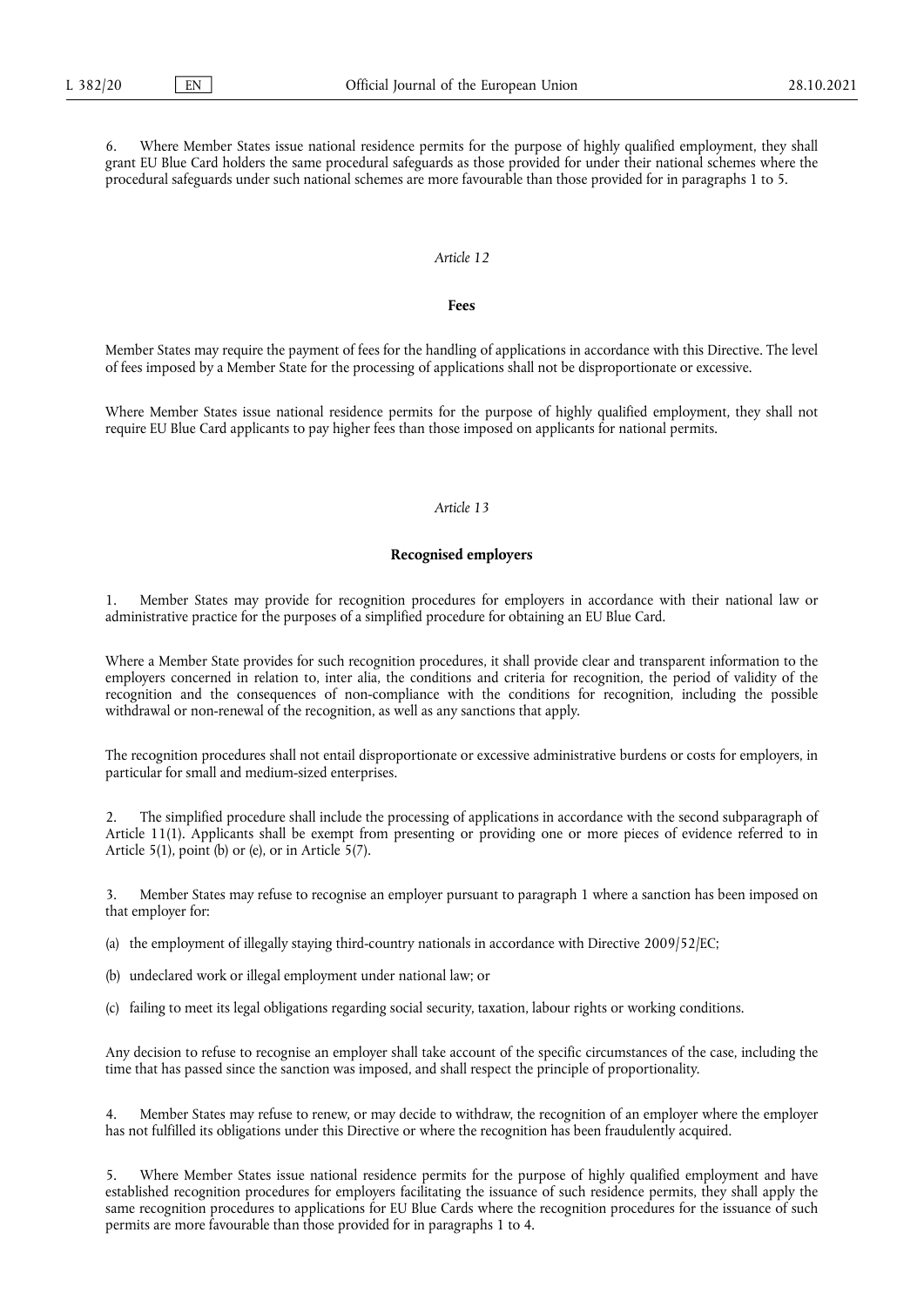#### **Sanctions against employers**

1. Member States shall provide for sanctions against employers who have not fulfilled their obligations under this Directive. Those sanctions shall be effective, proportionate and dissuasive.

2. Member States shall provide for measures to prevent possible abuses of this Directive. Those measures shall include monitoring, assessment and, where appropriate, inspection in accordance with national law or administrative practice.

#### *CHAPTER IV*

# *RIGHTS*

#### *Article 15*

#### **Labour market access**

1. EU Blue Card holders shall have access to highly qualified employment in the Member State concerned under the conditions provided for in this Article.

2. During the first 12 months of legal employment of the person concerned as an EU Blue Card holder, a Member State may:

- (a) require that a change of employer or a change which may affect the fulfilment of the criteria for admission as set out in Article 5 be communicated to the competent authorities in that Member State, in accordance with procedures laid down in national law; and
- (b) subject any change of employer to a check of the labour market situation, provided that that Member State carries out such a check in accordance with Article 7(2), point (a).

The right of the EU Blue Card holder to change employment may be suspended for a maximum of 30 days while the Member State concerned checks that the conditions for admission laid down in Article 5 are fulfilled and that the vacancy concerned could not be filled by the persons listed in Article 7(2), point (a). The Member State concerned may oppose the change of employment within those 30 days.

3. After the expiry of the 12-month period referred to in paragraph 2, Member States may require only that a change of employer or a change affecting the fulfilment of the criteria for admission as set out in Article 5 be communicated in accordance with procedures laid down by national law. Such a requirement shall not suspend the right of the EU Blue Card holder to take up and carry out the new employment.

4. During a period of unemployment, the EU Blue Card holder shall be allowed to seek and take up employment in accordance with this Article. The EU Blue Card holder shall communicate the beginning and, where appropriate, the end of the period of unemployment to the competent authorities of the Member State of residence in accordance with the relevant national procedures.

5. Without prejudice to the criteria for admission set out in Article 5, Member States may allow EU Blue Card holders to engage in self-employed activity in parallel to the activity in highly qualified employment in accordance with conditions laid down in national law. This shall not affect the competence of the Member States for limiting the scope of the allowed selfemployed activity.

Any such self-employed activity shall be subsidiary to the main activity of the person concerned as an EU Blue Card holder.

Where Member States issue national residence permits for the purpose of highly qualified employment, they shall guarantee EU Blue Card holders access to self-employed activities under no less favourable conditions than those provided for under the relevant national scheme.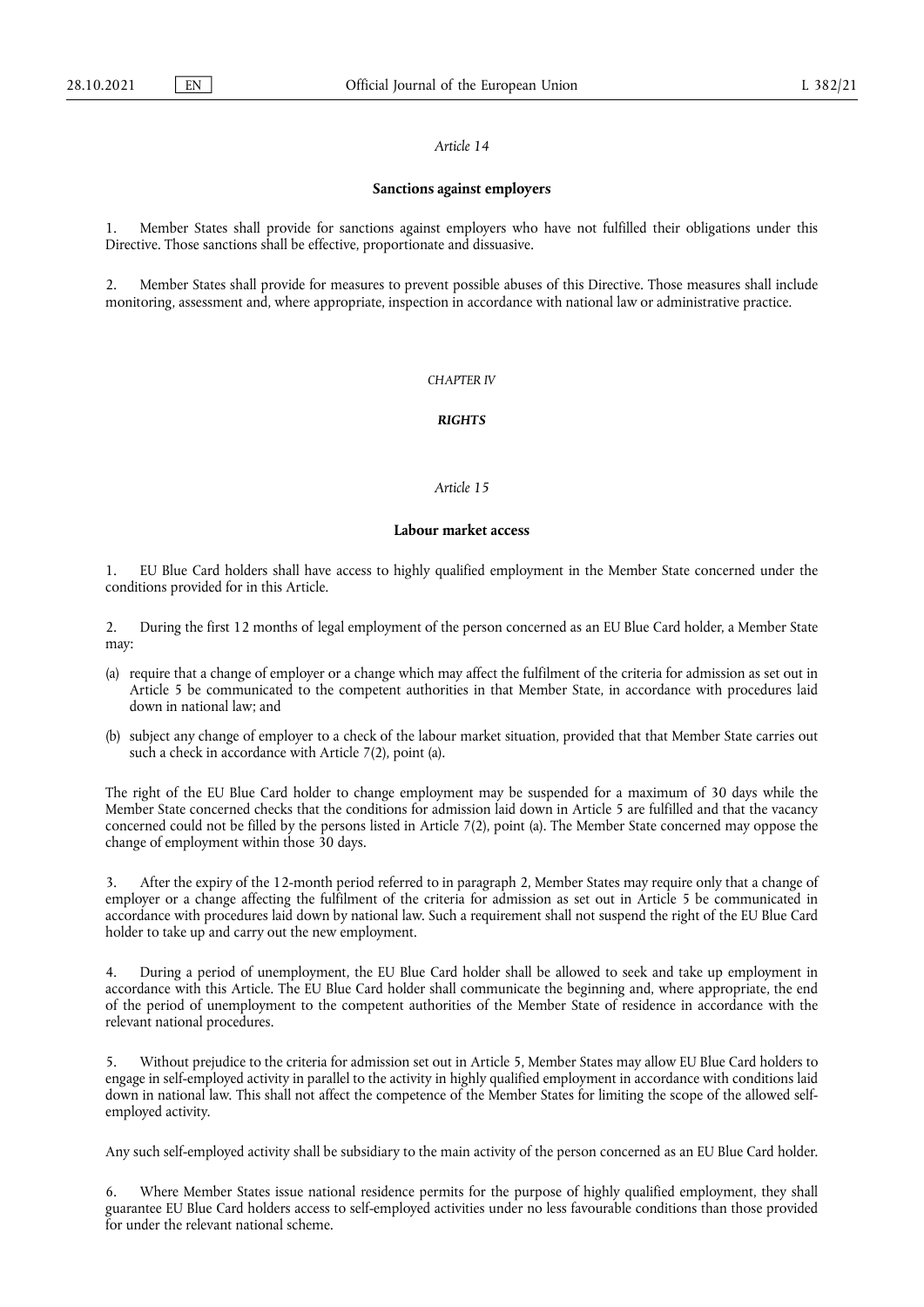7. Without prejudice to the criteria for admission set out in Article 5, Member States may allow EU Blue Card holders to engage in professional activities other than their main activity as an EU Blue Card holder in accordance with conditions laid down in national law.

8. By way of derogation from paragraph 1, a Member State may retain restrictions on access to employment in accordance with existing national or Union law, provided that such employment activities entail at least occasional involvement in the exercise of public authority and the responsibility for safeguarding the general interest of the State or that such employment activities are reserved to nationals of that Member State, Union citizens or EEA citizens.

9. This Article is without prejudice to the principle of preference for Union citizens where applicable under the relevant Acts of Accession.

#### *Article 16*

#### **Equal treatment**

1. EU Blue Card holders shall enjoy equal treatment with nationals of the Member State issuing the EU Blue Card as regards:

- (a) terms of employment, including the minimum working age, and working conditions, including pay and dismissal, working hours, leave and holidays, as well as health and safety requirements at the workplace;
- (b) freedom of association and affiliation and membership of an organisation representing workers or employers or of any organisation whose members are engaged in a specific occupation, including the rights and benefits conferred by such organisations, without prejudice to the national provisions on public policy and public security;
- (c) education and vocational training;
- (d) recognition of diplomas, certificates and other professional qualifications in accordance with the relevant national procedures;
- (e) branches of social security referred to in Article 3 of Regulation (EC) No 883/2004; and
- (f) access to goods and services and the supply of goods and services made available to the public, including procedures for obtaining housing, as well as information and counselling services provided by employment offices.

2. With respect to paragraph 1, point (c), Member States may restrict equal treatment as regards study and maintenance grants and loans or other grants and loans regarding secondary and higher education and vocational training. Access to university and post-secondary education may be subject to specific prerequisites in accordance with national law.

With respect to paragraph 1, point (f), Member States may restrict equal treatment as regards procedures for obtaining housing. This shall be without prejudice to the freedom of contract in accordance with Union and national law.

3. EU Blue Card holders moving to a third country, or their survivors who reside in a third country and who derive rights from an EU Blue Card holder, shall receive, in relation to old age, invalidity and death, statutory pensions based on the EU Blue Card holder's previous employment that were acquired in accordance with the legislation referred to in Article 3 of Regulation (EC) No 883/2004, under the same conditions and at the same rates as nationals of the Member States concerned where such nationals move to a third country.

4. The right to equal treatment laid down in paragraph 1 is without prejudice to the right of a Member State to withdraw or to refuse to renew the EU Blue Card in accordance with Article 8.

5. This Article does not apply to EU Blue Card holders who are beneficiaries of the right to free movement under Union law in the Member State concerned.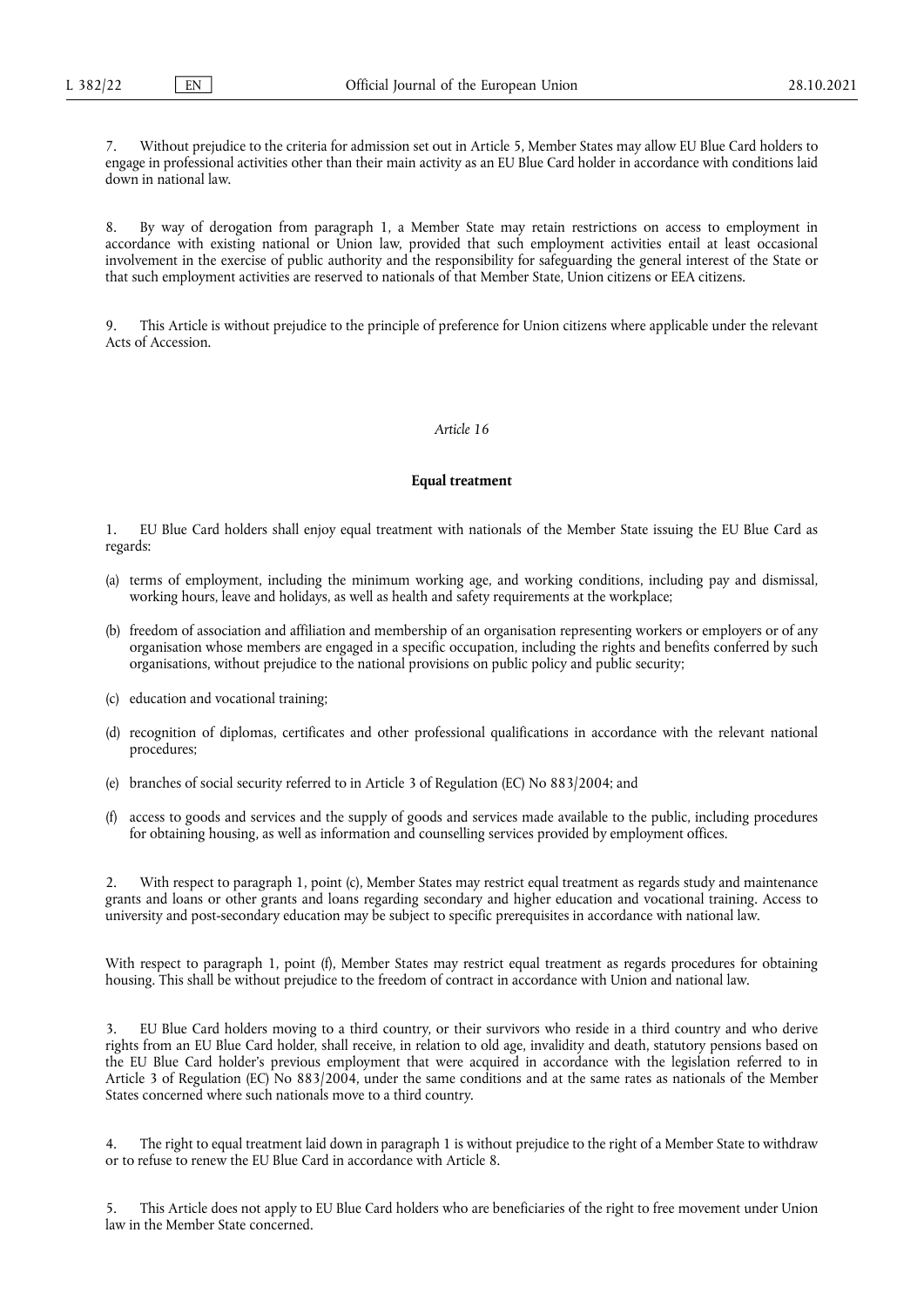6. This Article applies to EU Blue Card holders who are beneficiaries of international protection only when they reside in a Member State other than the Member State which granted them international protection.

Where Member States issue national residence permits for the purpose of highly qualified employment, they shall grant EU Blue Card holders the same equal treatment rights as those granted to holders of national residence permits, where such equal treatment rights are more favourable than those provided for in this Article.

# *Article 17*

# **Family members**

1. Directive 2003/86/EC applies, subject to the derogations laid down in this Article.

2. By way of derogation from Article 3(1) and Article 8 of Directive 2003/86/EC, family reunification shall not be made dependent on the EU Blue Card holder having reasonable prospects of obtaining the right of permanent residence, holding a residence permit for a period of validity of 1 year or more, or having a minimum period of residence.

3. By way of derogation from the third subparagraph of Article 4(1) and from the second subparagraph of Article 7(2) of Directive 2003/86/EC, the integration conditions and measures referred to therein may be applied, but only after the persons concerned have been granted family reunification.

4. By way of derogation from the first subparagraph of Article 5(4) of Directive 2003/86/EC, where the conditions for family reunification are fulfilled and the complete applications were submitted simultaneously, the decisions on the applications of family members shall be adopted and notified at the same time as the decision on the application for an EU Blue Card. Where the family members join the EU Blue Card holder after the EU Blue Card has been granted and where the conditions for family reunification are fulfilled, the decision shall be adopted and notified as soon as possible but not later than 90 days after the date of submission of the complete application. Article 11(2) and (3) of this Directive shall apply accordingly.

5. By way of derogation from Article 13(2) and (3) of Directive 2003/86/EC, the duration of validity of the residence permits of family members shall be the same as that of the EU Blue Card insofar as the period of validity of their travel documents allows it.

6. By way of derogation from Article 14(2) of Directive 2003/86/EC, Member States shall not apply any time limit in respect of access to the labour market for family members. By way of derogation from Article 14(1), point (b), of that Directive, and without prejudice to the restrictions referred to in Article 15(8) of this Directive, family members shall have access to any employment, and to self-employed activity in accordance with applicable requirements under national law, in the Member State concerned.

7. By way of derogation from Article 15(1) of Directive 2003/86/EC, for the purposes of calculation of the duration of residence required for the acquisition of an autonomous residence permit, residence in different Member States shall be cumulated. Member States may require 2 years of legal and continuous residence in the territory of the Member State where the application for the autonomous residence permit is submitted immediately prior to the submission of the relevant application.

8. This Article does not apply to family members of EU Blue Card holders who are beneficiaries of the right to free movement under Union law in the Member State concerned.

9. This Article applies to family members of EU Blue Card holders who are beneficiaries of international protection only when those EU Blue Card holders reside in a Member State other than the Member State which granted them international protection.

10. Where Member States issue national residence permits for the purpose of highly qualified employment, they shall grant EU Blue Card holders and their family members the same rights as those granted to holders of national residence permits and their family members where such rights are more favourable than those provided for in this Article.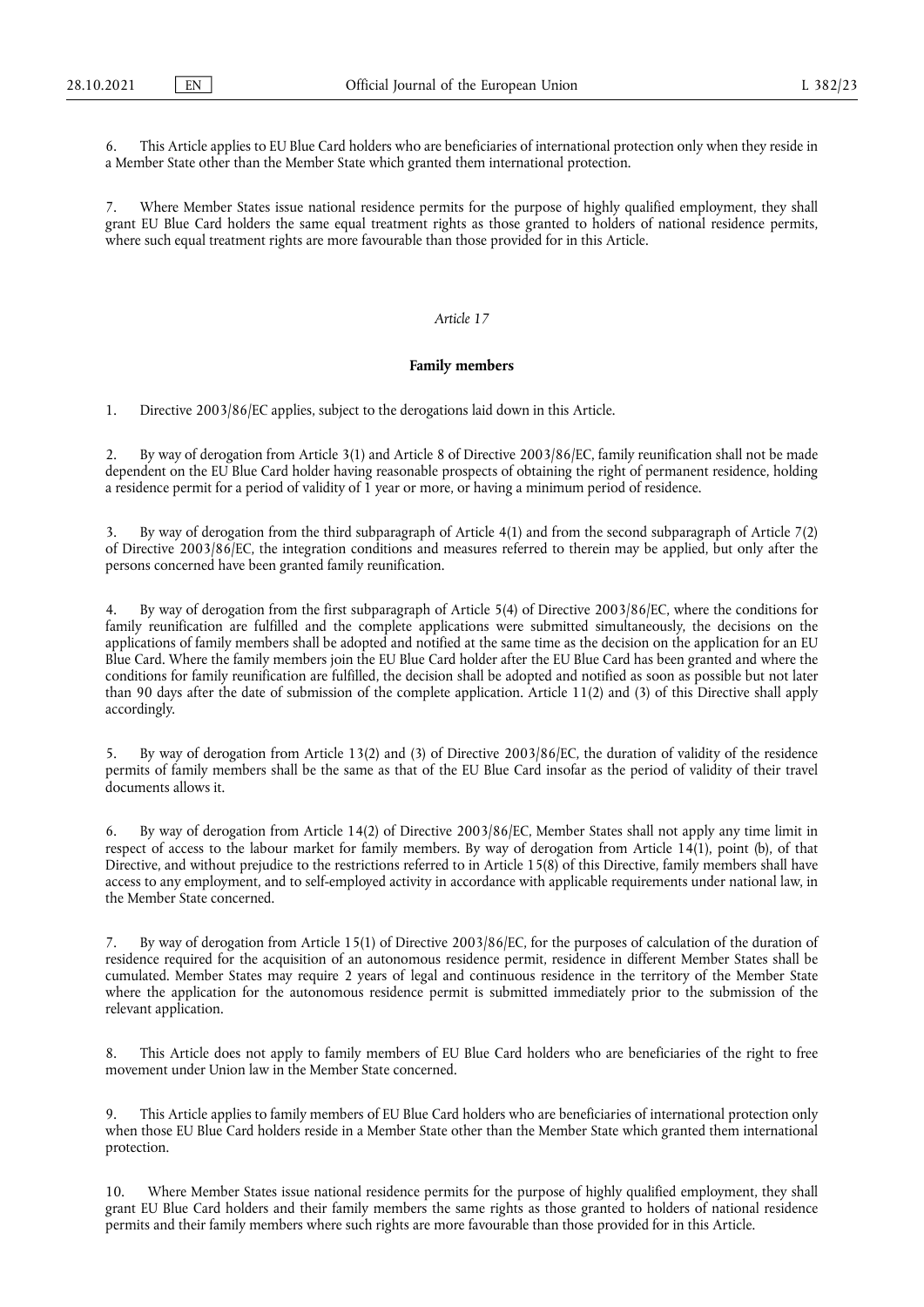#### **EU long-term resident status for EU Blue Card holders**

1. Directive 2003/109/EC applies, subject to the derogations laid down in this Article.

2. By way of derogation from Article 4(1) of Directive 2003/109/EC, an EU Blue Card holder who has made use of the possibility provided for in Article 21 of this Directive may cumulate periods of residence in different Member States in order to fulfil the requirement concerning the duration of residence, provided that the EU Blue Card holder has accumulated:

- (a) the number of years of legal and continuous residence required under Article 4(1) of Directive 2003/109/EC as a holder of an EU Blue Card, a national residence permit for highly qualified employment, an authorisation as researcher or, where appropriate, an authorisation as a student in accordance with the second subparagraph of Article 4(2) of Directive 2003/109/EC or as a beneficiary of international protection within the territory of the Member States; and
- (b) 2 years of legal and continuous residence as an EU Blue Card holder within the territory of the Member State where the application for EU long-term resident status is submitted immediately prior to the submission of the relevant application.

3. For the purpose of calculating the duration of legal and continuous residence in the Union referred to in paragraph 2, point (a), of this Article, and by way of derogation from the first subparagraph of Article 4(3) of Directive 2003/109/EC, periods of absence from the territory of the Member State concerned shall not interrupt the duration of legal and continuous residence in the Union if those periods of absence are shorter than 12 consecutive months and do not exceed in total 18 months within that duration.

4. By way of derogation from Article 9(1), point (c), of Directive 2003/109/EC, Member States shall extend to 24 consecutive months the period of absence from the territory of the Union during which an EU long-term resident who holds a long-term residence permit bearing the remark referred to in Article 19(2) of this Directive and his or her family members having been granted EU long-term resident status are allowed to be absent.

5. Article 16(1), point (f), Article 16(3), Article 20 and, where applicable, Articles 17 and 22 apply to holders of a longterm residence permit bearing the remark referred to in Article 19(2).

6. Where an EU long-term resident who holds a long-term residence permit bearing the remark referred to in Article 19(2) of this Directive exercises his or her right to move to a second Member State pursuant to Chapter III of Directive 2003/109/EC, Article 14(3) and (4) of that Directive shall not apply. The second Member State may apply measures in accordance with Article 21(8) of this Directive.

#### *Article 19*

#### **Long-term residence permit**

1. Member States shall issue EU Blue Card holders who fulfil the conditions set out in Article 18 of this Directive for the acquisition of EU long-term resident status with a residence permit in accordance with Regulation (EC) No 1030/2002.

2. Member States shall enter the words 'Former EU Blue Card holder' in the residence permit referred to in paragraph 1 under the heading 'remarks'.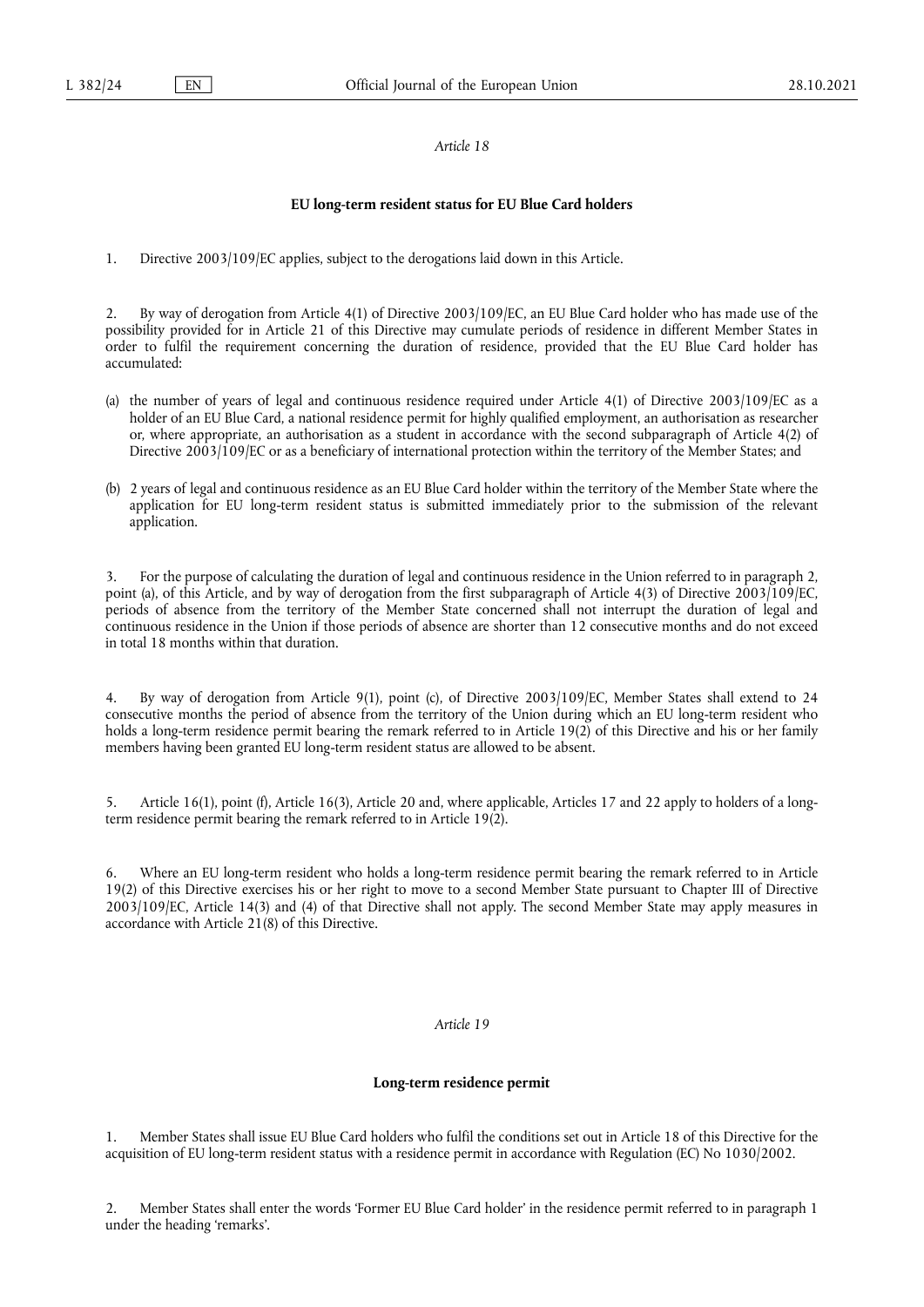### *CHAPTER V*

#### *MOBILITY BETWEEN MEMBER STATES*

#### *Article 20*

#### **Short-term mobility**

1. Where a third-country national who holds a valid EU Blue Card issued by a Member State that applies the Schengen *acquis* in full enters and stays in one or several second Member States for a period of 90 days in any 180-day period for the purpose of carrying out a business activity, the second Member State shall not require any authorisation for exercising such activity other than the EU Blue Card.

2. A third-country national who holds a valid EU Blue Card issued by a Member State that does not apply the Schengen *acquis* in full shall be entitled to enter and stay for the purpose of carrying out a business activity in one or several second Member States for up to 90 days in any 180-day period on the basis of the EU Blue Card and a valid travel document. Where the EU Blue Card holder crosses an internal border for which controls have not yet been lifted into a second Member State that applies the Schengen *acquis* in full, the second Member State may require the EU Blue Card holder to provide evidence of the business purpose of the stay. The second Member State shall not require any authorisation for exercising the business activity other than the EU Blue Card.

#### *Article 21*

#### **Long-term mobility**

1. After 12 months of legal residence in the first Member State as an EU Blue Card holder, the third-country national shall be entitled to enter, reside and work in a second Member State for the purpose of highly qualified employment on the basis of the EU Blue Card and a valid travel document under the conditions set out in this Article.

2. Where the EU Blue Card is issued by a Member State that does not apply the Schengen *acquis* in full and the EU Blue Card holder crosses, for the purpose of long-term mobility, an internal border for which controls have not yet been lifted into a second Member State that applies the Schengen *acquis* in full, the second Member State may require the EU Blue Card holder to present the valid EU Blue Card issued by the first Member State and a work contract or a binding job offer for highly qualified employment for a period of at least 6 months in that second Member State.

3. As soon as possible and no later than 1 month after the EU Blue Card holder has entered the territory of the second Member State, an application for an EU Blue Card shall be submitted to the competent authority of that Member State. That application shall be accompanied by all the documents proving the fulfilment of the conditions referred to in paragraph 4 for the second Member State. Member States shall determine whether applications are to be made by the third-country national or by the employer. Alternatively, Member States may allow applications to be made by either of the two.

The EU Blue Card holder shall be allowed to commence work in the second Member State not later than 30 days after the date of submission of the complete application.

The application may be submitted to the competent authorities of the second Member State while the EU Blue Card holder is still residing in the territory of the first Member State.

- 4. For the purposes of an application as referred to in paragraph 3, the applicant shall present:
- (a) the valid EU Blue Card issued by the first Member State;
- (b) a valid work contract or, as provided for in national law, a binding job offer for highly qualified employment for a period of at least 6 months in the second Member State;
- (c) for regulated professions, documents attesting to the fulfilment of the conditions set under national law for the exercise by Union citizens of the regulated profession specified in the work contract or binding job offer as provided for in national law;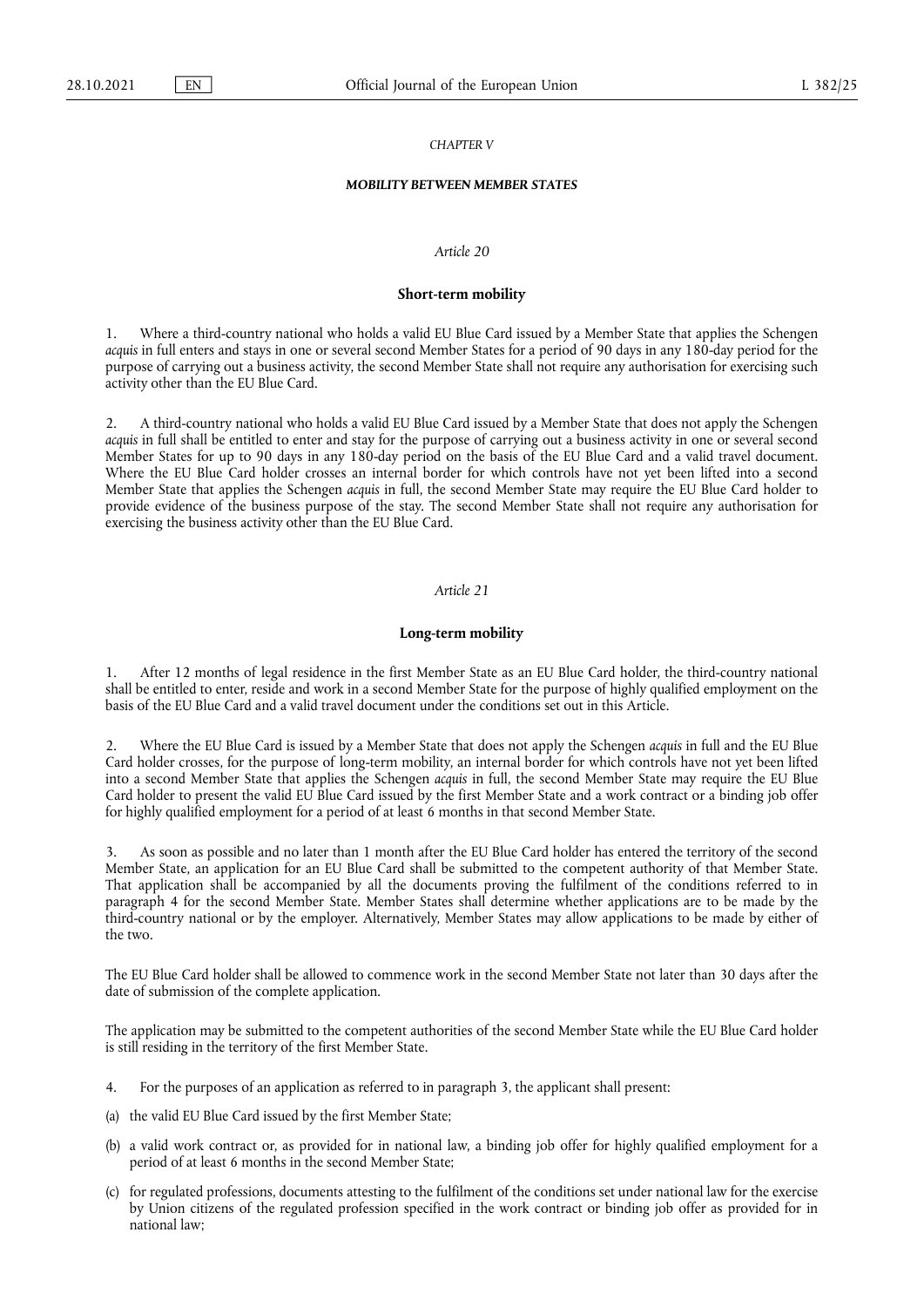- (d) a valid travel document, as specified by national law; and
- (e) evidence of meeting the salary threshold set in the second Member State in application of Article 5(3) or, where applicable, of Article 5(4) or (5).

With regard to point (c) of the first subparagraph, for the purpose of applying for an EU Blue Card in a second Member State, EU Blue Card holders shall enjoy equal treatment with Union citizens as regards recognition of professional qualifications, in accordance with applicable Union and national law.

For unregulated professions, where the first Member State has issued an EU Blue Card on the basis of higher professional skills for occupations not listed in Annex I, the applicant may be required to present documents attesting to higher professional qualifications in relation to the work to be carried out, as provided for in the law of the second Member State.

5. For the purposes of an application as referred to in paragraph 3, the Member State concerned may require the applicant:

- (a) for unregulated professions, where the EU Blue Card holder has worked for less than 2 years in the first Member State, to present documents attesting to higher professional qualifications in relation to the work to be carried out, as provided for in national law;
- (b) to provide evidence of having, or if provided for by national law, having applied for, sickness insurance for all the risks normally covered for nationals of the Member State concerned for periods when no such insurance coverage or corresponding entitlement to benefits is provided for in connection with, or resulting from, the work contract.
- 6. The second Member State shall reject an application for an EU Blue Card where:
- (a) paragraph 4 is not complied with;
- (b) the documents presented have been fraudulently acquired, falsified or tampered with;
- (c) the employment does not comply with the conditions laid down under the applicable law, set in collective agreements or established by practices as referred to in Article 5(2); or
- (d) the EU Blue Card holder poses a threat to public policy, public security or public health.

7. In respect of any application procedure for the purpose of long-term mobility, the procedural safeguards set out in Article 11(2) and (3) shall apply accordingly. Without prejudice to paragraph 4 of this Article, a decision to reject an application for long-term mobility shall take account of the specific circumstances of the case and shall respect the principle of proportionality.

8. The second Member State may reject an application for an EU Blue Card on the basis of a check carried out in accordance with Article 7(2), point (a), only if that Member State carries out such checks when it is the first Member State.

- 9. The second Member State shall adopt either of the following decisions on an application for an EU Blue Card:
- (a) where the conditions for mobility laid down in this Article are fulfilled, to issue an EU Blue Card and allow the thirdcountry national to reside in its territory for the purpose of highly qualified employment; or
- (b) where the conditions for mobility laid down in this Article are not fulfilled, to reject the application and require the applicant and his or her family members, in accordance with the procedures provided for in national law, to leave its territory.

By way of derogation from Article 11(1), the second Member State shall notify the applicant and the first Member State of its decision in writing as soon as possible, but not later than 30 days after the date of submission of the complete application.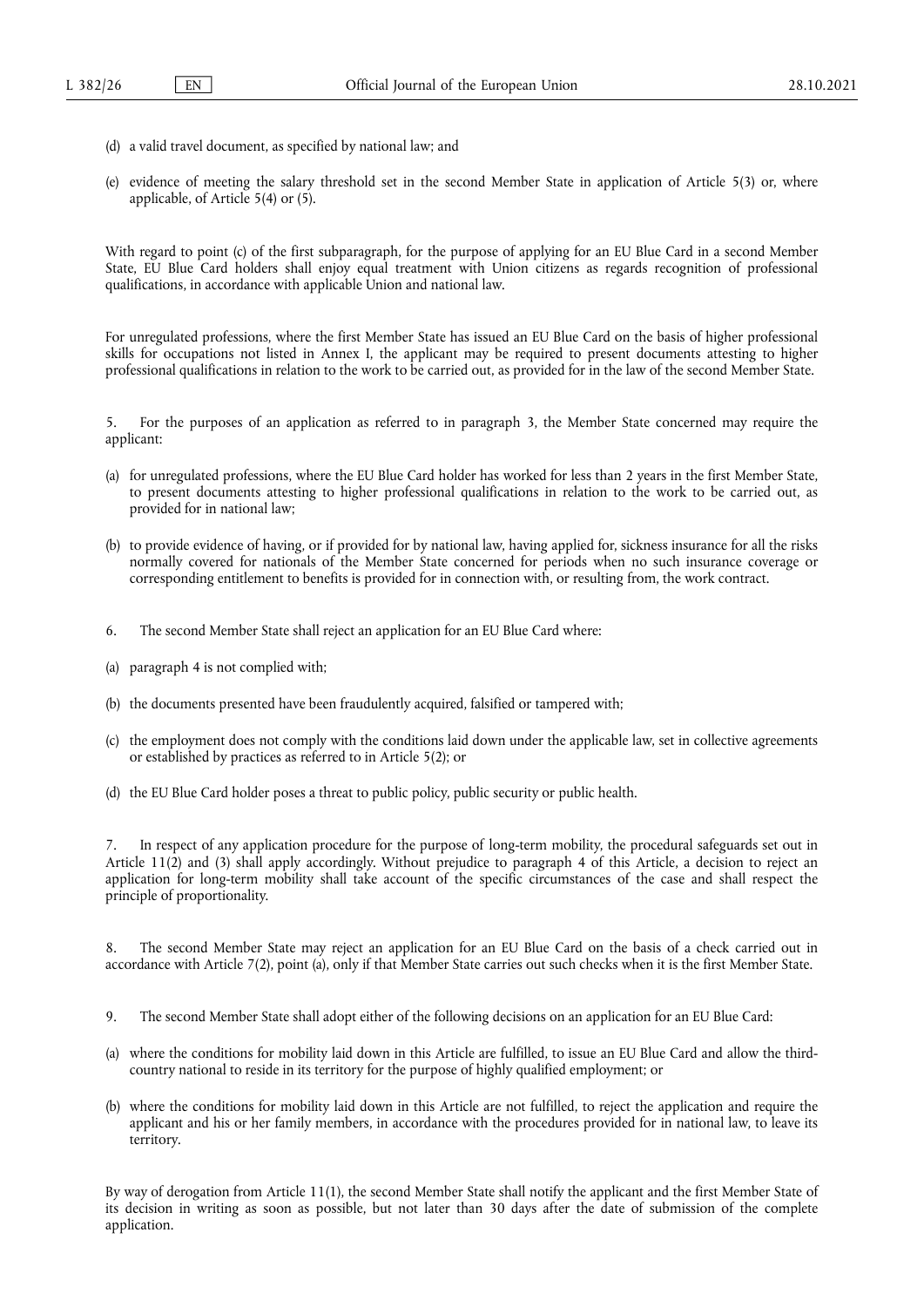Under exceptional and duly justified circumstances linked to the complexity of the application, a Member State may extend the deadline referred to in the second subparagraph by 30 days. It shall inform the applicant of the extension not later than 30 days after the date of submission of the complete application.

In its notification to the first Member State, the second Member State shall specify any grounds referred to in paragraph 6, points (b) and (d), for rejecting the application.

10. Where the EU Blue Card issued by the first Member State expires during the application procedure, the second Member State may issue a national temporary residence permit, or an equivalent authorisation, that allows the applicant to continue to stay legally in its territory until a decision on the application has been taken by the competent authorities.

11. From the second time that an EU Blue Card holder and, where applicable, his or her family members make use of the possibility of moving to another Member State under this Article and Article 22, 'first Member State' shall be understood as meaning the Member State from where the person concerned moves and 'second Member State' shall be understood as meaning the Member State in which he or she is applying to reside. Notwithstanding paragraph 1 of this Article, an EU Blue Card holder may move to another Member State a second time after 6 months of legal residence in the first Member State as an EU Blue Card holder.

#### *Article 22*

#### **Residence in the second Member State for family members**

Where an EU Blue Card holder moves to a second Member State in accordance with Article 21 and where the EU Blue Card holder's family was already constituted in the first Member State, the members of his or her family shall be entitled to accompany or join the EU Blue Card holder.

Directive 2003/86/EC and Article 17 of this Directive apply in the cases referred to in the first subparagraph of this paragraph, subject to the derogations provided for in paragraphs 2 to 7 of this Article.

Where the family was not already constituted in the first Member State, Article 17 of this Directive applies.

2. By way of derogation from Article 13(1) of Directive 2003/86/EC, the EU Blue Card holder's family members shall be entitled to enter and stay in the second Member State on the basis of the valid residence permits obtained in the first Member State as family members of an EU Blue Card holder.

Where the residence permits of the family members are issued by a Member State that does not apply the Schengen *acquis* in full and those family members join the EU Blue Card holder when crossing an internal border for which controls have not yet been lifted for the purpose of moving to a second Member State that applies the Schengen *acquis* in full, the second Member State may require the family members to present the residence permits they obtained in the first Member State as family members of the EU Blue Card holder.

3. By way of derogation from Article 5(3) of Directive 2003/86/EC, no later than 1 month after entering the territory of the second Member State, the family members concerned or the EU Blue Card holder, in accordance with national law, shall submit an application for a residence permit as a family member to the competent authorities of that Member State.

Where the residence permit of a family member issued by the first Member State expires during the procedure or no longer entitles the holder to reside legally in the second Member State, the second Member State shall allow the family member to stay in its territory until a decision on the application has been taken by the competent authorities of the second Member State, if necessary by issuing a national temporary residence permit or an equivalent authorisation.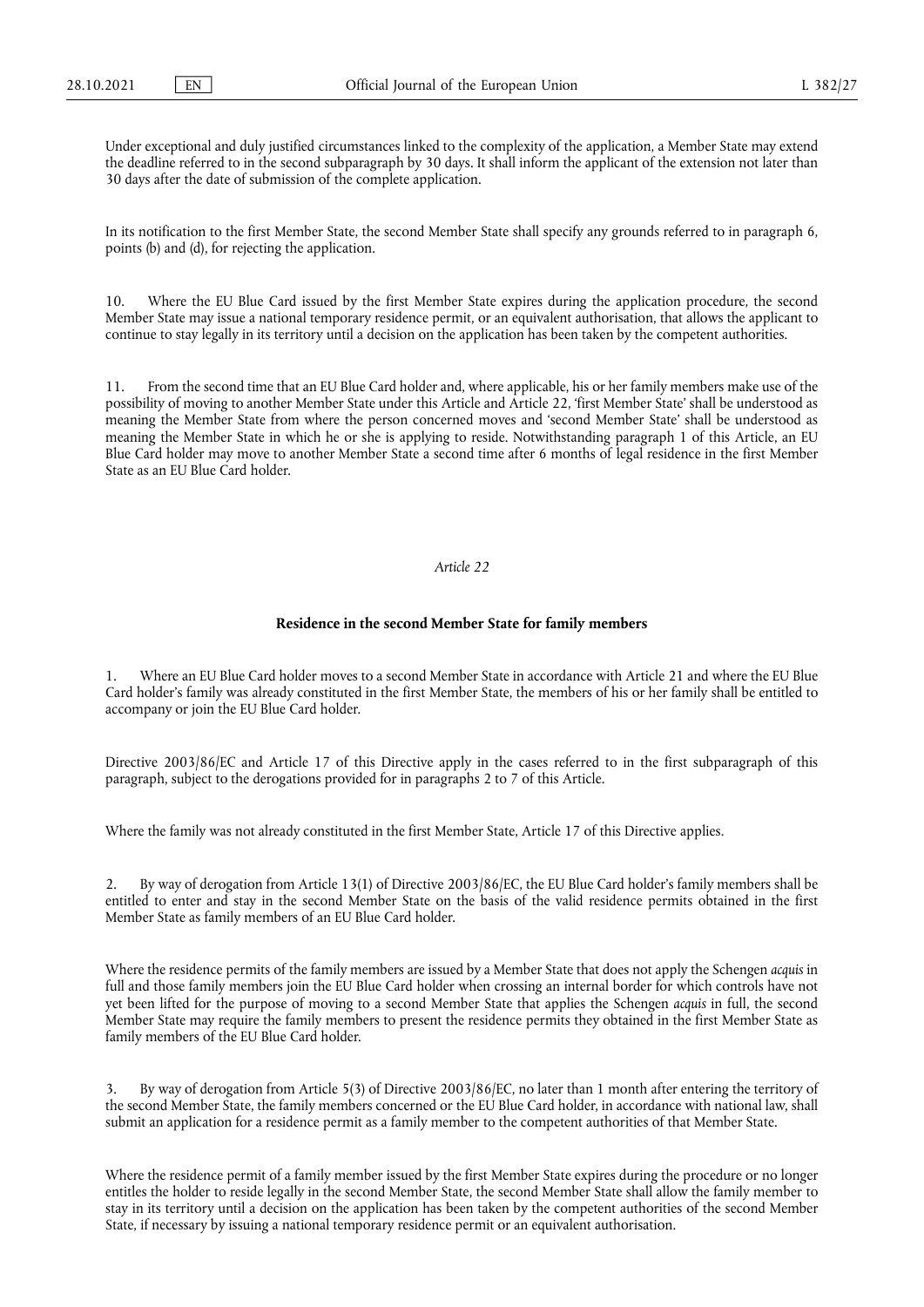By way of derogation from Article 5(2) and Article 7(1) of Directive 2003/86/EC, the second Member State may require the family members concerned to present or provide with their application for a residence permit:

(a) their residence permit in the first Member State and a valid travel document, or certified copies thereof;

(b) evidence that they have resided as members of the family of the EU Blue Card holder in the first Member State;

(c) documentary evidence as referred to in Article 7(1), point (b), of Directive 2003/86/EC.

Where the conditions set out in this Article are fulfilled and the applications were submitted simultaneously, the second Member State shall issue the residence permits for family members at the same time as the EU Blue Card.

By way of derogation from Article 17(4), where the conditions set out in this Article are fulfilled and the family members join the EU Blue Card holder after the EU Blue Card has been granted, residence permits for the family members shall be granted not later than 30 days after the date of submission of the complete application.

In duly justified circumstances linked to the complexity of the application, Member States may extend the deadline referred to in the second subparagraph by a maximum of 30 days.

6. This Article applies to family members of EU Blue Card holders who are beneficiaries of international protection only when those EU Blue Card holders move to reside in a Member State other than the Member State which granted them international protection.

This Article does not apply to family members of EU Blue Card holders who are beneficiaries of the right to free movement under Union law in the second Member State.

#### *Article 23*

#### **Safeguards and sanctions in cases of mobility**

1. Notwithstanding Article 8(1), point (a), and Article 8(2), point (a), where an EU Blue Card holder moves to another Member State under Article 21, the first Member State shall not withdraw the EU Blue Card before the second Member State has taken a decision on the application for long-term mobility.

2. Where the second Member State rejects the application for an EU Blue Card in accordance with Article 21(9), point (b), the first Member State shall, at the request of the second Member State, allow the re-entry of the EU Blue Card holder and, where applicable, of his or her family members, without formalities and without delay. This shall also apply if the EU Blue Card issued by the first Member State has expired or has been withdrawn during the examination of the application.

3. The EU Blue Card holder or the employer in the second Member State may be held liable for the costs related to the re-entry of the EU Blue Card holder and of his or her family members as referred to in paragraph 2.

4. Member States may provide for sanctions in accordance with Article 14 against an employer of an EU Blue Card holder, where that employer is responsible for a failure to comply with the conditions of mobility laid down in this Chapter.

5. Where a Member State withdraws or does not renew an EU Blue Card which bears the remark referred to in Article 9(5) and decides to expel the third-country national, it shall request the Member State indicated in that remark to confirm that the person concerned is still a beneficiary of international protection in that Member State. The Member State indicated in that remark shall reply within 1 month after receiving the request for information.

Where the third-country national is still a beneficiary of international protection in the Member State indicated in that remark, that person shall be expelled to that Member State which shall, without prejudice to the applicable Union or national law and to the principle of family unity, immediately allow the re-entry, without formalities, of that person and his or her family members.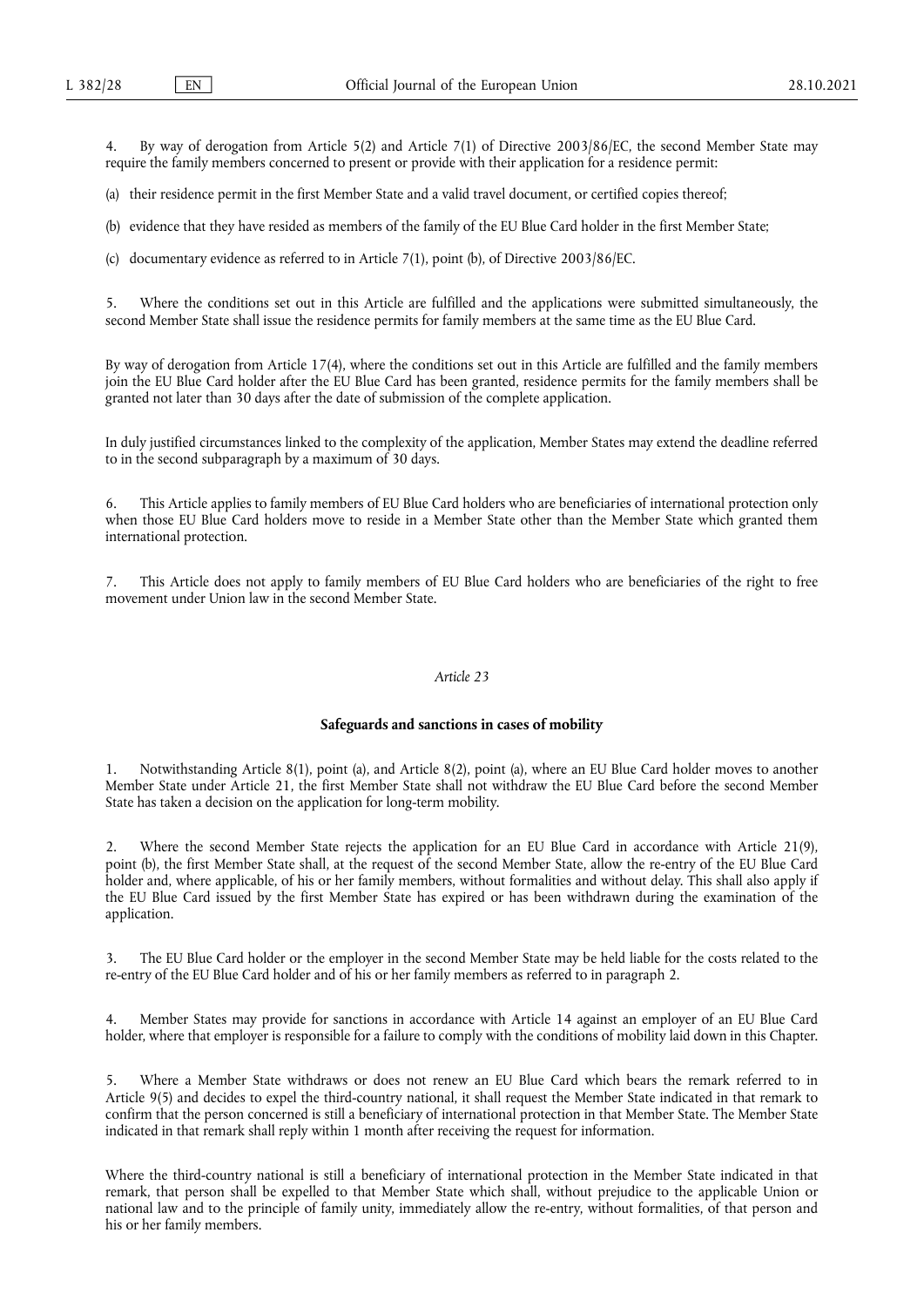By way of derogation from the second subparagraph of this paragraph, the Member State which adopted the expulsion decision shall retain the right to remove the third-country national, in accordance with its international obligations, to a country other than the Member State which granted international protection, where the conditions specified in Article 21(2) of Directive 2011/95/EU are fulfilled with respect to that third-country national.

Where an EU Blue Card holder or his or her family members cross the external border of a Member State that applies the Schengen *acquis* in full, that Member State shall consult the Schengen Information System in accordance with Regulation (EU) 2016/399. That Member State shall refuse entry for persons for whom an alert for the purposes of refusing entry and stay has been issued in the Schengen Information System.

### *CHAPTER VI*

#### *FINAL PROVISIONS*

# *Article 24*

#### **Access to information and monitoring**

1. Member States shall make easily accessible to applicants for an EU Blue Card information on the documentary evidence needed for an application, as well as information on entry and residence conditions applicable to third-country nationals falling under the scope of this Directive and to their family members, including their rights and obligations and the procedural safeguards. That information shall include information on the salary thresholds set in the Member State concerned in accordance with Article 5(3), (4) and (5) and on the applicable fees.

That information shall also include information on:

- (a) business activities in the territory of the Member State concerned in which an EU Blue Card holder from another Member State as referred to in Article 20 is allowed to engage; and
- (b) the procedures applicable to obtaining an EU Blue Card and residence permits for family members in a second Member State, as referred to in Articles 21 and 22.

Where Member States decide to introduce legislative or regulatory measures in accordance with Article 6 or to make use of the possibility provided for by Article 7(2), point (a), they shall communicate information about such decisions in the same way. Information regarding any checks of the labour market situation pursuant to Article 7(2), point (a), shall specify, where appropriate, the sectors, occupations and regions concerned.

2. Where Member States issue national residence permits for the purpose of highly qualified employment, they shall ensure the same access to information on the EU Blue Card as is provided with respect to national residence permits.

3. Member States shall communicate the following information to the Commission at least once per year and whenever the information is modified:

- (a) the factor they have set for determining the annual salary thresholds in accordance with Article 5(3) or, where applicable, Article 5(4) or (5), and the resulting nominal amounts;
- (b) the list of the professions for which a lower salary threshold in accordance with Article 5(4) applies;
- (c) a list of allowed business activities, for the purposes of Article 20;
- (d) information on legislative or regulatory measures as referred to in Article 6, where applicable;
- (e) information regarding any checks of the labour market situation provided for in Article 7(2), point (a), where applicable.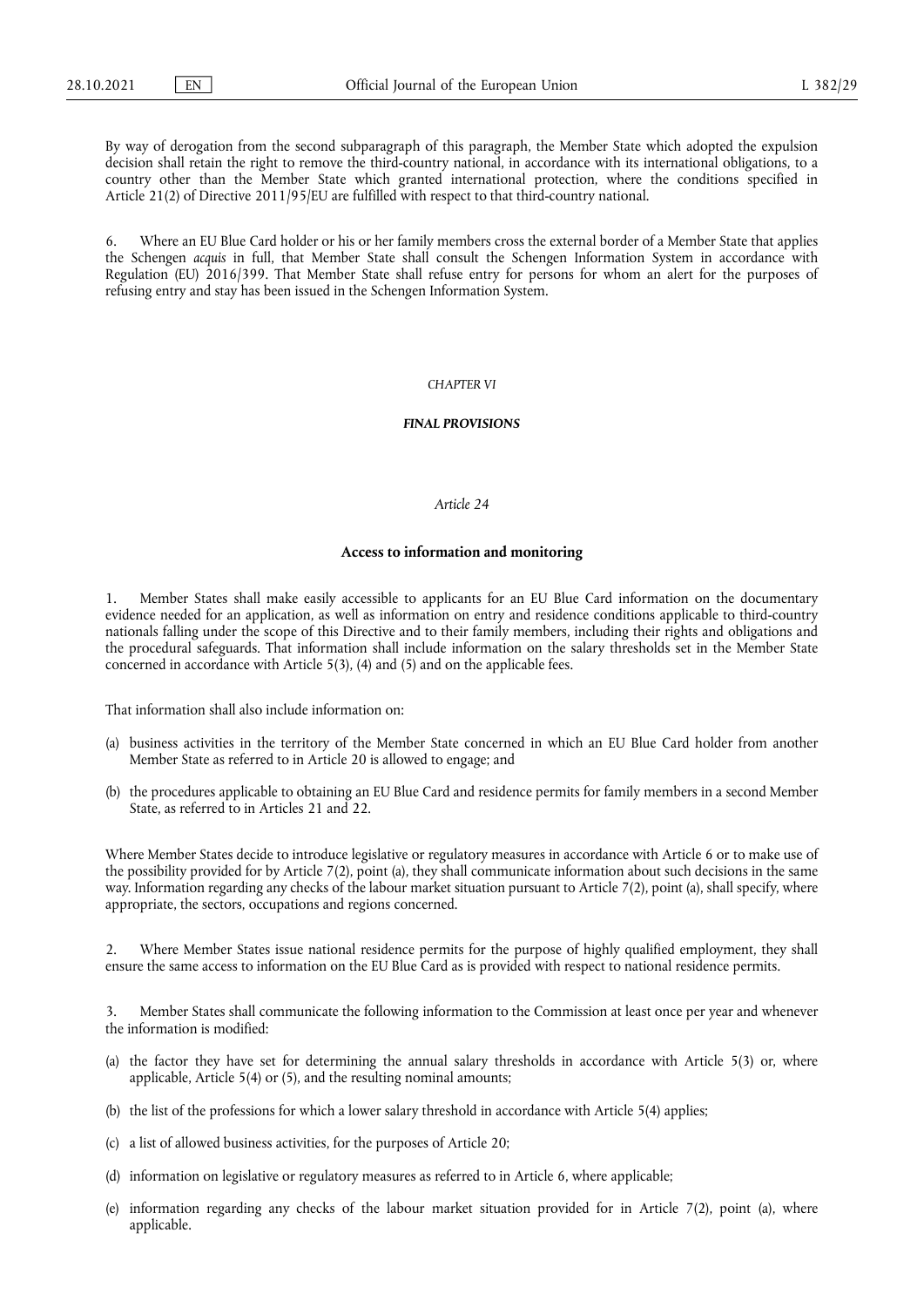Where Member States reject applications for an EU Blue Card based on ethical recruitment considerations in accordance with Article 7(2), point (e), they shall communicate and justify such rejections to the Commission and to the other Member States each year with respect to the countries and professions concerned.

Member States shall inform the Commission of agreements with third countries concluded in accordance with Article 7(2), point (e).

#### *Article 25*

#### **Statistics**

<span id="page-29-2"></span>1. By 18 November 2025, and annually thereafter, Member States shall, in accordance with Regulation (EC) No 862/2007 of the European Parliament and of the Council ( [25\),](#page-29-0) communicate to the Commission statistics on the number of third-country nationals who were granted an EU Blue Card and those whose applications were rejected during the previous calendar year, specifying the applications that were considered inadmissible on grounds of Article 6 of this Directive or that were rejected under Article 7(2), point (a), of this Directive, as well as statistics on the numbers of thirdcountry nationals whose EU Blue Card was renewed or withdrawn during the previous calendar year. Those statistics shall be disaggregated by citizenship, length of validity of permits, sex and age and, where available, by occupation, the size of the employer's undertaking and economic sector. The statistics on third-country nationals who have been granted an EU Blue Card shall be further disaggregated with respect to beneficiaries of international protection, beneficiaries of the right to free movement and those who have acquired EU long-term resident status in a Member State in accordance with Article 18 of this Directive.

Statistics on admitted family members shall be communicated in the same manner, except as regards information on their occupation and the economic sector.

For EU Blue Card holders and their family members who have been granted residence permits in a second Member State in accordance with Articles 21 and 22 of this Directive, the information provided shall, in addition, specify the Member State of previous residence.

<span id="page-29-3"></span>2. For the purpose of the implementation of Article 5(3), (4) and (5) of this Directive, reference shall be made to data provided by Member States to Eurostat in accordance with Regulation (EU) No 549/2013 of the European Parliament and of the Council ( [26\)](#page-29-1) and, where appropriate, to national data.

#### *Article 26*

#### **List of occupations in Annex I**

1. The occupations for which the knowledge, skills and competences attested by a number of required years of relevant professional experience are considered equivalent to the knowledge, skills and competence attested by higher education qualifications for the purpose of applying for an EU Blue Card shall be listed in Annex I.

2. By 18 November 2026, and every 2 years thereafter, the Commission shall submit a report to the European Parliament and to the Council on its assessment of the list of occupations in Annex I, taking into account the changing needs of the labour market. Those reports shall be drawn up after consulting national authorities, on the basis of a public consultation which shall include the social partners. On the basis of those reports, if appropriate, the Commission may submit legislative proposals for the amendment of Annex I.

<span id="page-29-0"></span> $(2^5)$  Regulation (EC) No 862/2007 of the European Parliament and of the Council of 11 July 2007 on Community statistics on migration and international protection and repealing Council Regulation (EEC) No 311/76 on the compilation of statistics on foreign workers (OJ L 199, 31.7.2007, p. 23).

<span id="page-29-1"></span><sup>(</sup> [26\)](#page-29-3) Regulation (EU) No 549/2013 of the European Parliament and of the Council of 21 May 2013 on the European system of national and regional accounts in the European Union (OJ L 174, 26.6.2013, p. 1).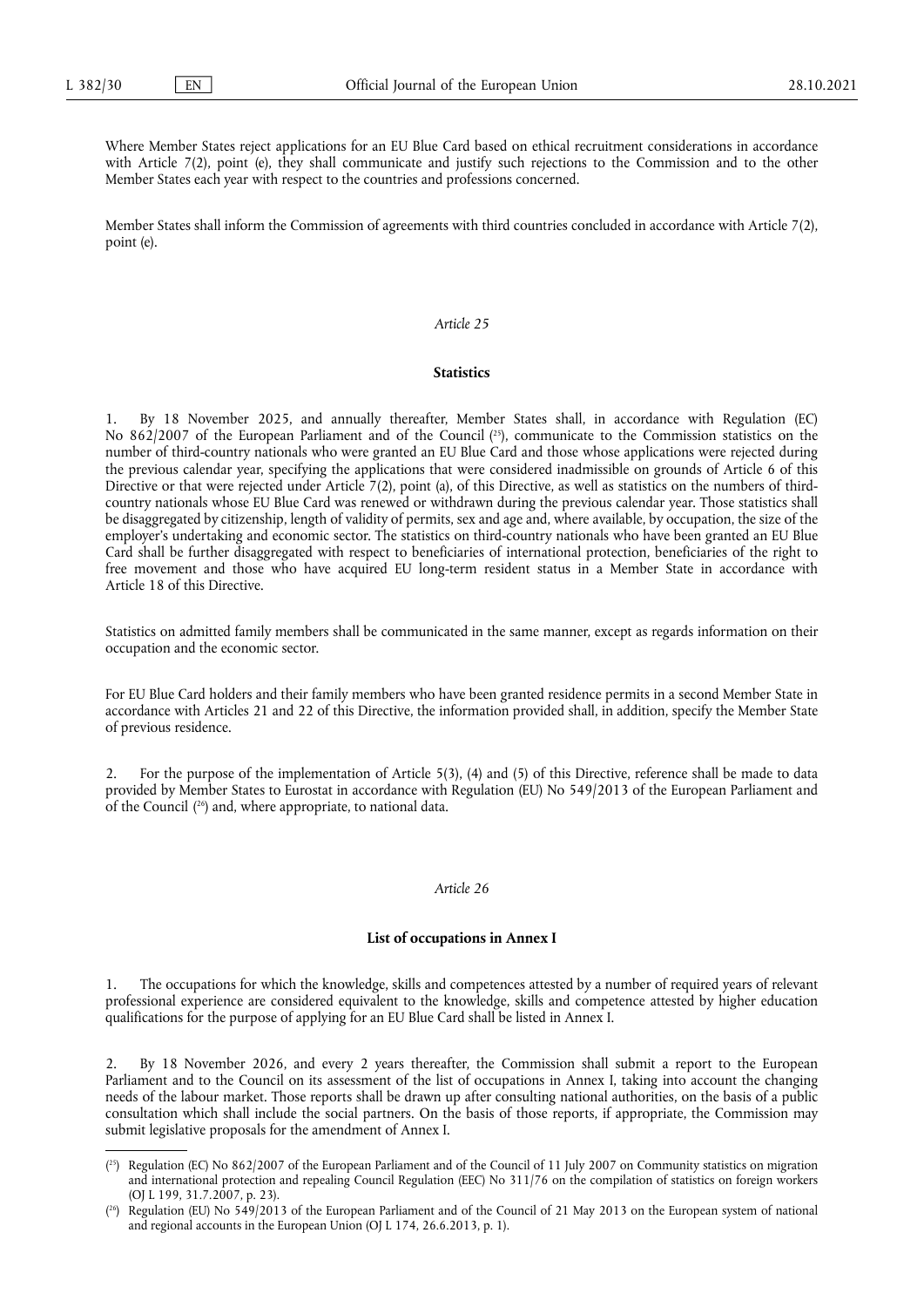\_\_\_\_\_\_\_\_\_\_\_\_\_

#### *Article 27*

#### **Reporting**

By 18 November 2026, and every 4 years thereafter, the Commission shall submit a report to the European Parliament and to the Council on the application of this Directive in the Member States.

Those reports shall, in particular, assess the impact of Articles 5 and 13 and Chapter V. The Commission shall propose any amendments that it considers to be necessary.

The Commission shall specifically assess the relevance of the salary threshold set in Article 5 and of the derogations provided for in that Article, taking into account, inter alia, the diversity of the economic, sectoral and geographical situations.

# *Article 28*

#### **Cooperation between contact points**

1. Member States shall appoint contact points which shall be responsible for receiving and transmitting the information needed to implement Articles 18, 20, 21 and 24 and shall cooperate effectively with each other.

2. The contact points referred to in paragraph 1 of this Article shall in particular cooperate effectively regarding validation arrangements with stakeholders in the education, training, employment and youth sectors, as well as in other relevant policy areas, needed to implement Article 5(1), point (b).

3. Member States shall ensure appropriate cooperation in the exchange of the information referred to in paragraph 1. Member States shall give preference to exchanging information via electronic means.

# *Article 29*

#### **Amendment of Directive (EU) 2016/801**

In Article 2(2) of Directive (EU) 2016/801, point (g) is replaced by the following:

'(g) who apply to reside in a Member State for the purpose of highly qualified employment within the meaning of Directive (EU) 2021/1883 of the European Parliament and of the Counci[l \(\\*\)](#page-30-0).

# *Article 30*

#### **Repeal of Directive 2009/50/EC**

Directive 2009/50/EC is repealed with effect from 19 November 2023.

References to the repealed Directive shall be construed as references to this Directive and shall be read in accordance with the correlation table set out in Annex II.

<span id="page-30-0"></span><sup>(\*)</sup> Directive (EU) 2021/1883 of the European Parliament and of the Council of 20 October 2021 on the conditions of entry and residence of third-country nationals for the purpose of highly qualified employment, and repealing Council Directive 2009/50/EC (OJ L 382, 28.10.2021, p. 1).'.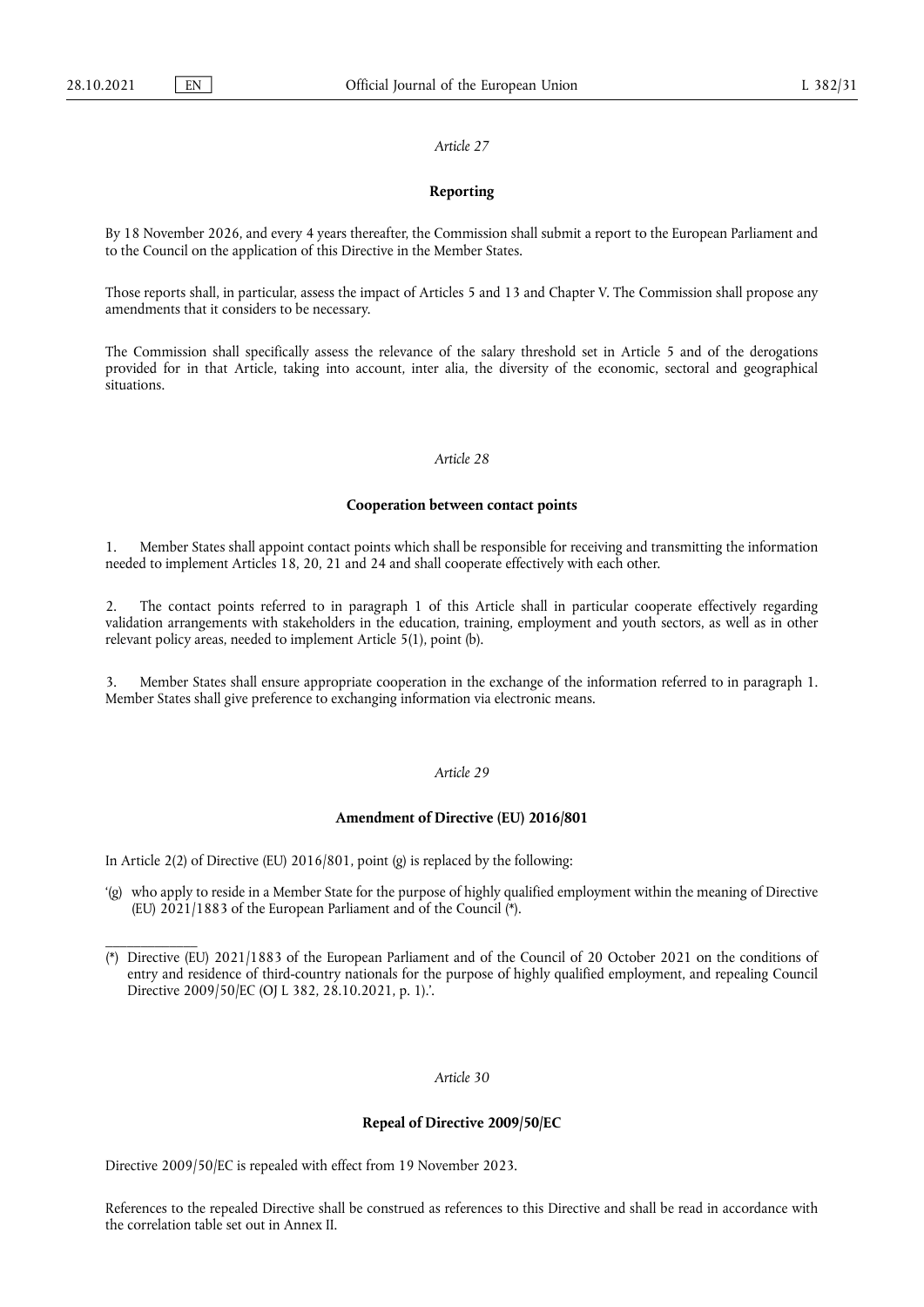# **Transposition**

1. Member States shall bring into force the laws, regulations and administrative provisions necessary to comply with this Directive by 18 November 2023. They shall immediately communicate the text of those measures to the Commission.

When Member States adopt those measures, they shall contain a reference to this Directive or shall be accompanied by such a reference on the occasion of their official publication. They shall also include a statement that references in existing laws, regulations and administrative provisions to the Directive repealed by this Directive shall be construed as references to this Directive. Member States shall determine how such reference is to be made and how that statement is to be formulated.

2. Member States shall communicate to the Commission the text of the main measures of national law which they adopt in the field covered by this Directive.

# *Article 32*

# **Entry into force**

This Directive shall enter into force on the twentieth day following that of its publication in the *Official Journal of the European Union*.

#### *Article 33*

# **Addressees**

This Directive is addressed to the Member States in accordance with the Treaties.

Done at Strasbourg, 20 October 2021.

*For the European Parliament The President* D. M. SASSOLI

*For the Council The President* A. LOGAR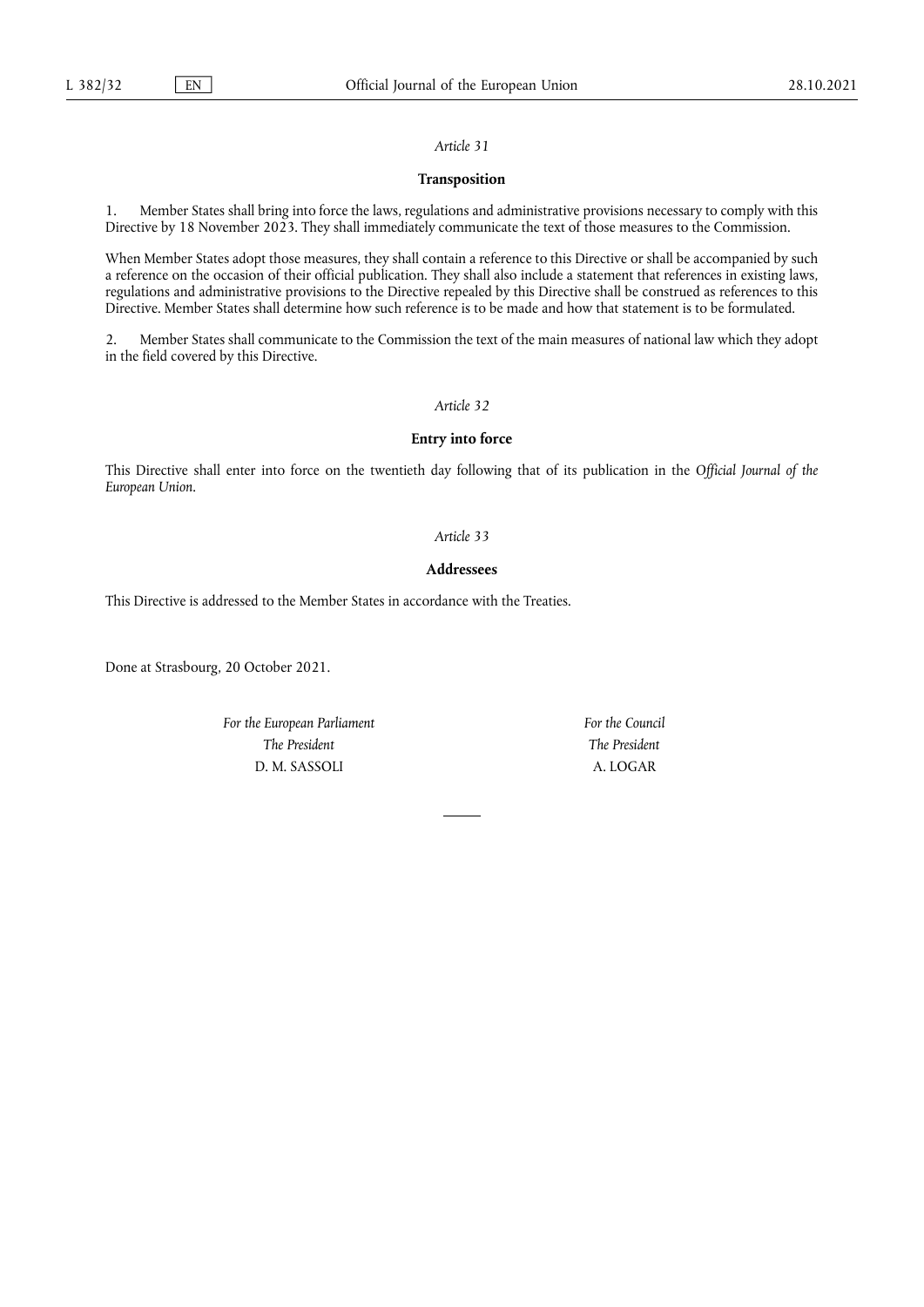#### *ANNEX I*

# List of occupations referred to in Article 2, point (9)

Information and communications technology managers and professionals who have acquired at least 3 years of relevant professional experience within 7 years prior to the application for an EU Blue Card belonging to the following groups of the ISCO-08 classification:

- (1) 133 Information and Communications Technology Services Managers;
- (2) 25 Information and Communications Technology Professionals.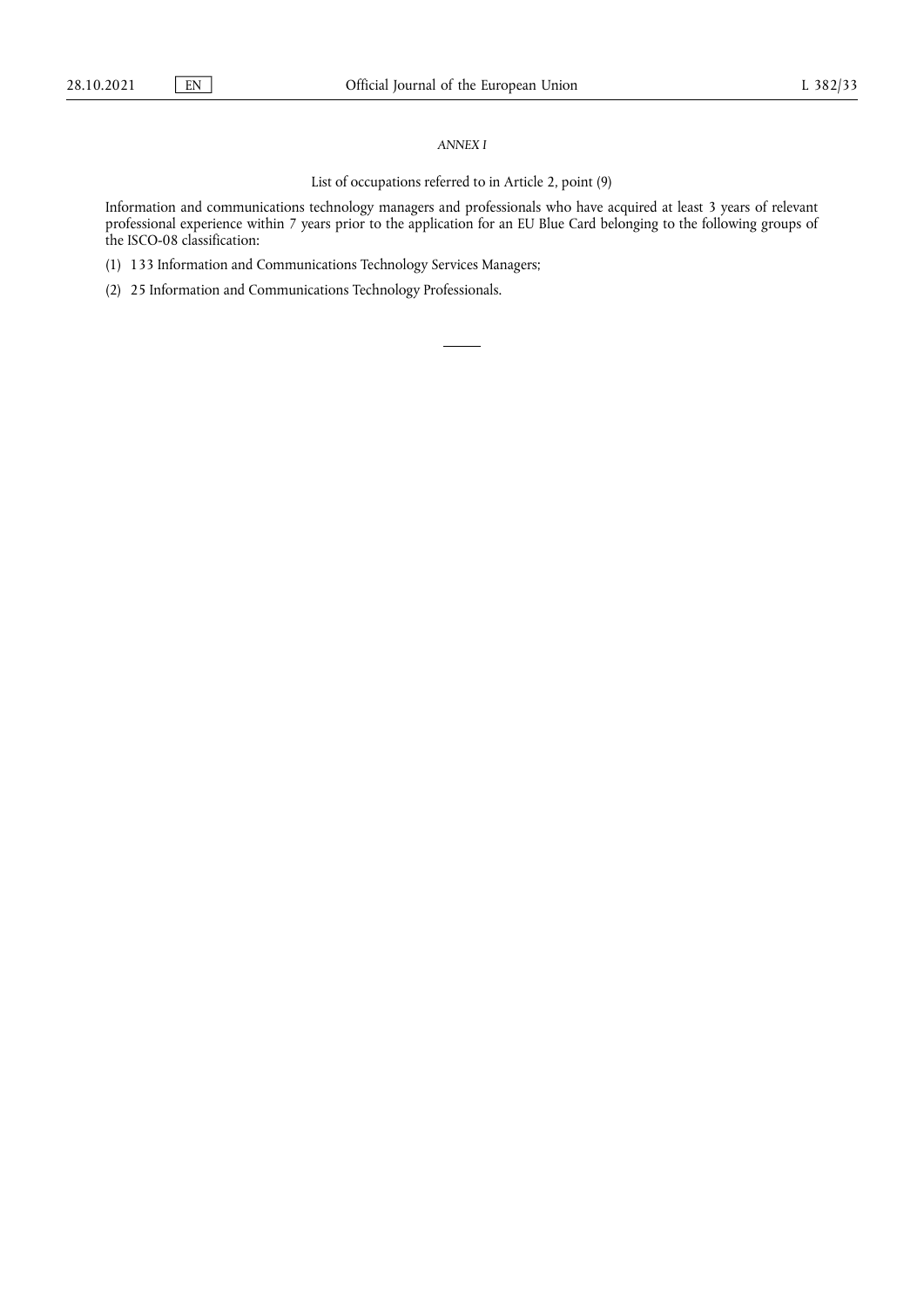# *ANNEX II*

# CORRELATION TABLE

| Directive 2009/50/EC               | This Directive                     |
|------------------------------------|------------------------------------|
| Article 1                          | Article 1                          |
| Article 2(a)                       | Article 2, point (1)               |
| Article 2(b)                       | Article 2, point (2)               |
| Article 2(c)                       | Article 2, point (3)               |
| Article 2(d)                       | Article 2, point (4)               |
| Article 2(e)                       | Article 2, point (5)               |
| Article 2(f)                       | Article 2, point (6)               |
| Article $2(g)$                     | Article 2, points (7) and (9)      |
| Article 2(h)                       | Article 2, point (8)               |
| Article 2(i)                       | Article 2, point (10)              |
| Article 2(j)                       | Article 2, point (11)              |
|                                    | Article 2, point (12)              |
|                                    | Article 2, point (13)              |
|                                    | Article 2, point (14)              |
| Article 3(1)                       | Article 3(1)                       |
| Article 3(2), introductory wording | Article 3(2), introductory wording |
| Article $3(2)(a)$                  | Article 3(2), point (a)            |
| Article $3(2)(b)$                  |                                    |
| Article $3(2)(c)$                  | Article $3(2)$ , point (b)         |
| Article $3(2)(d)$                  | Article $3(2)$ , point (c)         |
| Article $3(2)(e)$                  |                                    |
| Article $3(2)(f)$                  | Article $3(2)$ , point (d)         |
| Article $3(2)(g)$                  | Article 3(2), point (e)            |
| Article $3(2)(h)$                  |                                    |
| Article $3(2)(i)$                  | Article $3(2)$ , point (f)         |
| Article $3(2)(j)$                  | Article $3(2)$ , point $(g)$       |
| Article 3(2), last subparagraph    | Article $3(2)$ , point (h)         |
| Article 3(3)                       | Article $7(2)$ , point (e)         |
| Article 3(4)                       | Article 3(3)                       |
| Article 4(1), introductory wording | Article 4(1), introductory wording |
| Article $4(1)(a)$                  | Article 4(1), point (a)            |
| Article $4(1)(b)$                  | Article $4(1)$ , point $(b)$       |
| Article 4(2)                       | Article 4(2)                       |
| Article 5(1), introductory wording | Article 5(1), introductory wording |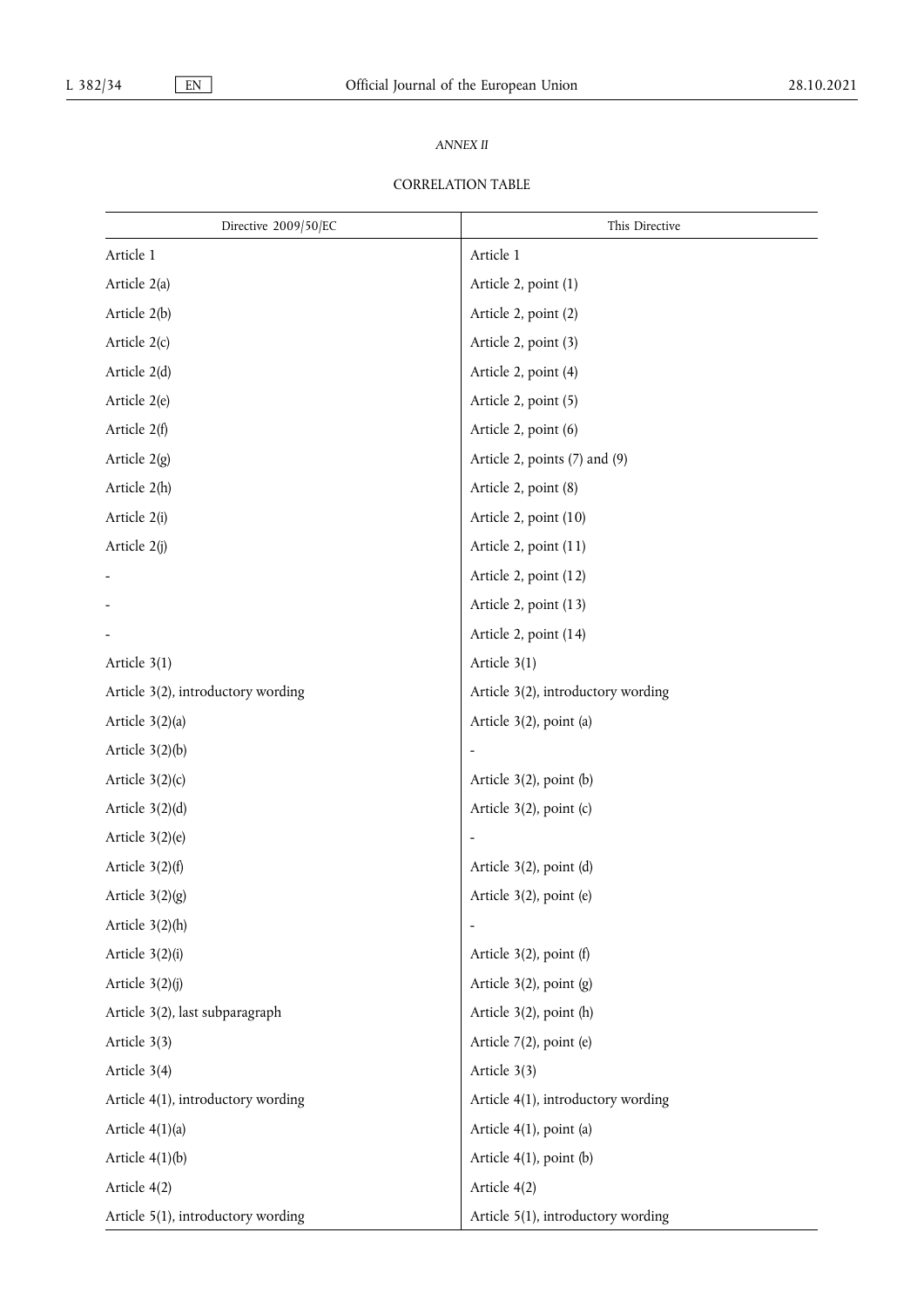| Directive 2009/50/EC               | This Directive                                                                          |
|------------------------------------|-----------------------------------------------------------------------------------------|
| Article $5(1)(a)$                  | Article 5(1), point (a)                                                                 |
| Article $5(1)(b)$                  | Article $5(1)$ , point (c)                                                              |
| Article $5(1)(c)$                  | Article $5(1)$ , point (b)                                                              |
| Article $5(1)(d)$                  | Article 5(1), point (d)                                                                 |
| Article $5(1)(e)$                  | Article $5(1)$ , point (e)                                                              |
| Article $5(1)(f)$                  | Article $7(1)$ , point (c)                                                              |
| Article 5(2)                       | Article 5(7), first subparagraph                                                        |
| Article 5(3)                       | Article 5(3)                                                                            |
| Article 5(4)                       | Article $5(2)$                                                                          |
| Article 5(5)                       | Article 5(4)                                                                            |
|                                    | Article 5(5)                                                                            |
|                                    | Article 5(6)                                                                            |
|                                    | Article 5(7), second subparagraph                                                       |
| Article 5(6)                       | $\overline{\phantom{a}}$                                                                |
| Article 6                          | Article 6                                                                               |
| Article 7(1)                       | Article 9(1)                                                                            |
| Article 7(2)                       | Article 9(2)                                                                            |
| Article 7(3)                       | Article 9(3)                                                                            |
| Article 7(4)                       | Article 9(7)                                                                            |
|                                    | Article 9(4)                                                                            |
|                                    | Article 9(5)                                                                            |
|                                    | Article 9(6)                                                                            |
| Article $8(1)$                     | Article $7(1)$ , points (a) and (b)                                                     |
|                                    | Article $7(1)$ , point (d)                                                              |
| Article 8(2)                       | Article 7(2), point (a)                                                                 |
| Article 8(3)                       |                                                                                         |
| Article 8(4)                       | Article 7(2), point (e)                                                                 |
| Article 8(5)                       | Article 7(2), point (d)                                                                 |
|                                    | Article $7(2)$ , point (b)                                                              |
|                                    | Article 7(2), point (c)                                                                 |
|                                    | Article 7(3)                                                                            |
| Article 9(1), introductory wording | Article 8(1), introductory wording                                                      |
| Article $9(1)(a)$                  | Article 8(1), point (a)                                                                 |
| Article $9(1)(b)$                  | Article $8(1)$ , points (b), (c) and (d); Article $8(2)$ , points (d), (e)<br>and $(g)$ |
| Article $9(1)(c)$                  | Article $8(2)$ , point (f)                                                              |
| Article 9(2)                       | Article 8(3)                                                                            |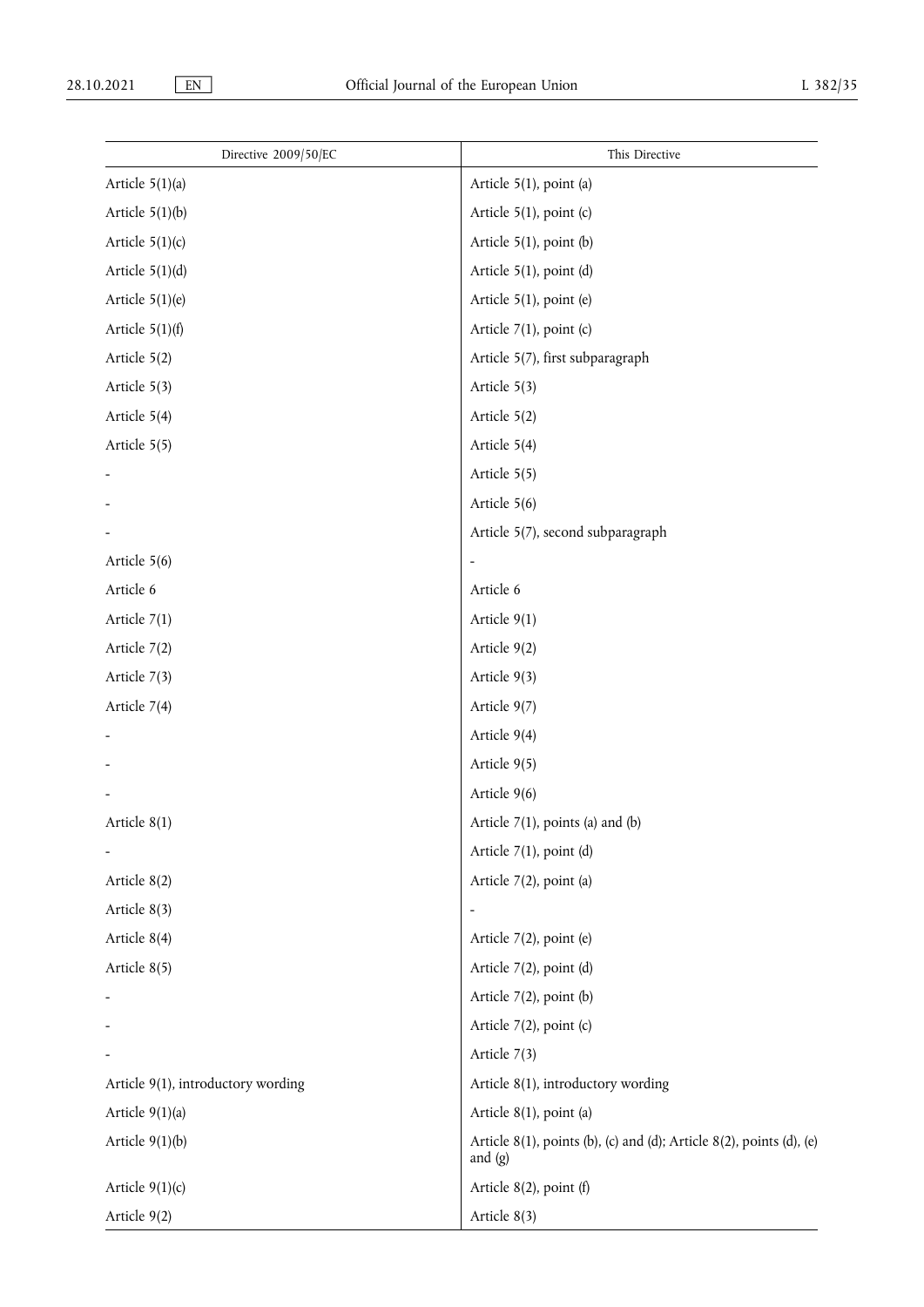| Directive 2009/50/EC                | This Directive                      |
|-------------------------------------|-------------------------------------|
| Article 9(3), introductory wording  | Article 8(2), introductory wording  |
| Article 9(3)(a)                     | Article 8(2), point (a)             |
|                                     | Article $8(2)$ , point (b)          |
| Article $9(3)(b)$                   | Article $8(2)$ , point (c)          |
| Article $9(3)(c)$                   |                                     |
| Article $9(3)(d)$                   |                                     |
|                                     | Article $8(2)$ , point (h)          |
|                                     | Article 8(4)                        |
|                                     | Article 8(6)                        |
|                                     | Article 8(7)                        |
| Article $10(1)$                     | Article $10(1)$                     |
| Article $10(2)$                     | Article $10(2)$                     |
| Article $10(3)$                     | Article $10(3)$                     |
| Article 10(4)                       |                                     |
| Article 11(1), first subparagraph   | Article 11(1), first subparagraph   |
| Article 11(1), second subparagraph  |                                     |
|                                     | Article 11(1), second subparagraph  |
| Article 11(2)                       | Article 11(2)                       |
| Article $11(3)$                     | Article 11(3)                       |
|                                     | Article 11(4)                       |
|                                     | Article 11(5)                       |
|                                     | Article 11(6)                       |
|                                     | Article 12                          |
|                                     | Article 13                          |
|                                     | Article 14                          |
| Article 12(1)                       |                                     |
|                                     | Article 15(1)                       |
| Article 12(2)                       | Article $15(2)$ and $(3)$           |
| Article $12(3)$ and $(4)$           | Article 15(8)                       |
| Article 12(5)                       | Article 15(9)                       |
|                                     | Article 15(5), (6) and (7)          |
| Article 13(1)                       | Article 8(5)                        |
| Article $13(2)$ and $(4)$           | Article 15(4)                       |
| Article 13(3)                       | $\qquad \qquad -$                   |
| Article 14(1), introductory wording | Article 16(1), introductory wording |
| Article $14(1)(a)$                  | Article 16(1), point (a)            |
| Article $14(1)(b)$                  | Article 16(1), point (b)            |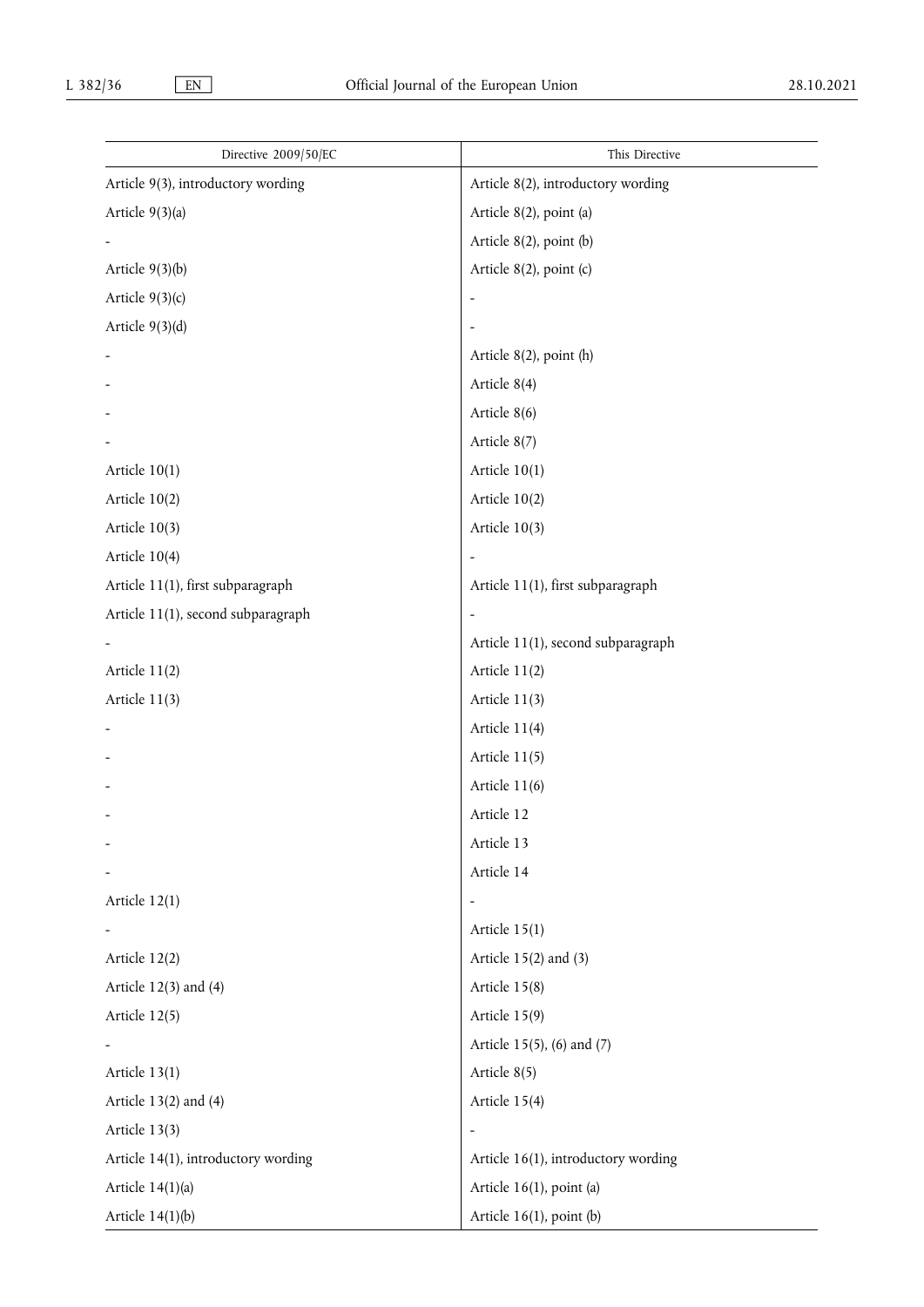| Directive 2009/50/EC                                                      | This Directive                         |
|---------------------------------------------------------------------------|----------------------------------------|
| Article $14(1)(c)$                                                        | Article $16(1)$ , point (c)            |
| Article $14(1)(d)$                                                        | Article $16(1)$ , point (d)            |
| Article $14(1)(e)$                                                        | Article 16(1), point (e)               |
| Article $14(1)(f)$                                                        | Article $16(3)$                        |
| Article $14(1)(g)$                                                        | Article $16(1)$ , point (f)            |
| Article $14(1)$ (h)                                                       | $\overline{\phantom{a}}$               |
| Article 14(2), introductory wording, letter (a), and last<br>subparagraph | Article $16(2)$                        |
| Article $14(2)(b)$                                                        |                                        |
| Article 14(3)                                                             | Article $16(4)$                        |
| Article 14(4)                                                             |                                        |
|                                                                           | Article 16(5), (6) and (7)             |
| Article $15(1)$                                                           | Article $17(1)$                        |
| Article 15(2)                                                             | Article 17(2)                          |
| Article 15(3)                                                             | Article 17(3)                          |
| Article 15(4)                                                             | Article $17(4)$                        |
| Article 15(5)                                                             | Article 17(5)                          |
| Article 15(6)                                                             | Article 17(6)                          |
| Article $15(7)$                                                           | Article 17(7)                          |
| Article 15(8)                                                             |                                        |
|                                                                           | Article 17(8), (9) and (10)            |
| Article $16(1)$                                                           | Article $18(1)$                        |
| Article $16(2)$                                                           | Article 18(2)                          |
| Article $16(3)$                                                           | Article 18(3)                          |
| Article 16(4)                                                             | Article 18(4)                          |
| Article $16(5)$                                                           | $\overline{\phantom{0}}$               |
| Article 16(6)                                                             | Article $18(5)$                        |
|                                                                           | Article 18(6)                          |
| Article $17(1)$                                                           | Article 19(1)                          |
| Article 17(2)                                                             | Article 19(2)                          |
|                                                                           | Article 20                             |
| Article $18(1)$                                                           | Article 21(1)                          |
|                                                                           | Article 21(2)                          |
| Article 18(2)                                                             | Article 21(3), first two subparagraphs |
| Article 18(3)                                                             | Article 21(3), third subparagraph      |
| Article 18(4)                                                             | Article 21(9) and Article 23(2)        |
| Article 18(5)                                                             | Article 21(10)                         |